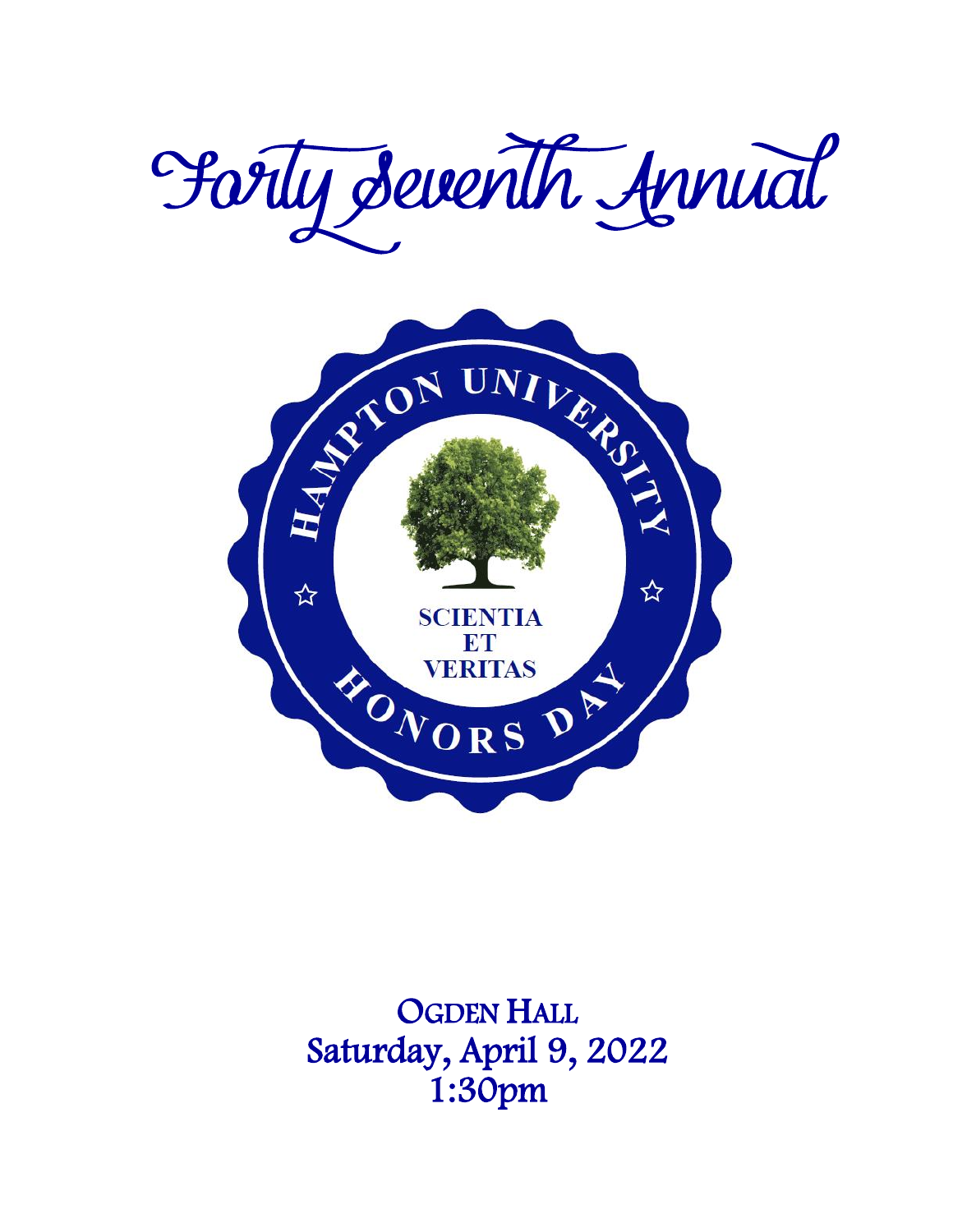# STEPHANIE L. YOUNG '06

Executive Director, When We All Vote



Stephanie L. Young serves as the Executive Director of When We All Vote, a nonpartisan voting initiative launched by Michelle Obama in 2018. She has over 15 years of strategic communications and public engagement experience ranging from the Obama White House, political campaigns, House Democratic Leadership and leading television networks, BET and NBC Cable Ent. She has a proven track record of building strong connections and developing creative solutions for issues involving culture, entertainment, justice, politics and activism in the public and private sectors.

Stephanie led the When We All Vote's communications team in 2020, whose messaging and cultural strategy helped register over 500,000 voters— the largest increase in voter participation in over 120 years. She brought strong partnerships to the table and helped recruit over 400 artists, athletes, and influencers to help the campaign reach over 220 million individuals on social media.

During her time in the Obama Administration, Stephanie had the unique opportunity of serving in two critical roles as the Associate Communications Director and then as the Senior Public Engagement Advisor in the Office of Public Engagement. Prior to her White House stint, she worked as the National Press Secretary for Majority Leader Hoyer and Communications Director for the Congressional Black Caucus (CBC).

Stephanie is a 2006 graduate of Hampton University who has also lived in Atlanta, Cape Town, Dallas, Jacksonville, Washington D.C, and Brooklyn before moving to Los Angeles, California where she currently resides.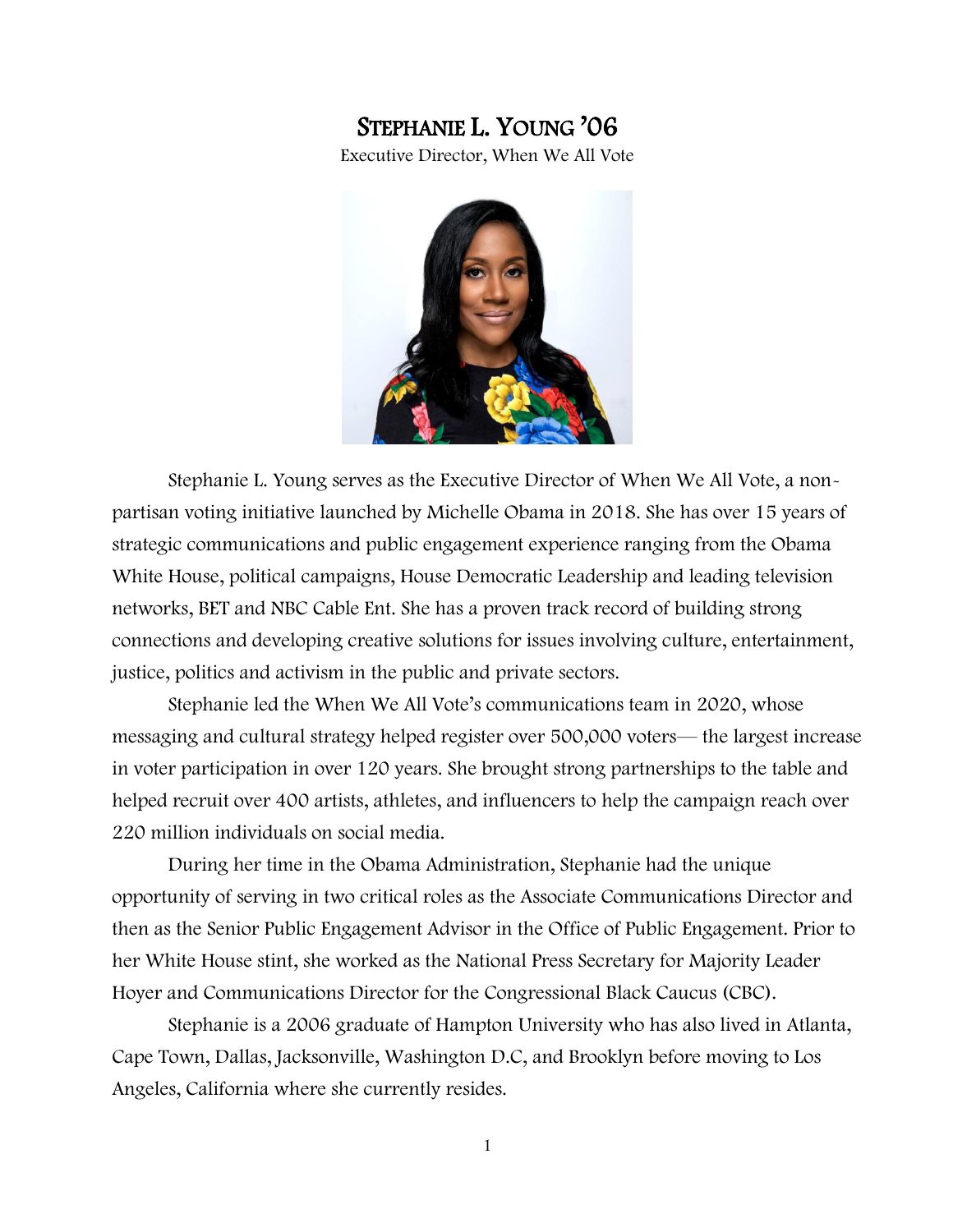## PROGRAM

April 9, 2022 1:30 pm

Persevering with Honor: Purpose, Promise, and Possibilities Dr. Rikesha L. Fry Brown, Presiding

PRELUDE Hampton University Chamber Orchestra Mr. Jerry Bracey, Conductor

Assistant Professor of Music and University Organist

INVOCATION Reverend Dr. Debra L. Haggins University Chaplain

Sophomore, Music Education Major

SOLO In the Springtime Ms. Victoria Manning, Soprano<br>BY BETTY JACKSON KING Sophomore, Music Education Majoi Accompanied by Mr. Benjamin Garner, Piano

INTRODUCTION OF THE SPEAKER **EXECUTE ASSESSMENT ASSESSMENT REPORT** DR. Rikesha L. Fry Brown

CONVOCATION ADDRESS Ms. Stephanie L. Young, '06

PRESENTATIONS

Departmental Awards for Academic Excellence Mr. DeAndre McEwen

Honor Society Awards for Excellence Ms. Jessica Cody

MUSICAL INTERLUDE Hampton University Chamber Orchestra Mr. Jerry Bracey, Conductor

> Executive Board Member Freddye T. Davy Honors College

 Executive Director When We all Vote

Executive Board Member Freddye T. Davy Honors College

Honor Roll, Edward L. Hamm, Sr. Distinguished Teacher, and The Provost's Award for Innovative Teaching The Provost's Award for Innovative Teaching

University Chancellor & Provost

President's Cup Semifinalist Acknowledgement **Dr. Rikesha L. Fry Brown** 

President's Cup Award **Dr. William R. Harvey** 

University President

ALMA MATER Hampton University Chamber Orchestra Mr. Jerry Bracey, Conductor

CLOSING REMARKS Dr. Rikesha L. Fry Brown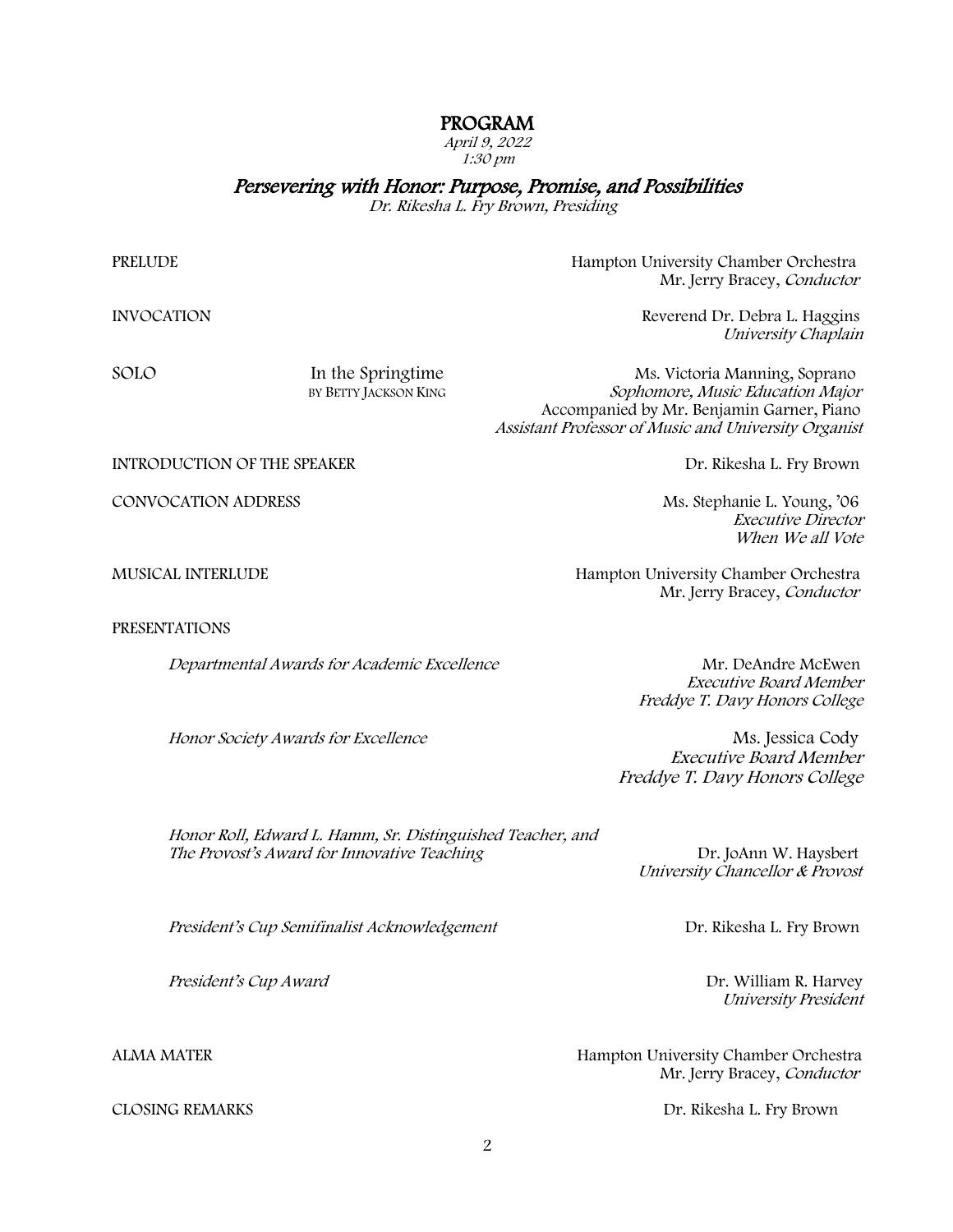# DEPARTMENTAL AWARDS

### SCHOOL OF LIBERAL ARTS AND EDUCATION

| Education<br>English and Foreign Languages<br>Sports Science and Wellness<br>Music and Performing Arts<br>Social Sciences<br>Social Sciences                 | Jordan Crichlow<br>Amber Harvey<br>Taliyah Dozier<br>Jordan Walker<br>Alexis Walker<br>Khrystiana Howell |
|--------------------------------------------------------------------------------------------------------------------------------------------------------------|----------------------------------------------------------------------------------------------------------|
| JAMES T. GEORGE SCHOOL OF BUSINESS<br><b>Business Administration</b>                                                                                         | Taylor Robertson                                                                                         |
| Entrepreneurship, Economics, Finance and Accounting<br>Management<br>Marketing                                                                               | Mariah Smith<br>Heaven Amos<br>Nevena Santrac                                                            |
| SCHOOL OF ENGINEERING AND TECHNOLOGY                                                                                                                         |                                                                                                          |
| Architecture<br>Aviation<br>Chemical Engineering<br>Electrical and Computer Engineering                                                                      | Gary Glinsey<br>Viktoria Ljungman<br>Leah Lewis<br>Janelle Mabrey                                        |
| <b>SCHOOL OF SCIENCE</b>                                                                                                                                     |                                                                                                          |
| <b>Biological Sciences</b><br>Chemistry & Biochemistry<br>Communicative Sciences and Disorders<br>Marine and Environmental Science<br>Mathematics<br>Physics | Andre Roots<br>Jaquira Patrick<br>Darchayla Lewis<br>Maria Henson<br>Aubrey Dickerson<br>Aaron Jones     |
| SCHOOL OF NURSING                                                                                                                                            |                                                                                                          |
| Undergraduate Nursing                                                                                                                                        | Gabrielle Calloway                                                                                       |
| <b>SCHOOL OF PHARMACY</b><br><b>Pharmaceutical Sciences</b><br>Pharmacy Practice<br>SCRIPPS HOWARD SCHOOL OF JOURNALISM AND COMMUNICATIONS                   | Malia Chappell<br>Alecia Guishard                                                                        |
| Journalism<br>Strategic Communications                                                                                                                       | Sara Avery<br>Kimberlee-Mykel Thompson                                                                   |
| FREDDYE T. DAVY HONORS COLLEGE                                                                                                                               |                                                                                                          |
| Honors Scholar of the Year                                                                                                                                   | Samirah Brown                                                                                            |
| WILLIAM R. HARVEY LEADERSHIP INSTITUTE<br>Leadership Studies                                                                                                 | Camille Birdsong                                                                                         |
| <b>HAMPTON U ONLINE</b>                                                                                                                                      |                                                                                                          |
| <b>Business Management</b><br>Criminal Justice                                                                                                               | Jocelyn Guinyard<br>Makaela Lewis                                                                        |
| General Studies                                                                                                                                              | Chanelle Mouton                                                                                          |
| Paralegal Studies                                                                                                                                            | Raveen Briggs                                                                                            |
| Public Safety<br>Systems Organization & Management with a Concentration in Human Resources                                                                   | Jadyn Wright<br>Terrance Hawkins                                                                         |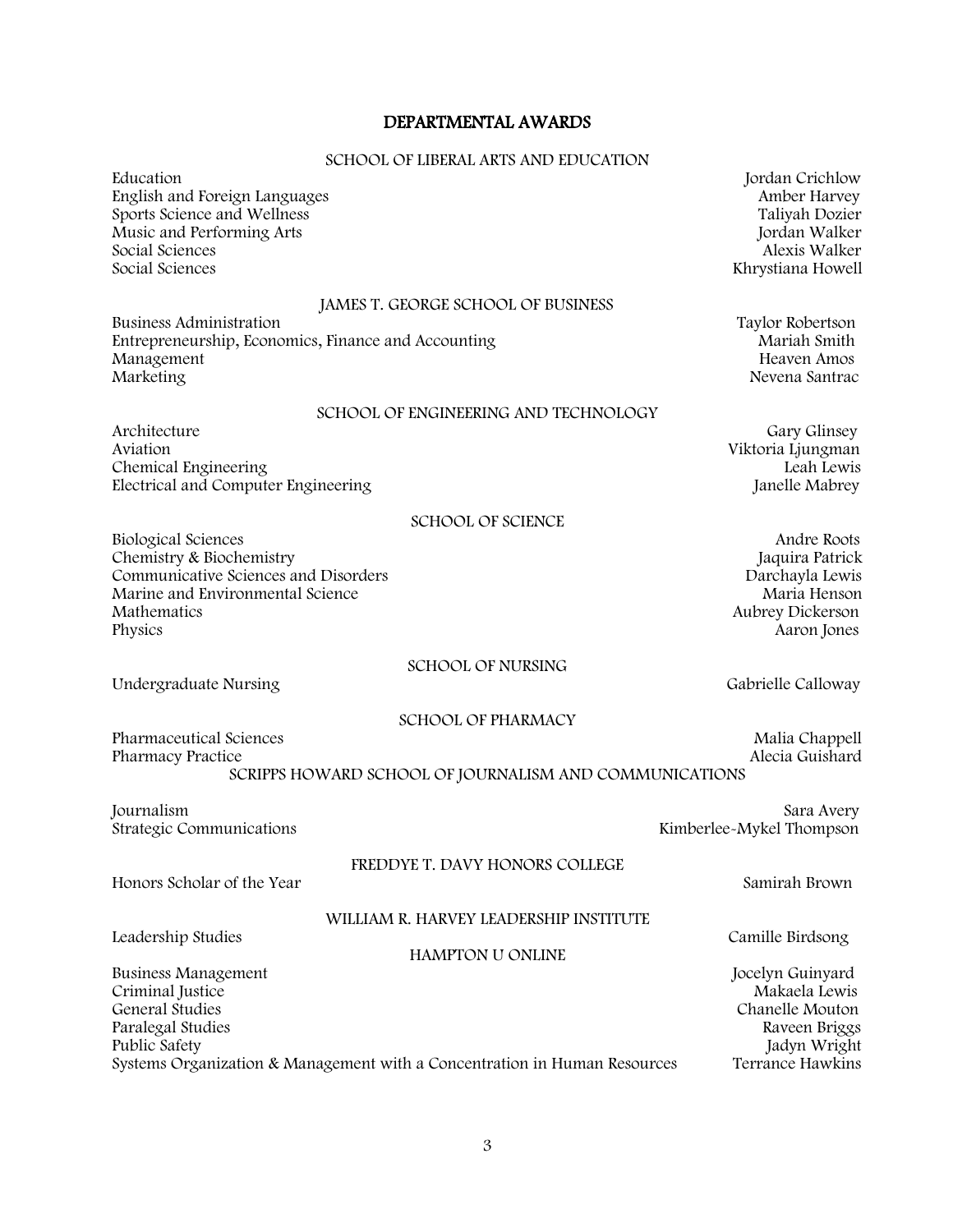### HONOR SOCIETY AWARDS

| Alpha Kappa Delta | Alea Hudson        |
|-------------------|--------------------|
| Alpha Phi Sigma   | Khrystiana Howell  |
| Golden Key        | Trinity Woodson    |
| Kappa Tau Alpha   | Sara Avery         |
| Omega Chi Epsilon | Zuri Rashad        |
| Phi Epsilon Kappa | Nara Hughes        |
| Phi Eta Sigma     | Morgan Jackson     |
| Rho Chi           | Andrew Ejiofor     |
| Sigma Tau Delta   | Camryn Johnson     |
| Upsilon Phi Delta | Gabrielle Calloway |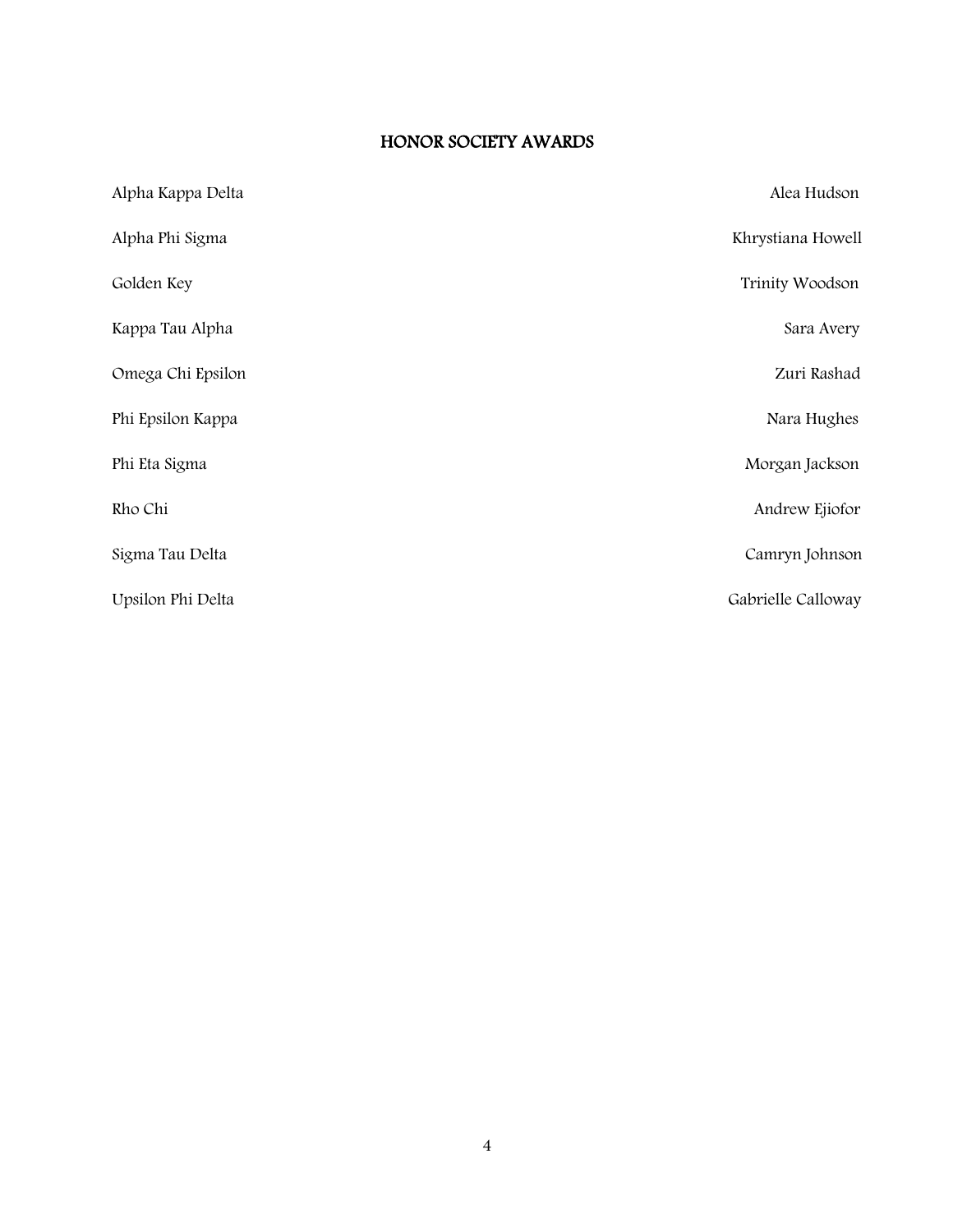# PRESIDENT'S CUP AWARD

All seniors who are eligible to participate in the May 2022 graduation ceremonies and who have a cumulative GPA of 3.5 or above were invited to submit for the President's Cup Award. Each nominee submitted a resume, their unofficial transcript and a well-conceived paper or project of their choosing that addresses the theme:

# Building Character during Times of Change

# 2021 – 2022 President's Award Applicants

Shamine Alves Markia Anderson Keaira Arthur Sara Avery Tenaj Bell Camille Birdsong A'lyrika Bowen Lauryn Brooks Daelin Brown Samirah Brown Jada Buford- Singleton Christina Buie Angela Darden Bria Dickerson

Taylor Edmondson Shelby Goodson Taylor Griffin Raven Harper Dasia Heard Cyrus Henry Khrystiana Howell Alea Hudson David Jackson Morgan Jackson Brandee Johnson Breanna Johnson Timothy Johnson Kya Jones Kendyl Kennon

Madison Lapsley Jasmine Maddy LaTanya Marble Tamaria Moore Aria Murray Cheyenne Paterson Kayla Patterson Nyle Paul Maya Perkins Alanna Reynolds Aliyu Saadu Auriel Sanders A'Brea Smith Bryce Smith Charity Thompson

Collin Tolbert Jordan Toussaint Lauren Turman Kynnedy Waldon Jordan Walker LaWanda Walker Kiara Walls Ciara White-Sparks Alexis Wilkerson Trinity Woodson Deborah Woolen Kennedi Wright

# 2021 – 2022 President's Award Semifinalist

Markia Anderson Dasia Heard

Morgan Jackson Breanna Johnson

LaWanda Walker

# 2021 – 2022 President's Award Finalists

Camille Birdsong Lauryn Brooks

Samirah Brown Cyrus Marcel Henry

Ciara White-Sparks

#### PRESIDENT'S CUP AWARD SELECTION COMMITTEE

Dr. Travell Travis James T. George School of Business

> Dr. Joy Sun School of Engineering

Dr. Catherine Porter School of Liberal Arts and Education Dr. Jacqueline Sharpe School of Nursing

Dr. Andrij Horodysky School of Science

Mr. Tommy Heffron Scripps Howard School of Journalism and Communication

Dr. Rikesha L. Fry Brown Selection Committee Chair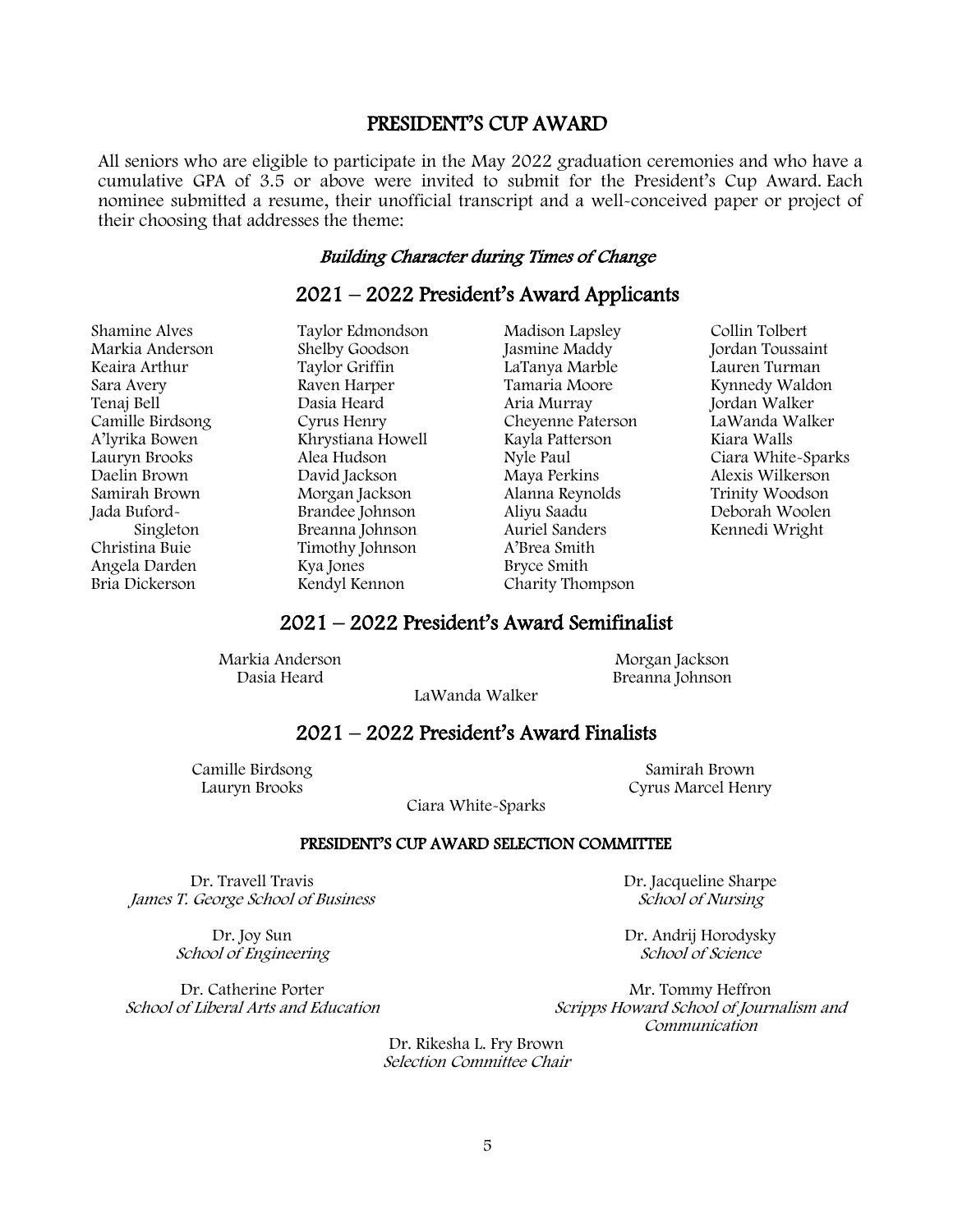### PRESTIGIOUS SCHOLARSHIPS

Created at points in the early to mid-twentieth century, the Rhodes, Marshall, Fulbright, and Truman Scholarships all bear the names of prominent international political leaders whose visions and aspirations are in many ways reflected in the purpose of these respective prizes and the criteria upon which they are awarded. Added to this list are the Udall, Goldwater, Mitchell, Gilman, and Beneke Scholarships. Since the awards are independent of one another, a student may, in their college career, be eligible to apply to all or at least more than one of these award programs.

A Hampton University objective is to increase the number of student applications for prestigious national and international scholarships. To achieve that objective, we have begun to cultivate a culture that fosters an attitude and ambition to compete for prestigious scholarships. It is our hope that in the very near future there will be a billboard on Highway 64 that announces, "HAMPTON UNIVERSITY STUDENT RECEIVES THE RHODES SCHOLARSHIP."

Listed below are the names of university endorsed students and the respective scholarship to which they applied:

### RHODES SCHOLARSHIP

Amaya Booker Makiyah Holder Sara Avery Kayla Patterson

### SCHWARZMAN SCHOLARSHIP

Shelby Goodson Jose Thomas

#### MARSHALL SCHOLARSHIP

Alexis Walker

#### GATES-CAMBRIDGE SCHOLARSHIP

Madison Lapsley Lauren Turman Renaldo St. James

#### MITCHELL SCHOLARSHIP

Khyla Turner Danielle Harris Joshua Payton A'Lyrika Bowens

### FULBRIGHT FELLOWSHIP – ENGLISH TEACHING ASSISTANT

Maya Perkins Jaya Walker Lauryn Brooks Ciara White-Sparks Alexandria Witherspoon

PICKERING FELLOWSHIP

Nicholas Edwards

#### BOREN SCHOLARSHIP

Alanna Reynolds Taylor Robertson Lauren Grayson

#### HARRY S. TRUMAN SCHOLARSHIP

Zaahid Kennedy

### BARRY GOLDWATER SCHOLARSHIP

Kamiel Beckley

#### UDALL SCHOLARSHIP

T'Kiyah Reeves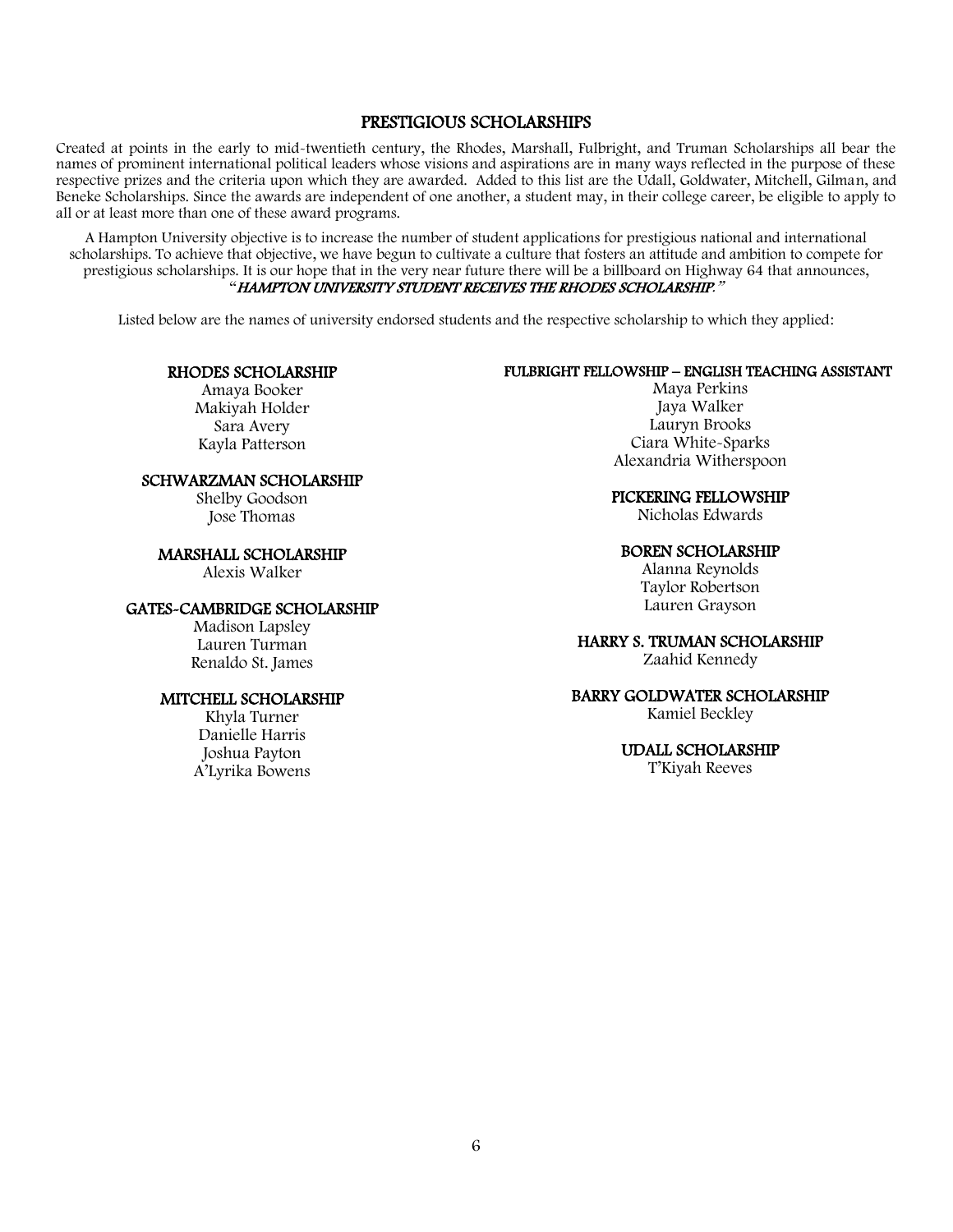### 2021-2022 MERIT ACADEMIC SCHOLARS

Abdus-Salam, Semira Adkins, Zaire Aibana, Taylor Akintunde, Oluwatomilayo Alexander, Kailyn Alford, Zahaan Andrade, Mackenzie Ascue, Zaria Atwater, Timia Austin, Amber Austin, Ceniya Ba, Abdul Baggett, Velton Barber, Samuel Barnes, Christian Barnes, Ronicia Barr, Jaeden Barreau,Gabrielle Bartee, Cherish Bass, Qualiyyah Beasley, Raymond Bell, Chase Bell, Kimani Bernard,Kiana Bernard,Morgan Bikim, Ariane-Cainell Blake, Jordan Bland, Aneah Bodner, Holland Bonner, Jadyn Booth, Mia Boston, Aviana Bowens, Jasmine Brown, Anniyah Brown, Gyenyame Brown, Issac Brown, Kellen Brown, Summer Browne, Paradyce Byrd, Nalani Cambridge, Maurice Carpenter, Donald Carr Melton, Skye Carroll, Janiah Celcis, Ariel Chandler, Andrew Cheeves, Dayonna Clark, Diamond Clarke, Ashley-Ann Coates, Jaleaha Coker, Jesulayomi Coleman, Hannah Collins, Je'La Comeaux, Cameron Cooley, Carmen Cooper, Ashon Cooper, Jada Cooper-Christian, Javari Corporan, Jalen

Corrothers, Victrese Cozart-Amos, Layla Crawford, Nicholas Creggett, Jazmine Crockett, Jac'Eisha Curry, Raven Cyrus, Lauren Dameus, Alex Dancy, Nia Daniels, Iyanna Daniels, Jalen Davenporte, Madison Dawsey, Ashley Dennis, Kayla Denton, Kymora Dorsett, Herman Dorsey, Donovan Dotson, Alana Douglas,Daylen Douse, Donte' Drummond, Dominique Dudley, Tiaunna Duggins, Lauren Dyton, Kalise Edwards, Madison Ekoi, Ngonde Elam, Layla Emilcar, Y'Anna Ervin, Tiana Evans, Jada Evans, Summer Fagbuyi, Promise Ferguson, Kenneth Flemming, JaNaiya Fonville, Kelvin Ford, Erynne Fulton, Carlyle Fultz, Ariama Garcia, Satara Garland, Milan Garrett, Kingsley Gary, Taylor Gillen, Imani Gillette, Nia Green, Cooper Greene, Omar Greene, Sydney Griffin, Kendall Guiton, Parkyr Guy, Jericka Guy, John Harmon, A'Niyah Harris, Camryn Harris, Jada Harris, Kayla Harvey, Skylar Hawkins, Surayyah Haynie, Philip Henderson, Heavenlee Henson, Mauraza

Hicks, Symphony Hill, Robert Hilliard, Marcus Hinton, Sayja Hipps, Kennidi Hollie, Derrick Holmes, Eric Howard,Sydney Humphries, Jaz Hurlock, Joshua Hyacinth, Cletus Hymes, Heaven Igbinoba, Ekinadese Isaac, De'Shaun Jackson, Kaylee Jackson, Langston Jackson, Logan Jackson, Nakiyah Jackson, Taylor Jackson, Wynton Jamison,Aaliyah Jermin, Craig Johnson,Gabriel Johnson, Jessica Johnson, Kyndall Johnson,Sydney Jones, Jaimon'E Jones, Justise Jones, Trinity Jones-Magee, Tyree Kearney, Jordyn LaFontant, Christian Lambert, Jalen Lanes, Damani Leblanc, Vigi Lee, Nolan Lester, Mackenzie Lewis, Ariana Lindsay, Jeremiah Little, Solomon Littlejohn-Russ, Tyshona Livingston, Quentin Loague, Paige Lockwood, Jordan Lofton, Bryce Loving, Makayla Lynch, Christian Lynch, Ryan Marks, Mya Marshall, Janai' Martin, Amir May, Bella Mayo, Zoe McClanahan, Caitlyn McIntyre, Mikayla McIver, Laila McKnight, Kierra McLeod,Brianna McMillan, Lauryn McNeill, Morgan

Merritt, Sierra Miller, Angelique Miller, Anjali Miller, Brianna Miller, Seanna Mitchell, Kelly Mitchell, Savannah Mitchell, Soleya Moore, Clarke Moore, Kamila Moore, Mya Morris, Halia Morton, Harlem Mosby, Azaria Mosley, Kendal Moton, Maya Muhammad, Zahraa Neal, Mckenzie Nicholas, Donovan Nickelberry, Kyan Norris, Morgan O'Rawe, Samantha Osho-Makanjuola, Roqeeb Owens, Karin Palamara, Stefano Parker, A'Shantia Paschal, Aaryn Patterson, Kayla Pepper, Caitlyn Pierce, Abigail Pierce, Alysa Pintella, Jason Powell, Alexis Price, Jasmyne Ragland,Leilani Ragsdale,Faith Rametra, Tanay Ramsingh, Madison Reagan, Grace Reaves, Amyah Reaves, Darius Redmond, Jasia Reed, Lauryn Reid, Jada Renfroe, MaKyla Reynolds, Aaron Richburg, Lisa Ritter, Rayna Roberts, Kaila Robertson, Camille Robinson, Peyton Russell, Logan Ryans, Lance Sayres, Kennedy Scavella,Paige Scott, Jaron Short, Amaya Shumate, Courtney Simpson, Ariana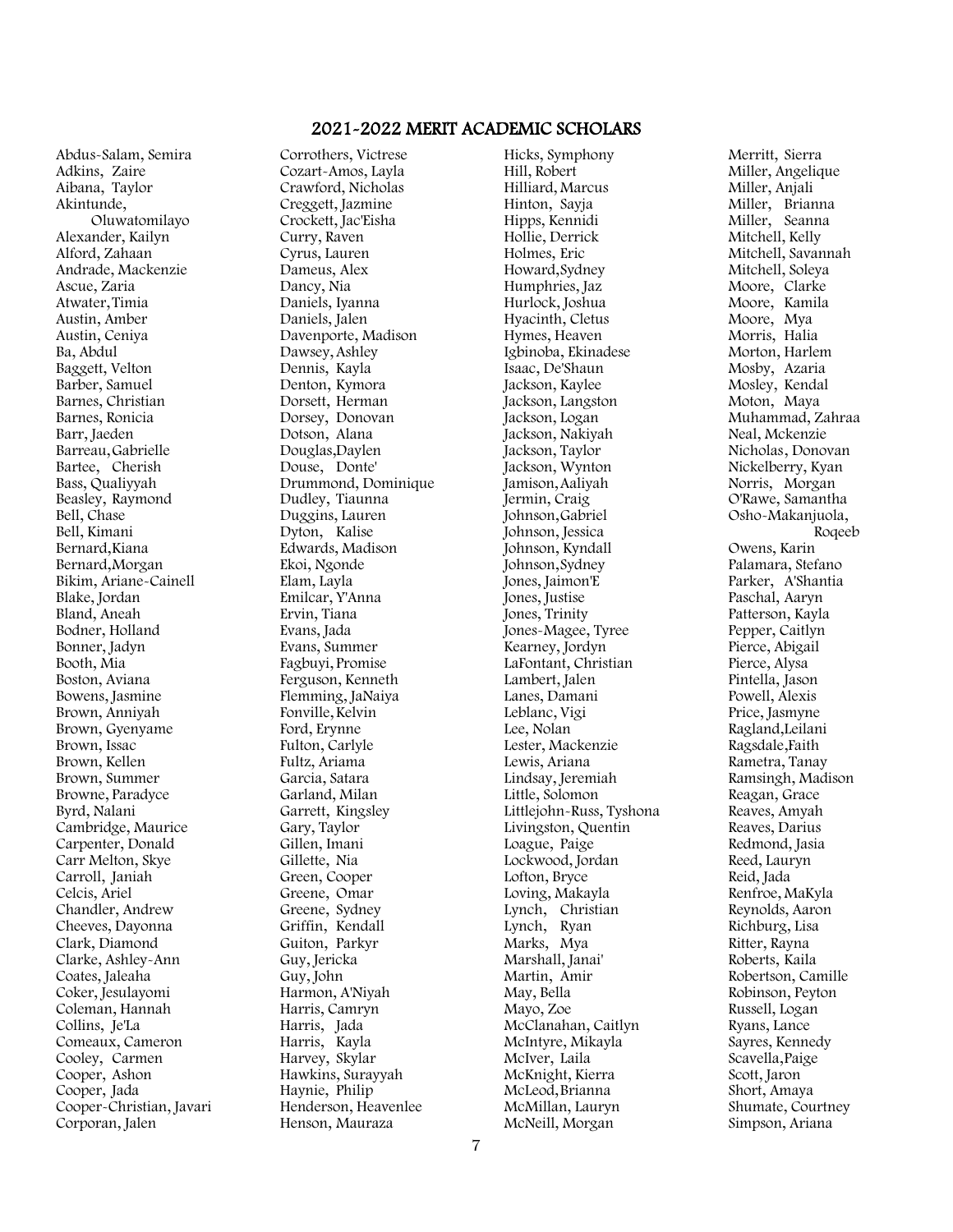Sio, Fransaya Slider, Garrett Smalls, Seth Smith, Christopher Smith, Jadyn Smith, Renae Snipes, Carmen Solomon, Anthony Speights, Shaniya Spriggs, Carrington St Cloud, Chandler St John, Chastity Stafford, Kennedi Starks, Arianna Steplight, Micaiah

### Football

Abernathy, John Adewumi, Oluwaseun Blow, Trevor Booker, Chad Cadogan, Ethan Cloud, Trenton Crawford, Michael Davis, Devonta Dingle, Justin Duffey, Jett Faulk, DeAndre Fordham, Shane Garner, Stanley Grimsley, Hezekiah Groom, Kentrelle Hall, Dallas Hardy, Brandon Henderson Green, Camron Jackson, Jordan Jackson, Justin Jones, Anthony Lomax, Evan Mack, Clifton Marcano, Devin Marshall, Maa Ki Marshall, James Matthews, Andy McDuffie, Tyler Mclaurin, Rylan Moore, KeShaun Paisant, Tukeion Perkins, Byron Prunty, Robert Raiford, Jamel Ray-Canada, Kyle Richards, Brandon Robinson, Isaiah Rosado, Arnesio Satchell, D'Andre Stanley, James Thomas, Grady

Stewart, Tre Sykes, Asad Talton, Ajada Taylor, Liya Tazewell, Brianna Tazewell, Teyanna Thompson, Leslie Thompson, Romello Thornton, Sasha Thurmond, Barbara Traore, Aminata Tyson, Tyonna Umelo, Alexandra Uzondu,Amarachukwu Varner, Brooke

Vaughn,Jaila Vincent, Morgan Waddler, Kayla Walker, Jada Walker, Sanaa Walton, Justice Washington, Tyler Waters, Kristen Watson, Alexa Watson, Eric Watty, Parys White, Cleo Whitt, Taylor Williams, Anaya Williams, Dominic

#### ATHLETES SCHOLARS 2021-2022

Viney, Robert Vinson, Armand Walker, Cameron White, Keyondre Wilson, Corey

#### Lacrosse

Angel, Jonathan Bass, William Downing, Lyndon Fawcett, Miles Greene, Marcus Groom, Ian Harris, Isaac Hunter, Matthew James, Owen Jones, Lonnie Leon, Wilmer Mitchell, Ethan Myers, Andre Reaves, Elijah Wesley, Demarieh

#### Men's Basketball

Earle, Bryson Garvin, Lekitus Haskett, Mario Henderson, William Therrien, Luc Wiley, Johquin

#### Men's Golf

Armbrister, Donte Dwyer, Cliff Mavlyudov, Fayzullokhon Williams, Jeremiah

#### Men's Tennis

Akande, Olakunle Banks, Kievon Blackman, Dugion Edwards, Nicholas Evans, Abraham

Williams, Morgan Williams, Morgan Williams, NeShaeya Williams, Ny'Asia Wilson, Kiyah Winfree-Slaughter, Andraea Woodard, Josue Wright, Brianna Wright, Matthew Young, Alexis Young, Taylor

Williams, London

Fullerton, Rushshane Hill, Josiah Hill, Jeremiah Powell, Eric Price, Paul Ross, Jordan Slayton, Otis Walker, Jordan Woodyard, Ellis

#### Men's Track

Akande, Olakunle Banks, Kievon Beard, Dylan Blackman, Dugion Evans, Abraham Fullerton, Rushshane Hill, Jeremiah Hill, Josiah Midgett, Keyonte Norris, Isaiah Powell, Eric Price, Paul Slayton, Otis Walker, Jordan Wanjiru, Moffat Whyte, Aiden Woodyard, Ellis

### Sailing

Ciaglia, Tommaso Dilikoglu, Can Ljungman, Viktoria Palamara, Stefano Palamara, Valerio

### Softball

Bedell, Kennedi Brooks, Lauryn Chennault, Anaya Davis, Mo'ne Evans, Jada Greer, Joya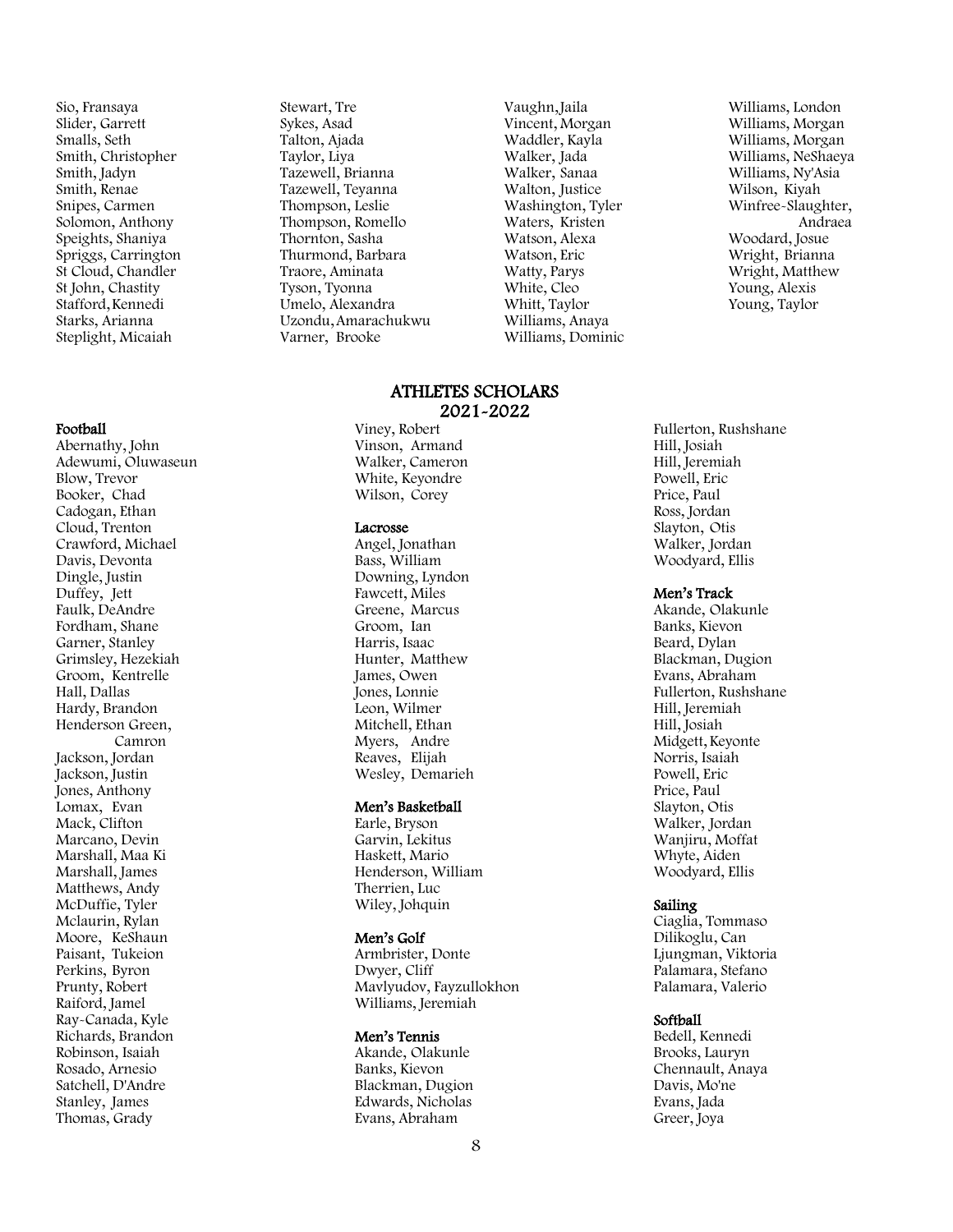Hickey, Kennedy Jeusi, Kiaya Kepple, Emily Kilby, Yndeiah Lyles, Janae Moore, Mya Scott, Jordyn Thompson, Camryn Varner, Brooke Walker, Casey Washington, Tiera Workman, Emily

#### Volleyball

Barkley, Alyah Baruh Krstic, Ana Calloway, Gabrielle Campana, Julieta Clark, Madison Daramola, Margaret Irvin, Brooklyn Pierre, Kalyn Pugh, Jessica Santrac, Nevena Smith, Clara Tichackova, Barbora

### Women's Basketball

Accimeus, Heaven Buford, Madison Chakolis, Dlayla Jackson, Carmen Mapp, Jermany Mason, Victoria Mills, Shawn Montagne, Tia

Nigatu, Enase Reaves, Amyah Townsell, Alayna Van Arsdale, Laren Wooden, Alexis Young, Nylah

### Women's Golf

Cole, Kayla Grant, Madison Hudson, Chanel Martin, Vasye

#### Women's Soccer

Ascue, Zaria Beaumont, Kori Daniel, Lailah Hammond, Savyon Hart, Payton Hosten, Taylor Johnson,Sydney Lynch, Ryan Martin, Mikayla Moss, Courtney Nwainokpor, Nyle Oliver, Taylor Pereira, Camille Pickett, Zariah Pope, Anita Register, Reese Stokes, Makaela Stokes, Tareya Taylor, Liya Tyler, Sydney Waldon,Kynnedy White, Amani

### Women's Tennis

Amedieva, Milena Peralta, Laura Quillin, Keri Tsui, Franzene

### Women's Track

Aduma, Amira Akintunde, Oluwatomilayo Caldwell, Victoria Carter, Jaydea Grant, Dejah Greene, Madison Hanks, Maya Harmon, Nya Horton, Kamaria Johnson,Shakeria Jones, Jacqueline Mccount, Mekhia Mcmillan, Faith Perkins, Maya Raines, Jailyn Rashad, Zuri Robinson, Kyna Smith, Autumn Ward, Kiera Watts, Javon Williams, Morgan

### Women's Triathlon

Farrington, Makenah Hughes, Grace Johnson,Jessica

### 2021-2022 HONDA CAMPUS ALL-STAR CHALLENGE TEAM

Ms. Stella Nelms, Coach

Avery, Sara Maxwell, Micaela Mitchell, Kiana Springer, Arianna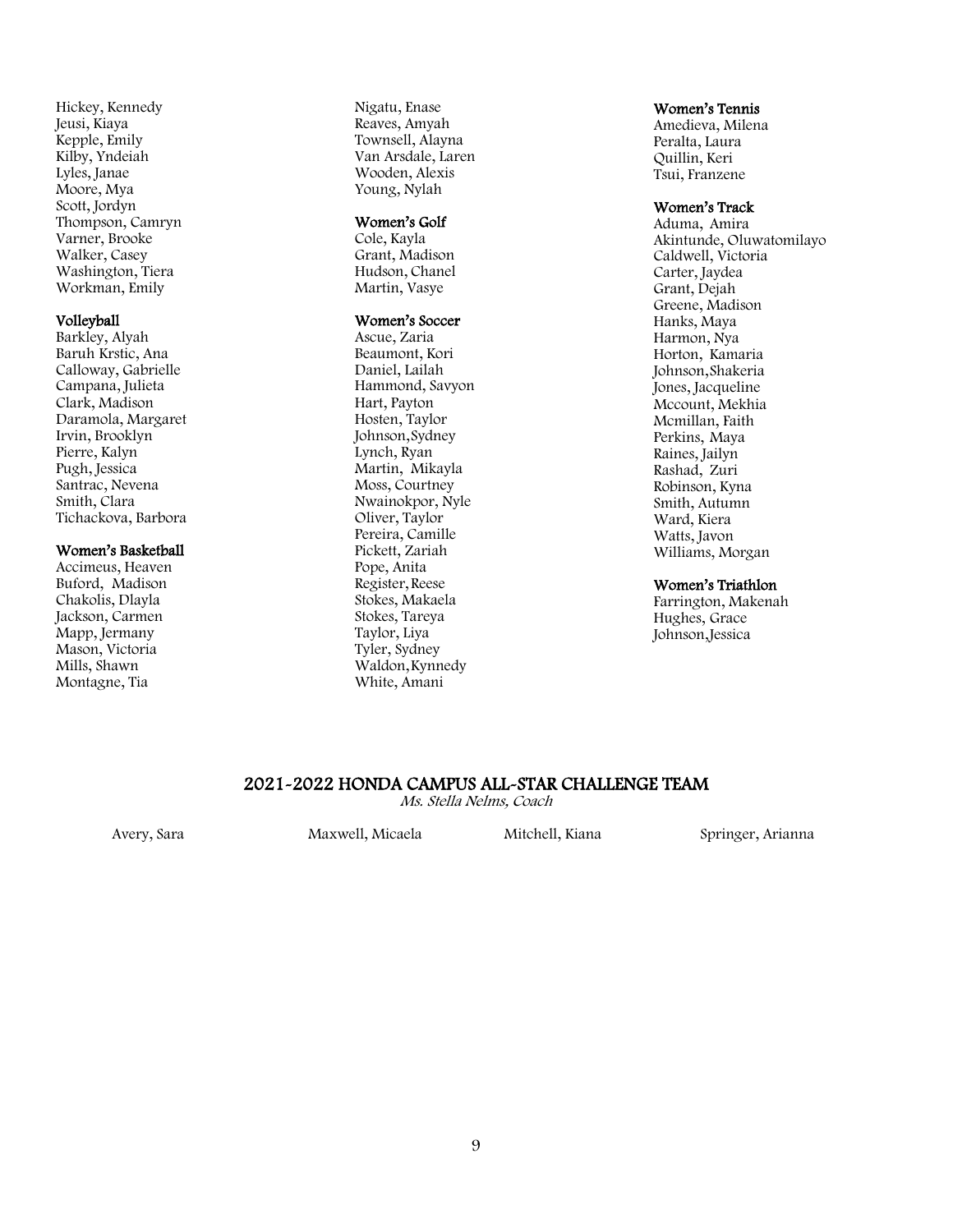### Academic Honors: 3.500 – 4.100 Grade Point Average

Main Campus **FRESHMEN** 

Abdus-Salam, Semira Adkins, Zaire Aibana, Taylor Akintunde, Oluwatomilayo Alexander, Kailyn Armstrong, Jordan Barnes, Nia Barreau, Gabrielle Blake, Jordan Bowens, Jasmine Broomes, Makayla Brown, Gyenyame Byrd, Nalani Campana, Julieta Carpenter, Donald Chandler, Andrew Clarke, Ashley-Ann Clay, Kennedy Collado-Hoffman, Jolyce Cooper, Donovin Curry, Raven Cyrus, Lauren Dorsey, Donovan Douse, Donte' Ervin, Tiana Evans, Jada Farrington, Jaiden Flemming, JaNaiya Flowers, Katelyn Fonville, Kelvin Gillette, Nia

Alston, Trinitee Antoine, Kaila Armbrister, Donte Ascue, Zaria Attles, Simone Austin, Amber Ayers, Kierra Bain, Bryuanna Bannister, Sydney Barr, Jaeden Bell, Chynna Blackman, Dugion Blakemore, Christopher Boffman, Nina Boissiere, Joseph Booth, Mia Bordies, Yahmise Boyd, Victoria Bozeman, Haley Bratton, Jordan Brown, Daja Brown, Erin

Goppy, Trinity Greaves, Candice Green, Lauren Greene, Sydney Harris, Camryn Hawkins, Surayyah Hill, Robert Hipps, Kennidi Howard, Sydney Humphries, Jaz Hymes, Heaven Igbinoba, Ekinadese Jackson, Julian Jackson, Langston Jackson, Lillian Jackson, Logan Jackson, Nakiyah Jackson, Ruqaiya Jackson, Taylor Johnson, Sydney Johnson, Sydney Joubert, Jordyn Kerrin, Knile King, Anarri King, D'Yanah Lanes, Damani Lee, Nolan Lester, Mackenzie Lewis, Ariana Lewis, Zoey Little, Solomon Lockwood, Jordan

Brown, Jordan Brown, Skye Byas, Gabrielle Caldwell, Victoria Cannon, Alexandria Carr Melton, Skye Carr, Lillian Chennault, Anaya Ciaglia, Tommaso Cleveland, Mckenzie Coffey, Casby Coleman, Kalailah Collier, Jahia Cornish, Aaliyah Crenshaw, Kyah Cunhs, Yumi Curry, Jocelyn Dancy, Nia Darden, Brynne Dawsey, Ashley Dennis, Taryn Duncan, Madison

Lynch, Ryan Marshall, Sanaa Martin, Amir Martin, Jaylen May, Bella McIntyre, Mikayla McJunkins, Wali McKay, Jalyn McLeod, Brianna McMillan, Lauryn McNeill, Morgan Mendez, Alex Mitchell, Kelly Mitchell, Savannah Mitchell, Soleya Moore, Clarke Moore, Jihan Moore, Mya Neal, Mckenzie Oliver, Bryan Oliver, Reina Osho-Makanjuola, Roqeeb Paige, Leah Parker, A'Shantia Pepper, Caitlyn Pollard, Aaliyah Powell, Alexis Reaves, Amyah Reed, Lauryn Reed, Trinity Remy, Ella

#### SOPHOMORES

Dyton, Kalise Ekoi, Ngonde Elam, Layla Ethridge, Jacob Fields, Campbell Galloway, Samantha Gardner, Nijah Gault, Aniyah Gillespie, Anthony Gonzalez, Felipe Green, Alixandra Green, Vennyse Greene, Kiara Greene, Madison Greene, Marcus Greer, Colby Guy, Jericka Gyles, Sheyla Hamilton, Erika Hamilton, Samantha Harmon, Nya Harrod, Carrington

Sanchez, Xiomara Sayres, Kennedy Scott, Jaron Shumate, Courtney Sio, Fransaya Smith, Christopher Smith, Renae Speights, Shaniya Steplight, Micaiah Stewart, Tre Sykes, Asad Talton, Ajada Taylor, Liya Tazewell, Teyanna Terry, Corenson Thomas, Amari Thomas, Christian Thompson, Leslie Thurmond, Barbara Tyson, Tyonna Uzondu, Amarachukwu Varner, Brooke Vincent, Morgan Walker, Jada Walker, Sanaa Walker, Zoe Wallace, Kiara Washington, Tyler Watty, Parys Yancey, Kendall Yohannes, Arsema Young, Alexis

Hart, Payton Hasan, Nyisha Hawkins, Taylor Headen, Jake Hill, Tamir Hodge, Zoey Holder, Niyah Horton, Garrett Hunter, Matthew Jackson, Wynton Jay, Ja'Da Johnson, Kyndall Johnson, Ryan Johnson, Sariyyah Jones, Eden Joyner, Christopher Kelly, Moses LaFontant, Christian Laroche, Tonei Lawrence, Nathaniel Lee, Jerome Lee, Micah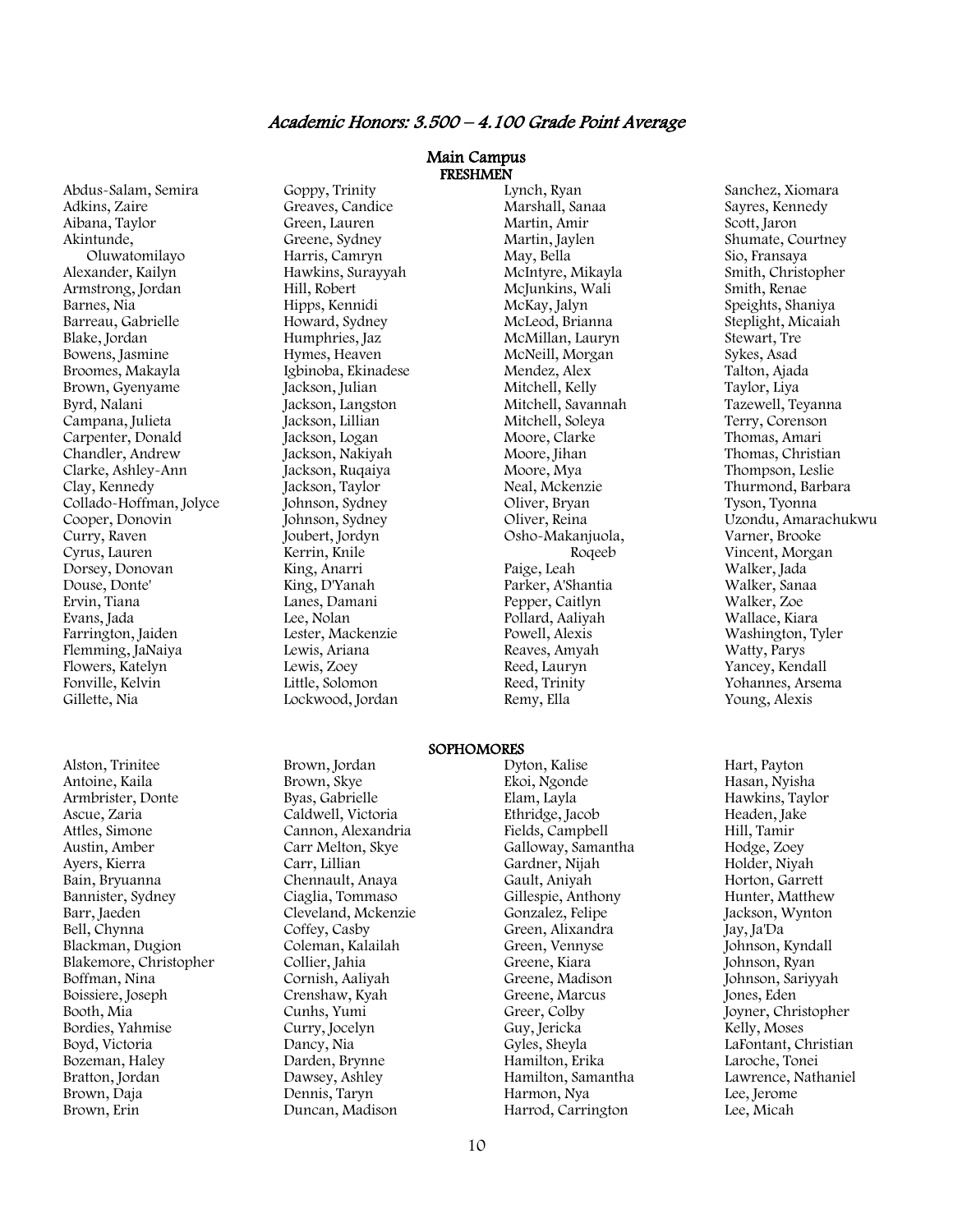Leon, Wilmer Lockwood, Larrielle Lovelace, Andrianna Lydon, Kennedy Mack, Nia Mayers, Alyson Mayo, Zoe McClammy, Aliyah McDuffie, Tyler McIver, Laila Miles, Lea Miller, Bria Mitchell, Ethan Mkpong, Mboutidem Montgomery, Brian Moore, Anisah Moore, Mia Morris, Halia Nesbitt, Amir Norris, Morgan O'Rawe, Samantha Obewu, Ninah Oliver, Taylor

Adams, Aja Adams, Calla Akande, Olakunle Akujobi, Kennedy Anderson, Alexander Aner, Jonathan Ashaka, Tigist Bailey, De'Andra Baker, Sherdell Baruh Krstic, Ana Bayabona, Olivia Bayton, Daija Beavers, Zoe Bennett, Robert Blakely-White, Kianah Bridgewater, Kemia Brinkley, Brishajna Broadnax, Jordyn Broadnax, Sydney Brown, Paige Cannady, Tariq Chambers, Ayonna Charlton, Eryka Cheek, Destini Cheeks, Ronald Chenault, Nyla Chinn, Nia Claiborne, Kaila Cody, Jessica Coleman, Angelica Coley, Erin Coothe, Azariah Corbin, Richard Corley, Deja Cort, Avani

Paisant, Tukeion Paschal, Aaryn Pearson, Lauran Powell, Jasmine Powell, Sean Quainoo, John Rametra, Tanay Randall, Taylah Rather, Jaylah Reed, Haila Reeves, Jaden Reeves, T'Kiyah Renfroe, MaKyla Riggins, Jazmine Roberts, Mia Robertson, Camille Robertson, Miah Robinson, Alexis Ross, Amari Rudd, Erynn Russell, Logan Rutland, Jourdan Salley, Kaelin

Cousar, Bleu Crawford, Jayla Crockett, Jac'Eisha Cummings, Mckenzee Daniel, Lailah Daramola, Margaret Darden, Angela Davis, Mo'ne Dilikoglu, Can Divinity, Myles Eller, McKenzie Fenwick, Olivia Flowers, Serlena Fordham, Shane Gibson, Cecily Grant, Madison Gray, Shakya Griffin, Justin Guy, John Gwyn, Danaisha Hairston, Bailee Hall, Aaliyah Hamidi, Tahera Hardy, Brandon Harris, Chyna Harris, Daya Haskins, Jada Hawkins, Pa-Shun Hawkins, Xavier Henderson, Alexsia Hendricks, Kyah Higgs, Elijah Hill, Jeremiah Holmes, Canaan Howard, Ryanne

Samuels, Naya Saunders, Hannah Scott, Jordyn Scott, Madysen Scott-Cooper, Paige Symone Selders, Hannah Sharufa, Onessa Short, Amaya Smith, Jordyn Smith, Nia Stevens, Brevin Stevens, Krystina Stevenson, Janiyah Stokes, Makaela Stone, Tyjia Stover, Nylah Suh-Davis, Ethan Swan, Oluade Sylvester, Nia Taylor, Liam Taylor, Shane Thomas, Arielle

Hughes, Nara Hyman, Kailyn Ings, Baiyinah Isaacs, Justin Jackson, Chase Jackson, Lavila James, Jordan Jefferson, Alexandra Jefferson, Tierra Johnson, Craig Johnson, Sydney Joslin, Jonathan Kee, Melanie Kennedy, Zaahid Khan, Asif Kilby, Yndeiah Lawrence, Lisa Ledford, Jayda Lewis, Nicholas Littlejohn-Russ, Tyshona London, Angel Lovett, Kiersten Lucas, Angel Lucas, Mackenzie Mapp, Jermany Martin, Lauren Mathew-Lewis, Azadi Maxwell, Micaela Mitchell, Mia Moody, Mackenzie Morgan, Kylah Morrow, Alanna Moss, Courtney Nettles, Justice Oliver, Brent

Turner, Ananda Turner, Shianne Ullman, Steven Veal, Elizabeth Waddler, Kayla Ward, Riana Ware, Tyra Watson, Anaiyah West, Imani White, Johnai White, Nia Williams, Anaya Williams, Anisa Williams, Chance Williams, Jamison Williams, Kelsey Williams, Kirkland Williams, Patience Owens, Karin

Thompson, Camryn Tillett, Kyndal

Patino, Anna Catherine Pena, Hannah Pender, Jada Peralta, Laura Pereda Amores, Katherine Person, Kennedy Pichon, Aaliyah Pope, Anita Quillin, Keri Quinnie, Kayla Raiford, Jamel Rainey, Elizabeth Randolph, Grace Ray, Cameron Ray-Canada, Kyle Reaves, Elijah Reese, Sydney Reyes, Nicolas Richards, Brandon Richardson, Ariana Richardson, Cimone Richardson, Nicole Rippey, Delanna Robinson, Madison Robinson, Promise Robinson, Seffani Robinson, Wesley Ross, Miya Sanders, Kennedy Scott, Lopez Scott, Troy Sears, Paris Simmons, Katelyn Simon, Cole

JUNIORS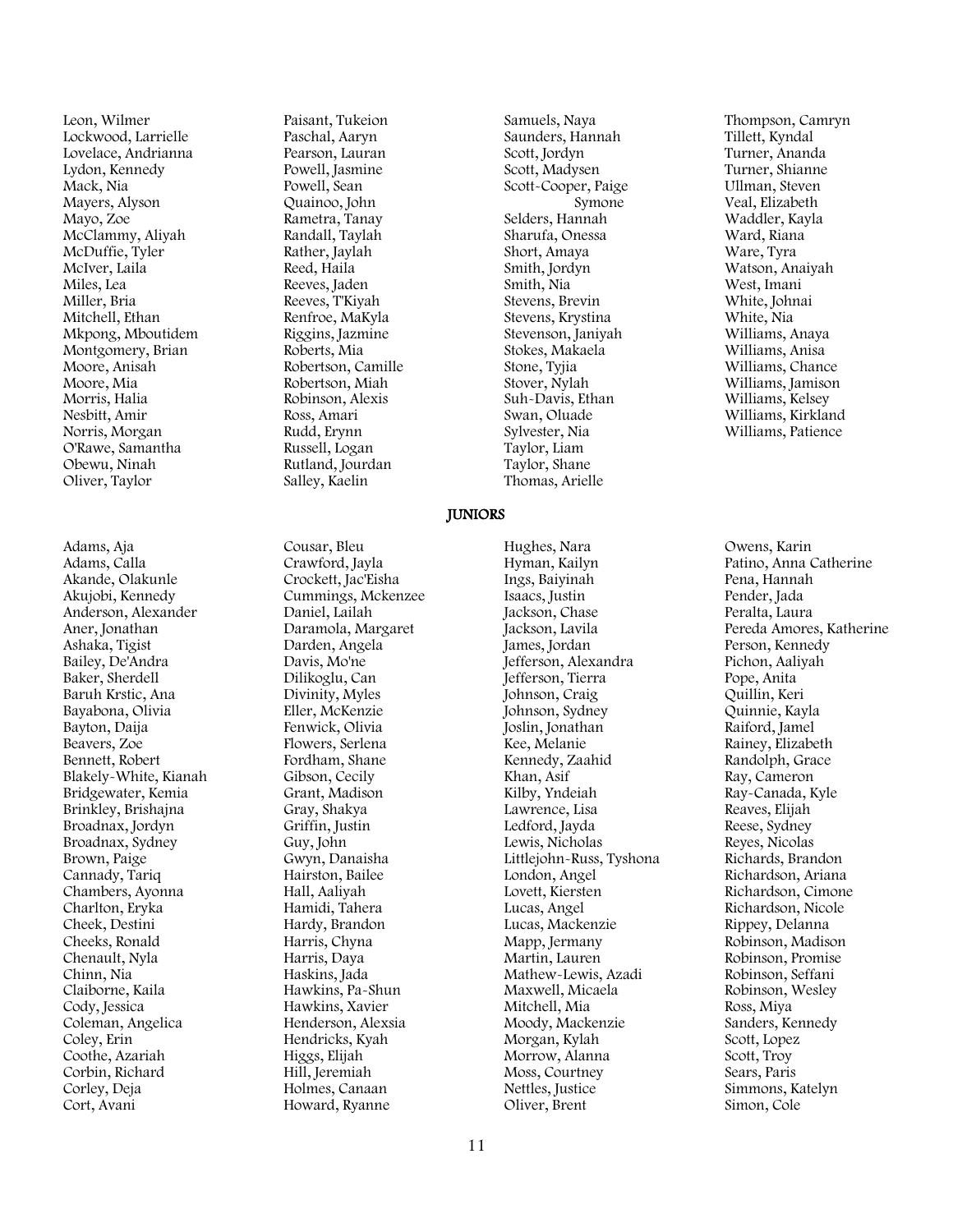Smalls, Marquis Smith, Kayla Smith, Kennedy Smoot, Zyen Speight, Brandon Stallings, Kayla Stevens, David Stewart, Warren

Afolabi, Daniel Albert, Morgan Allah, Shahadah Alexis, Qaisera Allison, Zaria Alves, Shamine Amos, Heaven Anderson, Amber Anderson, Diamond Anderson, Taylor Angus, Courtney Arthur, Keaira Artis, Joi Avery, Sara Bailey, Skylar Baker, Madison Baker, Trajan Ball, Destiny Ballard, Brandon Banks, Shekinah Barber, Jasmine Barnett, Jihaad Bass, Anaya Beckley, Kamiel Bedell, Kennedi Bekele, Solyana Bell, Crystal Bhatta, Surendra Billey, Tyra Birdsong, Camille Black, Marissa Bonhomme -Delavega, Cianni Booker, Amaya Bostic, Samantha Bowens, A'lyrika Brandon, Zahria Briscoe, Kaelyn Brooks, Lauryn Brown, Daelin Brown, Gay Brown, Samirah Buck, Kennedy Buford -Singleton, Jada Buie, Christina Burnett, Brea Buxton, Shakera Byrd, Karlin Cadet, Noa Calloway, Gabrielle

Stith, Zhana Stokes, Tareya Swain, Ciana Taylor, Janiah Tejan, Madania Thomas, Alayasia Thomas, Jaida Thomas, Patience

Carpenter, Lanece Carter, Gabrielle Carter, Kimber Chaney, Niara Chapman, Sahara Chew, Christian Collins, Isaac Conway, Jenay Cotton, Jaide Cotton, Kennedy Cox -Smith, Michayla Crawford, Mikayla Crocheron, Cameron Crump, Kyndal Cunningham, Daryl Cunningham, Kara Daniels, Allyn Davenport, Larry DeVane, Malinda Dennis, Lena Deshields, Eryn Diarrassouba, Chaka Dickerson, Aubrey Dickerson, Bria Diggs, Ferryn Dorman, Vashti Dozier, Taliyah Duffey, Jett Dungor, Umeadi Earle, Keith Ebrahim, Hafsah Edmondson, Taylor Ellsworth, Seana Ennis, Amarah Fields, Kendall Fitch, Ezekiel Forbes, Zenaya Fox, Gabrielle Fuller, Camryn Gardner, Kamoni Garrett, Jailen German, Taryn Gibson, Camryn Gibson, TiJuana Glover, Olivia Glover, Zaria Golston, Alexis Goodson, Shelby Graham, Toria Grant, Madison

Thompkins, Kekoa Todd, Damion Toussaint, Valentina Townsend, Erin Treadwell, Zoe Tsui, Franzene Tyler, Sydney Walker, T'Asia

SENIORS

Grayson, Lauren Greene, Nicholas Greer, Joya Gregory, Cailynn Griffin, Taylor Groom, Ian Hakim, Joshua Hall, Laona Hamilton, Askia Harris, Danielle Harris, Morgan Harvey, Amanda Harvey, Amber Hatley, Sydni Heard, Dasia Henry, Cori Henry, Cyrus Hobbs, Deja Holder, Makiyah Holt, Sade Hooks, Amaya Horton, Kamaria Hoskins, La'Zshane Hosten, Taylor Howell, Amanda Howell, Khrystiana Hudson, Alea Hudson, Chanel Hughes, Ajeya Hughes, Grace Irvin, Brooklyn Irvings, Andrew Jackson, Brianna Jackson, David Jackson, Justin Jackson, Morgan Jacobs, Abriana Jefferson, Christina Jenkins, Kayla Jenkins, Taryn -Marie Jeusi, Kiaya Johnson, Camryn Johnson, Imani Johnson, Nasia Johnson, Shakeria Johnson, Timothy Jones, Aaron Jones, Amira Jones, Brianna Jones, Christina

Watson, Jamilah Weathers, Griffin Williams, Madison Wilson, Tabius Winestock, Ashantae Woodham, Tyanna Wright, Lauryn Yeldell, Morgan

Jones, Jacqueline Jones, Kya Jones, Lonnie Jones, Skigh Jordan, Aaliyah Kennedy, Jada Kennedy, Kayla Kennedy, Sarah Kepple, Emily Khan, Asif King, Eryca Knight, Camron Kone, Gabrielle Lapsley, Madison Lawrence, Evangel Lawton, Matthew Layne, Ajani Leonard, Jaelan Lewis, Darchayla Lewis, Leah Lewis, Morgan Lewis, Sydney Liverman, Tyler Ljungman, Viktoria Long, Amera Lyles, Janae Mabrey, Janelle Mack, Clifton Maddy, Jasmine Manlove, Jared Manlove, Jordan Manzanares, Mateo Marshall, Diamond Martin, Morgan Mason, Dejah Massey, Jaelyn Mavlyudov, Fayzullokhon Maynor, Monieya McCarthy, Mellisa Mcdaniel, Gabryelle Mclaughlin, Alexander Mcrae -Montgomery, Christian Mcunu, Jordan Middleton, Zaria Miles, Drew Miller, Ashley Miller, Earl Moore, Amari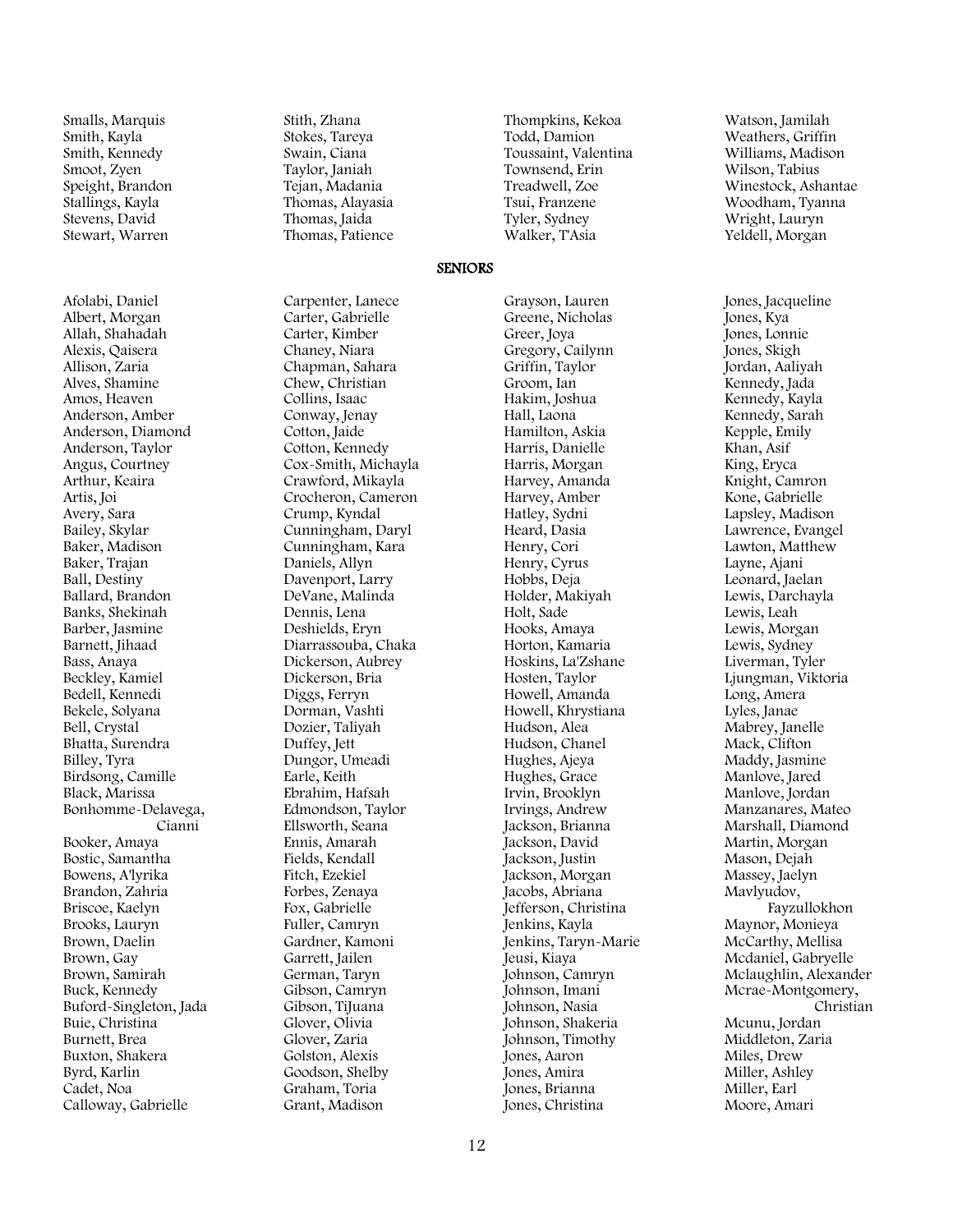Moore, Tamaria Morris, Briana Morris, Tatum Muhammad, Sadiki Murray, Aria Myrthil, Patricia Neal, Trinity Newman, Joshua Norman, Betty Oakley, Ian Odum, Anthony Ogunde, Julius Okoro, Stephanie Oluwole, Adetoun Paterson, Cheyenne Patrick, Jaquira Patterson, Kayla Paul, Nyle Payton, Joshua Pechacek, Nicole Pereira, Camille Perez, Arianna Perkins, Maya Pittman, Amber Porter, Imani Pullins, Reghan Quarterman, Camryn Quary, Simone Ragins, Myles Rashad, Zuri Rathnayake, Dhanushka Reynolds, Alanna

Rhoades, Anais Richardson, Miles Robertson, Taylor Roots, Andre Rubin, Hannah Samuels, Jordan Sanders, Auriel Santrac, Nevena Savage, Myka Scott, Dylan Sidibe, Nykierah Signoriello-Cummings, Maddal Simmons, Jessica Simmons, Vivica Smarr, Maleah Smith, Abrea Smith, Autumn Smith, Bryce Smith, India Smith, Jaelyn Smith, Linwood Smith, Mariah Smith, Raichelle Smith, Richayla Smith, Tynesha Smith, Vanessa Sowell, Amya Sparrow, Amira Srblian, Dajana Stallings, Lana Steele, Sierra

Stephenson, Alyssa Stewart, Keith St James, Renaldo Stovall, Takiyah Street, Casimere Sturghill, Luvie Sweeney, Alyssa Sykes, Randy Taylor, Evan Taylor, Kiana Thatch, Claire Thompson, Kiara Thompson, Kimberlee- Mykel Thotam, Alena Tichackova, Barbora Tillman, Jacadi Tolbert, Collin Toussaint, Jordan Traore, Kardelen Turman, Lauren Turner, Khyla Turner, Mycah Turner, Schyler Van Arsdale, Laren Vance, Kahla Villanueva, Jansie Volcy, Jovaan Walker, Alexis Walker, Cameron Walker, Jaya Walker, Jordan

#### PROFESSIONAL

Forshee, Alina Guishard, Alecia Guishard, Ashley Srbljan, Dajana

#### HAMPTON U-ONLINE FRESHMEN

Gordon, Sharie Haynes, Chelise Isrel, Aaliyah Jenkins Payne, Toni Jones, Malik La Combe, Monica

Qawwee, Ayanha Reyes, Emanuel Thompson, Remel

#### SOPHOMORES

Kimble, Danielle Odom, Donald

DeLoatch, Romeshia

Covington, Tamika Currie, Latoya Dockins, Telisha Davis, Carla Drew, Tasha Fields, Clifton

#### JUNIORS

Johnson, Galicia Reynolds, Shamela Owens, Ian Paul

Hawkins, Terrance Horton, John Johnson, Breanna Johnson, Rose

Walker, LaWanda Walton, Jessica Walton, SaRoya Ward, Asani Ward, Torian Wells-Preston, Kira White, Ava White, Keyondre White, Samara Whitehead, Kimberly White-Sparks, Ciara Whyte, Samantha Wickham, Diana Wiley, Autumn Wilkerson, Alexis Williams, Adonis Williams, Destiny Williams, Isaiah Williams, Jordan Williams, Mia Williams, Sarena Williams, Zuri Willis, Austin Willis, Camryn Woods, Morgan Woodson, Trinity Woodyard, Ellis Workman, Emily Wynn, Rayna Wynne, Amber Young, Jade Young, Joshua

Villanueva, Jansie

Owens, Michael Traylor, Sherese Urquhart, Katherine Vaughan, Shatonna Williams, Lisa Wilson, Davina

Trimble, Terrance White, Shawn Youngk, Caroline

Smith, Dorian Wright, Jadyn

Jones, Sharon Kee, Tanika Kennedy, Sarah Lungelow Cooper, Angel

Bennett, Derri Berry, Rodney Bradley, Williams Burden, Rakia Chesnutt, Brandon Childress, Andrea

Callies, David Gloster, Ashley Hitch, Wendell

Bailey, Kenneth Catus, Tierra Comer, Giovanna

Baer, John Boddie, Anthony Byrd, Joseph Crowder, Soteria Johnson, Tia

Guinyard, Jocelyn Harris, Sydney **SENIORS** 

#### Ellislee, Keishunda Fleming, Deontae Grant, Devereka Guinyard, Jocelyn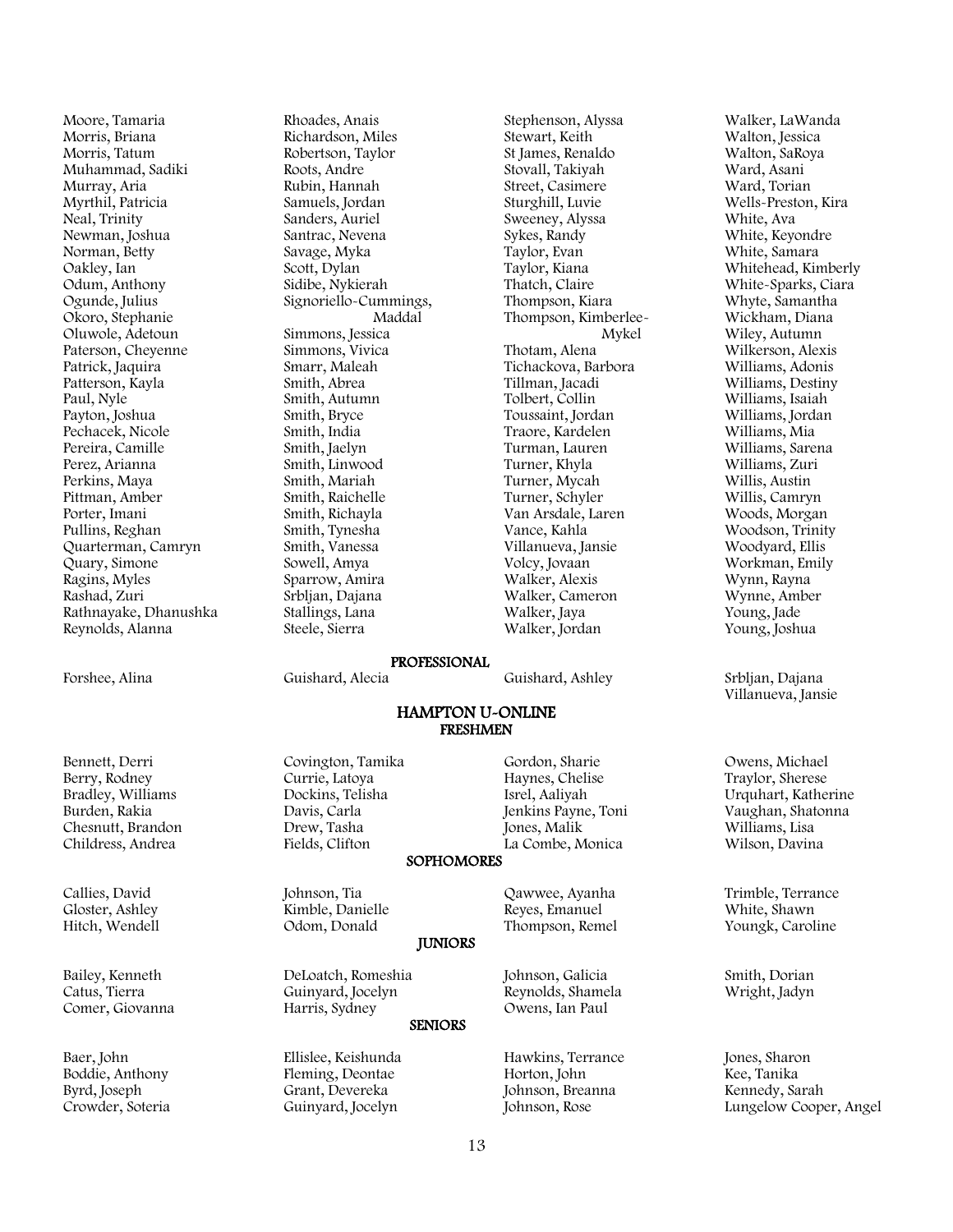Massey, Sonya Miles, Ne'kesha Mouton, Chanelle Owens, Michael

Peace, Pamela Robinson, Melvin Rose, Nordia Sanchez, Jennifer Scott, Lashaundra Smalls, Elizabeth Taylor, Angela Woolen, Deborah

### Academic Honors: 3.00 – 3.499 Grade Point Average

#### Main Campus FRESHMEN

Ackah, Kiera Adams, Tori Adewumi, Oluwaseun Agenbroad, Evan Anderson, Evan Andrade, Mackenzie Ashford, Kennedy Austin, Ceniya Austin, Telia Ba, Abdul Bailey, Terrisha Baker, Ma'Nya Barnes, Ronicia Beal, Elizabeth Beard, Caleb Beasley, Raymond Bell, Chase Bernard, Kiana Bernard, Morgan Bodner, Holland Bonner, Jadyn Boston, Aviana Boyd, Sherman Boykin, Genesis Braxton, Victoria Browne, Paradyce Bryan, Justin Burnett, Breina Carroll, Janiah Carron, MacKenzie Celcis, Ariel Charleston, Sierra Cheeves, Dayonna Clark, Madison Cooke, Kelsey Cooley, Carmen Cooper, Jada Corporan, Jalen Cozart-Amos, Layla Crowder, Driyanni Dameus, Alex

Abernathy, John Abraham, Aaliyana Accimeus, Heaven Akins, Adam Angel, Jonathan Bah, Mariama Banks, Courtney

Davenporte, Madison Davis, Zoey Dodson, Kiaraskye Dotson, Alana Dozier, Cre'Asia Dudley, Tiaunna Durrah, Samya Estrada, Javien Evans, Grace Fagbuyi, Promise Farrington, Makenah Ferguson, Kenneth Forney, Nasir Fresnel, Myles Fulton, Carlyle Fultz, Ariama Garrett, Kingsley George, Chase Gordon, Aaliyah Green, Cooper Greene, Kei'Erah Greene, Omar Griffin, Kendall Guiton, Parkyr Hackney, Grace Hall, Kyra Harris, Aniyah Harris, Ayan Hayden, Aaliyah Haynie, Philip Headley, Alana Henderson, Heavenlee Henderson, Travion Henderson, William Hicks, Amauri Hodges, Ki-Jana Hood, Jada Hurlock, Joshua Hurt, Miyah Isaac, De'Shaun Jackson, Kaylee

Barrie, Hawa

Bascom-Leacock, Mia Belcher, Dante Bell, Jessica Benboe, Courtney Bethea, Zarria Blake, Timyia

Jamison, Aaliyah Jermin, Craig Johnson, Ajanae Johnson, Dru Johnson, Jessica Johnson, Thai Jones, Jaimon'E Jones, Jene'e Jones, Justise Jordan, Vierra Kay, Jade Kearney, Jordyn Lampkin, Sean-Ki Lattimore, Samiia Lindsey, Charles Livingston, Quentin Lyons, Joel Marshall, Janai' McClanahan, Caitlyn McKnight, Kierra McNeill, Mckenzie Miller, Anjali Miller, Brianna Miller, Seanna Montgomery, Shellise Moore, Kamila Moore, Leila Morton, Harlem Mosby, Azaria Mosley, Kendal Mustapha, Amaria Ndimele, Yvonne Olasehinde, Wahab Palamara, Stefano Patterson, Kayla Perry, Patrick Phillips, Ricki Phipps, Narje Porter lll, Walter Postal, Tyler Price, Zada

### SOPHOMORES

Bob, Tiffani Brooks, Lauren Brown, Mikaylah Brown, Thomas Bryant, Haylee Burris, Chayla Cairgle, Gabrielle Pride, Nina Radford, Asiyah Ragland, Leilani Reagan, Grace Reese, Kamryn Reid, Jada Reynolds, Aaron Richburg, Lisa Ricks, Iryhun Roberts, Kaila Rose, Zoe Sanders, Khalia Sauls, Marchelle Scales, Kennedy Schelhaas, Bella Smitherman, Gianna Solomon, Anthony St John, Chastity Stafford, Kennedi Starks, Arianna Tazewell, Brianna Therrien, Luc Thompson, Romello Umelo, Alexandra Waters, Kristen Watkins, Jalen Watson, Alexa White, Amani White, Cleo Wiley, Laura Williams, Heaven Williams, Morgan Williams, Morgan Winfree-Slaughter, Andraea Worrill, Marla Wright, Brianna Zziwa, Gabriella

Chambers, Kierstyn Charles, Ariel Cokley, Abdul Cooper, Noah Copeland, Romon Corrothers, Victrese Crawford, Nasia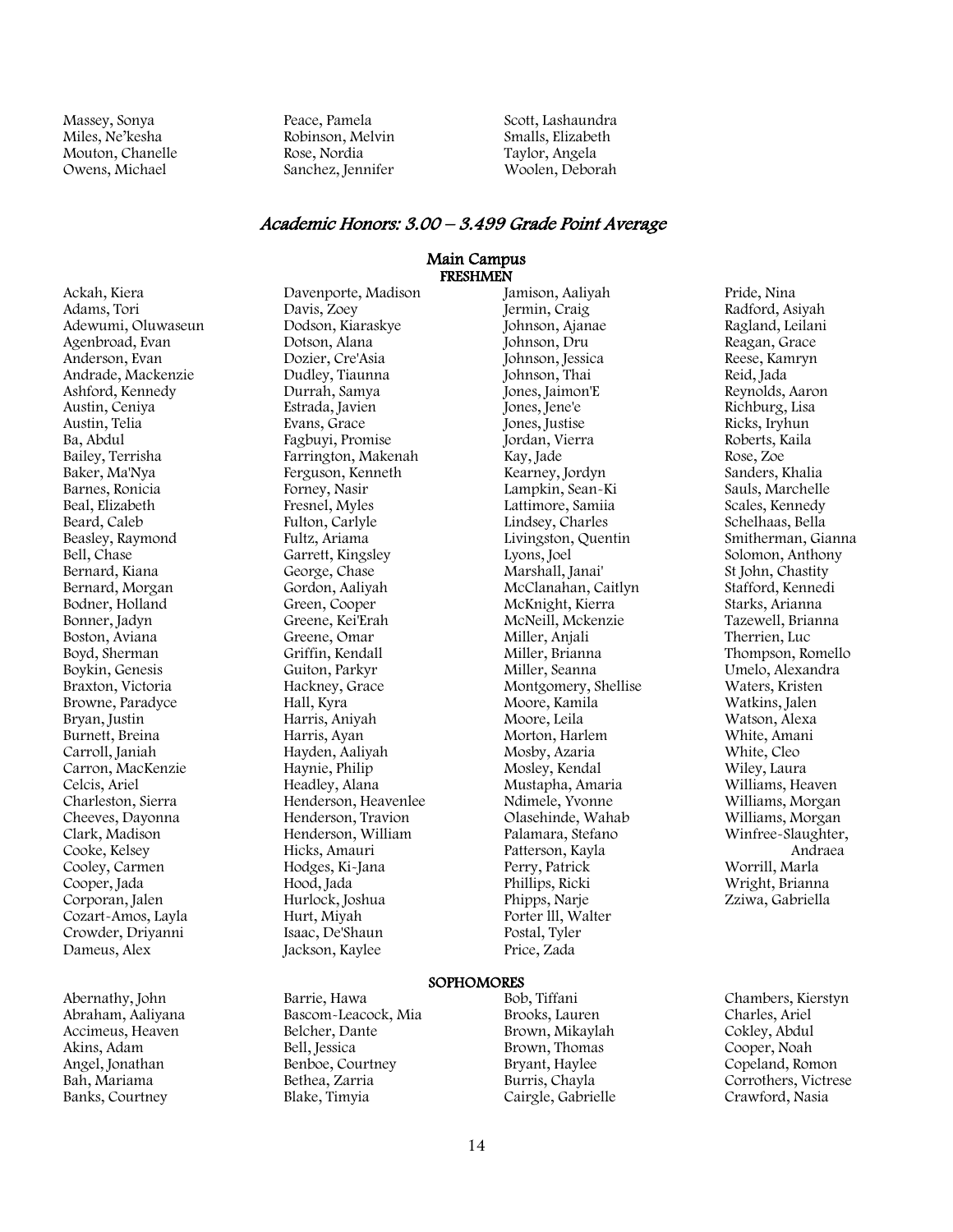Dadson, Kelly Daniels, Jalen Davis, Isaiah Dewitt, Madison Diedrick, Beyanca Dillahunt, Mackenzie Dixon, Alana Downing, Lyndon Duodu, Sharon Evans, Abraham Faison, Tyler Faulk, Leah Fisher, Sunnie Fletcher, Monae Flint, Dania Floyd, Bethlehem Ford, Jade Ford, Kamiera Fullerton, Rushshane Garcia, Christina Gary, Taylor Gerard, Mckayla Glenn-Eadie, Shaylyn Glover, Jayla Glover, Shelby Grant, Paul Gray, Savannah Gray, Shayahnah Guilford, Olivia Guyton, Simeon Hall, Quatique Hall, Samiyah Hardy, Makyla

Aboderin, Khadijat Agenbroad, Zachary Ali, Jamilah Armstrong, Monica Artis, Lauren Bagayoko, Mabintou Bailey, Jabari Ball, Ryen Banks, Kievon Barham, Caron Bass, William Beamer, Victoria Beaumont, Kori Belton, Elana Blagmon, Mikenzie Bradford, Alicia Bradley, Alexa Braxton, Sumerlyn Broussard, Naomi Brown, Andre Buckner, Sarah Buford, Madison Bumbry, Wayne Carter, Rhyan Chakolis, Dlayla Chery, Debora

Harrell, Mckenlley Harris, DAsianae Harris, Isaac Hatch, Krystal Holloway, Melvin Hyacinthe, Nyerere Ja'Far, Kendi Jackson-Walker, Cholena James, Owen Jean-Louis, Zacharie Jenkins, Aviance Johnson, Cherie Jones, Leah Jordan, Madyson Kalu, Helen Kamuelyu, Deborah Keemer, Winter Keys, LaDeaire Lightfoot, Nia Longino, Braxton Lucas, Soren Lumpkin, Edward Mallard, Ashlyn Manning, Victoria Marshall, Sydney Martin, Vasye Martinez, Genysis Martir, Maya Mason, Victoria Mathews, Joshua McCurdy, Marlon McGhee, Haley

Christmas, Gabriela Claridy, Laryn Coe, Taylor Coleman, Kamilah Cook, Kyra Cunningham, Dylan Darcuiel, Nahla Davis, Madison Davis, Robinson Deranamie, Alexander Deristel, Jaden Dixon, Asya Dobison, Kristian Dow, Brookelyn Dowell, Tiffani Elam, Joshua Ellis, Brianna Evans, Ace Felix, Julio Fleming, Vincent Fowler, Kayla Francis, Jenee Furrowh, Emma-Lee Gambrell, Brice Gardner, Joelle Garlington, Tavis

Mccount, Mekhia

Mcmillan, Jalen Miller, Kaylah Mosby, Donari Moss, Naya Muchira, Kiuma Napier, Josceleon Ndzibah, Naomi Neal, Bryson Neree, Matthew Nickelberry, Kyan Odom, Taleace Organ, Tyler Owens, Maya Palamara, Valerio Parker, Niara Pearson, Janiya Pierre, Kalyn Prescott, Lauren Pressley, Kimora Rayford, Sana Roberts, Marcia Rouse, Amairiah Russell Coleman, Arthur Salley, Franklin Sanders, Janae Sherman, Wynter Smith, Abria Smith, Serenity Smith-Jackson, Carrigan Snow, Christina Spearman, Jerome Spellman, Jada

Mcgill, Kassidy

Gibbons, Joshua Gibson, Kayla Glenn, Tristan Goodson, Chauncey Graham, Jeffrey Grant, Dejah Gray, Myieka Hammond, Savyon Hampton, Tyler Hanson, Ciara Hardy, Thomarrow Harmon, Alexander Harrell, Kye Hawkins, Faith Hayes, Dylan Hayes, Joseph Hayes, Tanaja Heiskell, Ryan Hembrey, Imani Henry-Magee, Shaquai Hill, Josiah Hilton, Tahjae Hinds, Arianna Hogan, Noah Holt, Maria Hughes, Paul

Spradley, Tia Springer, Arianna Sylla, Sara Taylor, Brooke Taylor, Jaida Thomas, Justin Troy, Fayed Tyson, Caleb Univers, Zhana Vinson, Armand Ward, Kiera Washington, Rashawn Watts, Javon Webb, Darnell Wescott, Rickelle Wesley, Demarieh Whitehead, Anthony Wiggins, Shannon Williams, Andre Williams, Destyn Williams, Nia Williamson, Brian Wilson, Ajmaani Wilson, Arianna Wimberly, Jordan Wintermyers, Jo'Vayah Wright, Jordin Wynder, Ryan Xavier, Simone Young, Taylor

Isom, Braedon Jelks, O'Shay Johnson, Claxton Jordan, Jaylen Joyner, Jasmine Keen, Desiree Kelly, Alexander Key, Christopher Koleoso, Oluwatosin LaCon, Hannah Lee, Aariona Lewis, Lauren Ligonde, NaKhyla Linder, Timothy Little, Zarnice Lobban, Nicholas Macon-Brown, Jamori Malloy, Jordyn Marsh, Yamoni Marshall, Cayla Marshall, Kamuri Marshall, Maa Ki Marshall-Hatton, Mahari Matthews, Cierra Mayers, Marissa McEwen, DeAndre

**IUNIORS**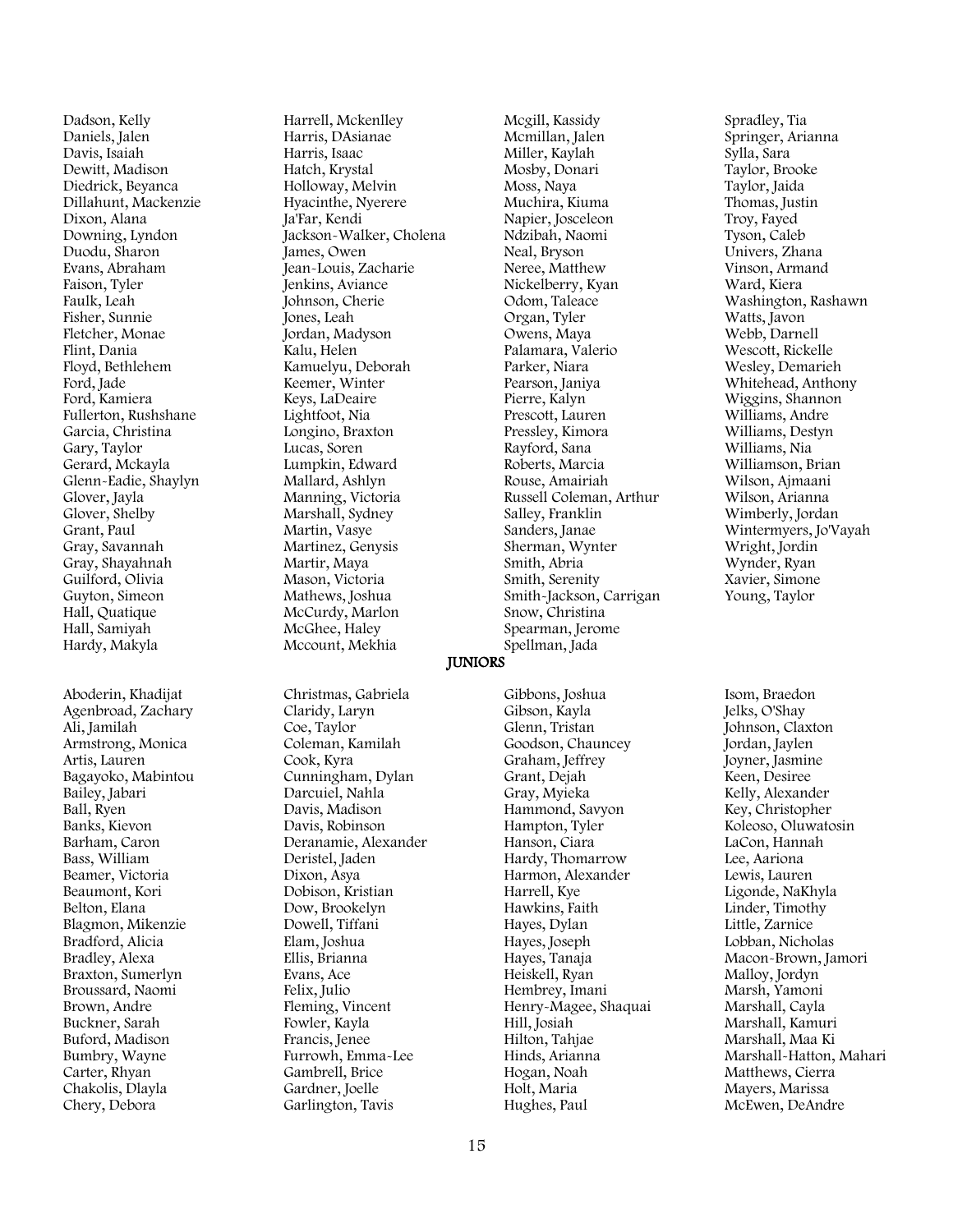McIntyre, Megan McIver, Kayla Mcintyre, Madisen Mclaurin, Rylan Meanes, William Mells, Christopher Michaud, Elsa Milledge, Zaria Mitchell, Kiana Mitchell, Terilyn Moore, Alexander Moore, Jontaya Moreta, Marianny Morris, Janae Muhammad, Taliah Nash, Jonathan Nicholson, Demetrius Nicholson, Raquel Nwainokpor, Nyle

Adkins, Robert Allah, Nia Allen, Adrian Allen, Alanna Allen, Khya Amedieva, Milena Ames, Jaleh Ammons, Eve Archer, Gavin Armstrong, Ayanna Bailey, Taylor Baldeh, Teda Ball, Antonio Barkley, Alyah Bass, Lauryn Bates, Jordan Batts, Morgan Beale, Erin Belfon-Valentine, Josiah Bell, Tenaj Benion, Tylar Bernas-Kelly, Anna Bethel, Naomi Black, Isis Bleau, Maliika Boateng, Danielle Boston, Bryson Boyd, Khaliyah Boyd, Myles Brandon, Kendra Braxton, Emani Brown, Barry Brown, Moniquia Browning, Mikayla Brumble, Jada Bullock, Alanah Burnett, Madison Burrison, Sierra Bynoe, Jhanelle

O'Bryant, Jessica Obeki, Onyekachukwu Onuh, Kellie Parks, Nyasia Parsons, Spencer Payton, Cameron Ray, Nigel Reed, Malaika Register, Reese Richardson, Derrick Richardson, Sean Richardson, Tiffany Riley, Kelsey Roberts, Mikayla Robertson, Orza Robinson, Kyna Robinson, Sean Robinson, Simone Rodgers, Akila

Cardwell, Mason Carey, Micah Carter, Haki Carter, Jason Chandler, Ja'Brilyn Cherry-Richardson, Brandis Chesson, Janayah Clinkscales, Alanna Colbert-Neal, Samantha Cole, Kayla Cole, Winstona Coleman, Kari Coley, Ariana Collier, Alexia Colon-Boomer, Raquel Cook, Erica Cook, Tijea Cooper, Joy Copeland, Azariah Corder, Michael Cosey, Jordan Daniel, Amaya Daniels, Jordan Davis, Deshantay Davis, Devonta Davis, Jaila Delasbour, Ashlon Dodson, Deja Donovan, Alexis Douglas, Jada Douglas, Ryann Douglass, Jeremiah Dow, Derrick Downing, Khris Drummond-Jabbar, Myah Ebanks, Janayah Edge, Allyson

Satchell, D'Andre Saunders, Naylen Session, Angela Smith, Isis Smith, Joslyn Smith, Mikayla Somers, Joseph Spears, Joy Stevenson, Raven Stewart, Craig Tate, Ayana Thomas, Michaela Thomas, Naya Trotter-Wright, Amuriya Turner, Jordyn Turner, Ty'Nisha Van Liew, Marcus Van Putten, Vashanta Wakefield, Amir

Edouard, Essence Edwards, Nia Edwards, Nicholas Elliott, Jacques Encarnacion, Jeremiah Essel-Addo, Lisa Evans, Kyle Fable, Keyira Faulk, DeAndre Fisher, Ian D. Fletcher, Bishop Flory, Dalton Flowers, Davin Floyd, Kaia Floyd, Shane Ford, Alycia Ford, Myles Forrest, Melvin Franklin, Ajahni Frith, Dasmin Frye, Ravid Garcia, Maya Garza, Richard Gay, Shaunna Gayles, Asiya Gbugu, Agbayi Georges, Addison Gerald, Antionette Gladney, Payton Grant, Jeffrey Gray, Kyler Gray, Lauren Gray, Xavier Green, Alexa Green, Kamila Griffin, Jaylin Haig-Little, Milan Hairston, Laura Hairston, Maya

Washington, Dwayne Washington, Jadyn Watkins, Ross White, Joshua White, Kerry Whitely, Tiara Wiggins, Karon Williams, Cordell Williams, Envee Williams, Jeremiah Williams, Monta Wilson, Chloe Wilson, Corey Wilson, Mariah Wright, Wynston Wynne, Heather Young, Nylah

Hall, Dallas Hampton, Khalid Harper, Raven Harper, Yasmine Harris, Cameron Harris, Darcy Harris, Kennedy Harris, Taylor Harrison, Marek Hayes, Sharronda Hazelwood, Brookelyn Hebron, Tyler Hembrey, Gregory Henderson, Darius Henderson, Inaya Henderson-Green, Camron Henry -Scott, Amber Henry, Valon Henson, Maria Hester, Maricha Hickey, Kennedy Hicks, Samantha Hicks, Shelby High, Casai Ho, Christian Holston, Brenan Howard, Keseana Howard, Skylar Hunt, Dominique Jackson, Carmen Jackson, D'iago Jackson, Erica Jackson, Jordan Jackson, Sanaa James, Kirsten Jamison, Sydney Jefferson, De'Asia Johns, Faith

**SENIORS**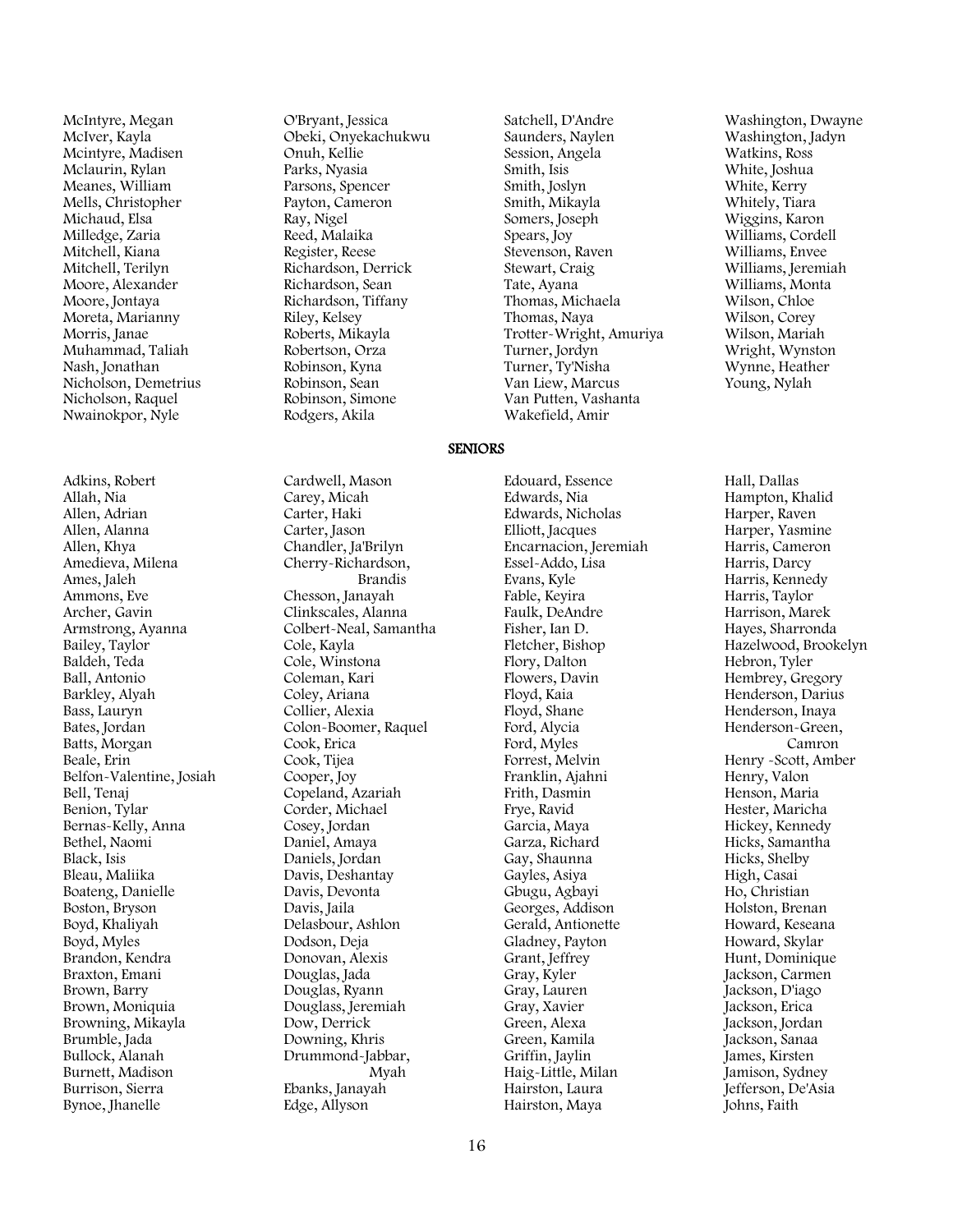Johnson, Chelsea Johnson, Ebony Johnson, Kamryn Jones Payne, Mekhi Jones, Adoria Jones, Anthony Jones, Bryona Julot, Socrates Keeling, Andrea Kelly, Maya King, Alexandria Kumbuka, Fadya Lagarde, Jenai Lampkins, DessaRae Lanzo, Shaquille Lawrence, Russell Leath, Imani Lindsey, Vashti Little, Deondre Livingstone, Alexa Loyd, Shakeena Luck, Evan Lyles-Holly, David Mabry, Myana Makell, Selena Manning, Cheri Manns, Qudaja Marable, Kennedy Marcano, Devin Marshall, James Martin, Mikayla Mason, Ashley Mason, Korey McGhee, Erin McIver, Lunden McPherson, Tiler Mcintyre, Garfield Mckenzie, Dariusz Mclaurin, Jaelyn Mcmillan, Faith Middleton-Chavous, Arielle Mills, Justice Minter, Ariyia Mitchell, Majoi

Belcher, Deztaney Chappell, Malia Ejiofor, Andrew Fox, Kadesha Galindo-Torres, Christian

Baez Martinez, Nathalie Coffer, Janiya Evans, Brandi George, Tracey Hampton, Reginald

Molme, Wislande Moore, Imani Moore, KeShaun Moore, Mykela Moore, Nina Morgan, Arve Morris, Noah Morris, Richard Muhammad, Khaalid Muse, Danielle Myles, Cedric Nobles, Jordan Noel, Alan O'Gilvie, Delaney Obasi, Carlena Osborne, Ashley Otis, Kiera Owens, Kennedy Parker, Courtney Patrick, Marissa Patterson, Sage Paynes, Bless Perez, Axel Peterson, Nailah Phillips, Dorieder Philpot, Cameron Pierre-Louis, Kassia Pinckney, Jalynn Pinto, Nina Powell, Eric Powell, Paxtin Powell, Taya Pratt, Amaya Preston, Earl Pryor, Cole Pugh, Clinton Pugh, Jessica Randleman, Diana Revis, Ashante Roberts Jr., Barrance Roberts, Ricardo Robinson, Heaven Robinson, Herman Robinson, Jailynn

Mitchell, Olivia

Robinson, Jasmine Robinson, Tenel Robinson-Chery, Kianah Rodriguez, Aaron Rodriguez, Nyree Rogers, Winston Rolle, Danyel Root, Sabriya Root, Taylor Roper, Alexander Ruffin, Rodneysha Russell-Brown, Kory Saadu, Aliyu Saalih, Aaliyah Sampson, Rhyann Samuel, Asabi Sanders, Cameron Sankofa, Nia Sankoh, Isata Santiago, Jacquelynn Santos, Devinne Sapateh, Salima Scott, Dominique Seaberg, Matthew Sharp, Justin Sheppard, Jordan Shivers, Korron Shuler, Sydney Slayton, Otis Smith, Bailey Smith, Clara Smith, Kaelyn Smith, Kamani Smith, Noelle Smith, Shawn Smith, Tasha Spence, Kobi Spinks, Indya Stampley, Madison Stanley, Breyana Stephens, Kennedy Stevens, Larry Stewart, Damon Swann, Regan Tate, Adrian

#### PROFESSIONAL

Okeke, Michel Osman, Corey Paul, Erin Phillip, Serina Romero, Brandy

#### HAMPTON U-ONLINE FRESHMEN

Heckstall, Twilah Hoagland, Dante Hubbard, Andraes Johnson, Alyssa Ladson, Joiah

Glinsey, Gary Knight, Dominque Lambert, Britani Morris, Avery Mubah, Williet

Taylor, Barrington Taylor, Jonathan Terry, Joi Thomas, Kiersten Thomas-Clarke, Tiontae Thompson, Dallas Thompson, Makiyah Townsell, Alayna Turner, Amber Valentine, Kayla Vaughn, Jada Waldon, Kynnedy Walker, Casey Walker, Olivia Walker, Tyler Walker, Zion Walls, Kiara Wanjiru, Moffat Washington, Diamond Washington, Tiera Weekes, Sarai Welch, Tylin Wells, Joseph White, Tamia Whitlock, Niriq Whitlow, Tyrell Williams, Charlese Williams, Kennedy Williams, Lawren Williams, Mariah Williams, Rajah Williamson, Jehlan Williamson, Paige Willis, Leonard Witherspoon, Alexandria Woodson, Andrew Wormley, Cedric Wright, Julian Yancey, Johneica Yearwood, Maya Young, Brianna Young, Brooklyn Young, Sydney

Scott, Savannah Waite, Wynter

Reid, Jada Richardson, Tiana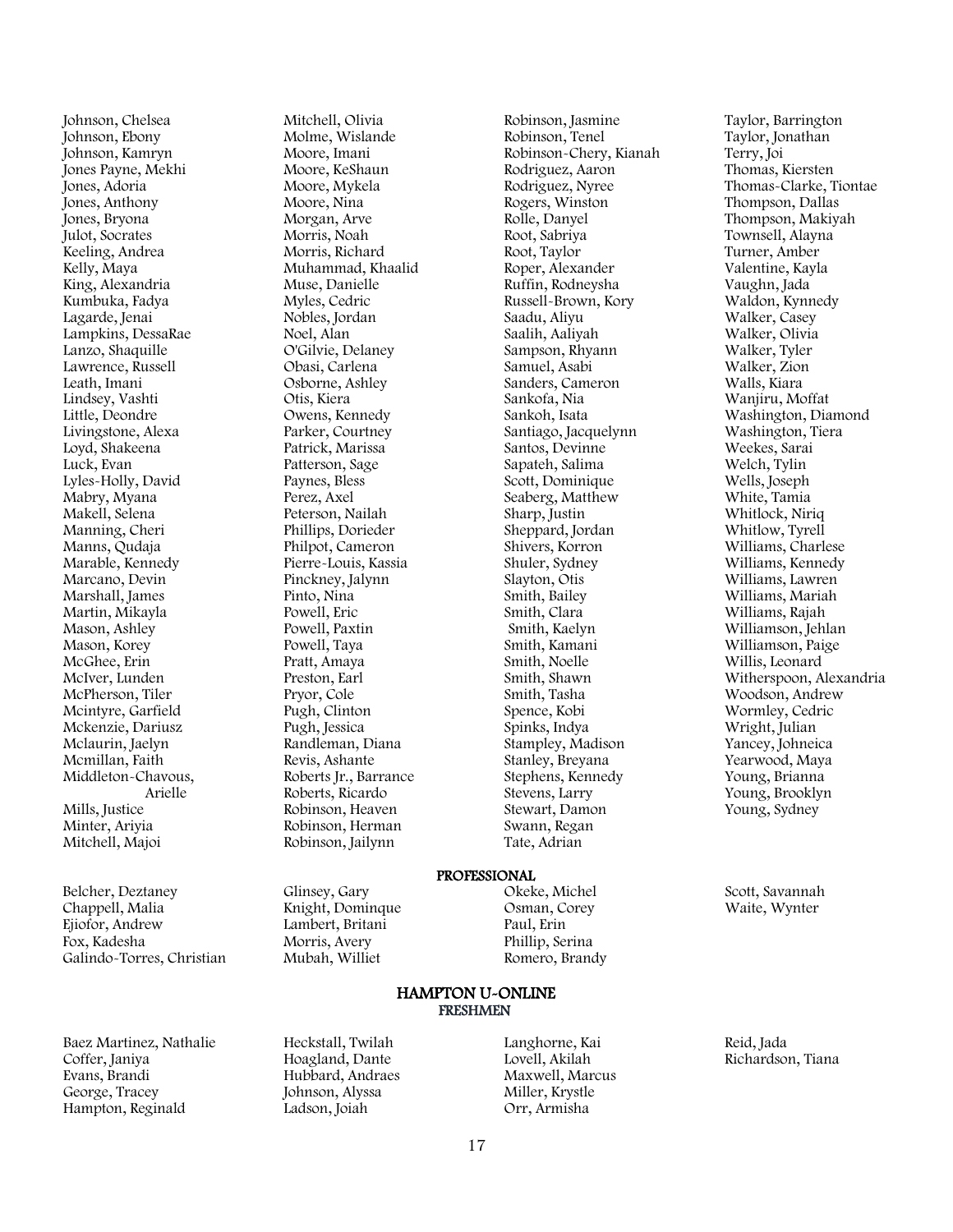#### **SOPHOMORES**

Collins, Brittany Ikande, Javon Jackson, Da'che

Holland, Ashley McCloud, Wilfred

Briggs, Raveen Lewis, Makaela Jacobs, Felts Logan, Alvin Martin, Ki-Jana

Porter, Charlese Parks, Virginia

Marble, LaTanya Marshall, Michelle Ponder, Ze'Taya Rivers, Katrina Rose, Lameka

#### **IUNIORS**

Taylor, Dominique

#### **SENIORS**

Tiamiyu, Arielle Tirado, Johnson

Williams, Tyrone Wilson, Mark

# 2021-2022 HONORS FACULTY

Dr. Tunde Adebola Biological Sciences

Professor Jamean A. Alexander Sports Science & Wellness

Professor Angela Burch Computer Science

Dr. Barbara Blackwell School of Nursing

Dr. Scott Challener English & Foreign Languages

Dr. Laurie Jean Carter English & Foreign Languages

Dr. Shawn Dash Biological Sciences

Professor Beverly Duane Sports Science & Wellness

Professor Michael Druitt Biological Sciences

Dr. Lauren DeLaCruz English & Foreign Languages

Dr. Herman W. Fennell Biological Sciences

Dr. Edison Fowlks Biological Science

Dr. Rikesha L. Fry Brown Freddye T. Davy Honors College

Professor Jocelyn Gilchrist Freddye T. Davy Honors College

Professor Stephanie Hawk Music & Performing Arts

Dr. Andrij Horodysky Marine & Environmental Science

Dr. Karima Jeffrey-Legette English & Foreign Languages

Mrs. Patra Johnson Freshman Studies

Professor Ronald Kloster Architecture

Mr. Joe King Freshman Studies

Dr. Eric A. Lewallen Biological Sciences

Dr. Donald Lyons Physics

Professor Iris Middleton Music & Performing Arts

Dr. Arlene Montgomery Graduate Nursing Education

Dr. V. De Paul Nzuwah Nziko Biochemistry & Chemistry

Mrs. Snehlata Pandey Biological Sciences

Dr. Catherine L. Porter Social Sciences

Dr. Susanne L. Toney Economics & Entrepreneurial Studies

Dr. Chere' Vassell School of Nursing

Professor Robert Watson Social Sciences

Professor Thomasena Wicker School of Nursing

Dr. Joan Wickham Alumni Affairs

Dr. Dawanna White Chemistry and Biochemistry

Rounds, Tennille Thompson, Larry Williams, Tamika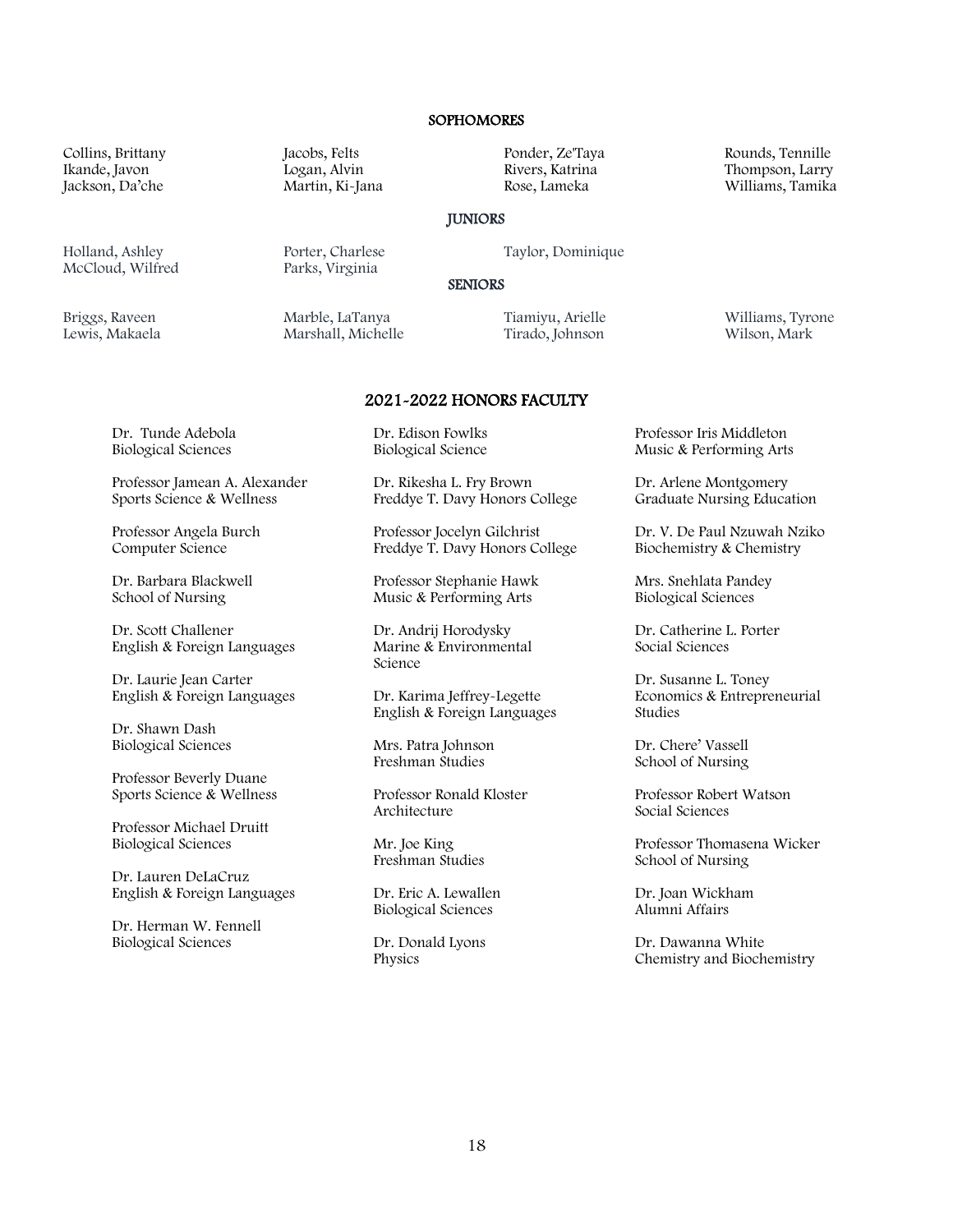### UNIVERSITY SPECIALTY HONOR PROGRAMS

#### UNDERGRADUATE RESEARCH TRAINING INITIATIVE FOR STUDENT ENHANCEMENT (URISE) SCHOLARSHIP PROGRAM

The overall goal of the Hampton University Undergraduate Research Training Initiative for Student Enhancement (URISE) Scholarship Program is to help ensure that a diverse pool of highly trained scientists is available to address the Nation's biomedical, behavioral, and clinical research needs. The program provides research training that equips students with technical, operational, and professional skills. URISE Scholars are eligible to receive tuition scholarships and monthly stipends, scientific conference travel, research, mentoring and networking opportunities with the best scientists in the nation.

#### Dr. Oluwatoyin Asojo, URISE Program Coordinator

| <u> En chamalojni nogo, enna i i exigini cocimianoi</u> |                                       |
|---------------------------------------------------------|---------------------------------------|
| Cohort 1 of the URISE Program                           |                                       |
| Lauryn Brooks                                           | Senior Biochemistry                   |
| Taylor Griffin                                          | Senior Cellular and Molecular Biology |
| Joshua Payton                                           | Senior Cellular and Molecular Biology |
| Jasmine Maddy                                           | Senior Biochemistry                   |
| Cohort 2 of the URISE Program                           |                                       |
| Kamiel Beckley                                          | Junior Biochemistry                   |
| Jayla Crawford                                          | Junior Biological Sciences            |
| Cecily Gibson                                           | Junior Biochemistry                   |
| Imani Porter                                            | Junior Biochemistry                   |
|                                                         |                                       |

### THE UNCF/MELLON UNDERGRADUATE FELLOWSHIP

In 1988, the Andrew Mellon Foundation established the Mellon Mays Undergraduate Fellowship-MMUF (previously the Mellon Minority Undergraduate Fellowship) with eight schools: Bryn Mawr College, Carleton College, Cornell University, Hunter College, Oberlin College, Swarthmore College, the University of Chicago, and the University of Pennsylvania. Its mission was to tackle the shortage of faculty of color at institutions of higher education, identifying promising undergraduates with the potential to not only pursue but complete doctoral work in select Mellon-designated fields (principally in, but not limited to, the Liberal Arts/Humanities). Now, celebrating over 30 years to the commitment of transforming the academy, the MMUF Consortium consists of 95 institutions, including 2 South African universities and 39 HBCUs.

Hampton University, along with 37 UNCF colleges/universities, joined the consortium in 1989. To date, Hampton University has graduated 43 MMUF Fellows. Four have completed doctorates. At least thirty have received Masters Degrees. The majority are teaching. Currently, there are four undergraduate fellows on campus.

Guidelines/Eligibility:

- Students must be sophomores (rising juniors) majoring in a Mellon Designated field.
- Students must identify a faculty mentor within their department to guide them during the twoyear phase of the undergraduate program.
- Students must commit to participating in the Summer Institute.

Dr. Laurie Carter, UNCF/ Mellon Program Coordinator

| Camryn Johnson    | Senior English Fellow         | Mentor - Dr. Karima K. Jeffrey |
|-------------------|-------------------------------|--------------------------------|
| Xavier Hawkins    | Junior English Fellow         | Mentor - Dr. Randolph Walker   |
| Margaret Daramola | Junior English/History Fellow | Mentor – Dr. Robert Watson     |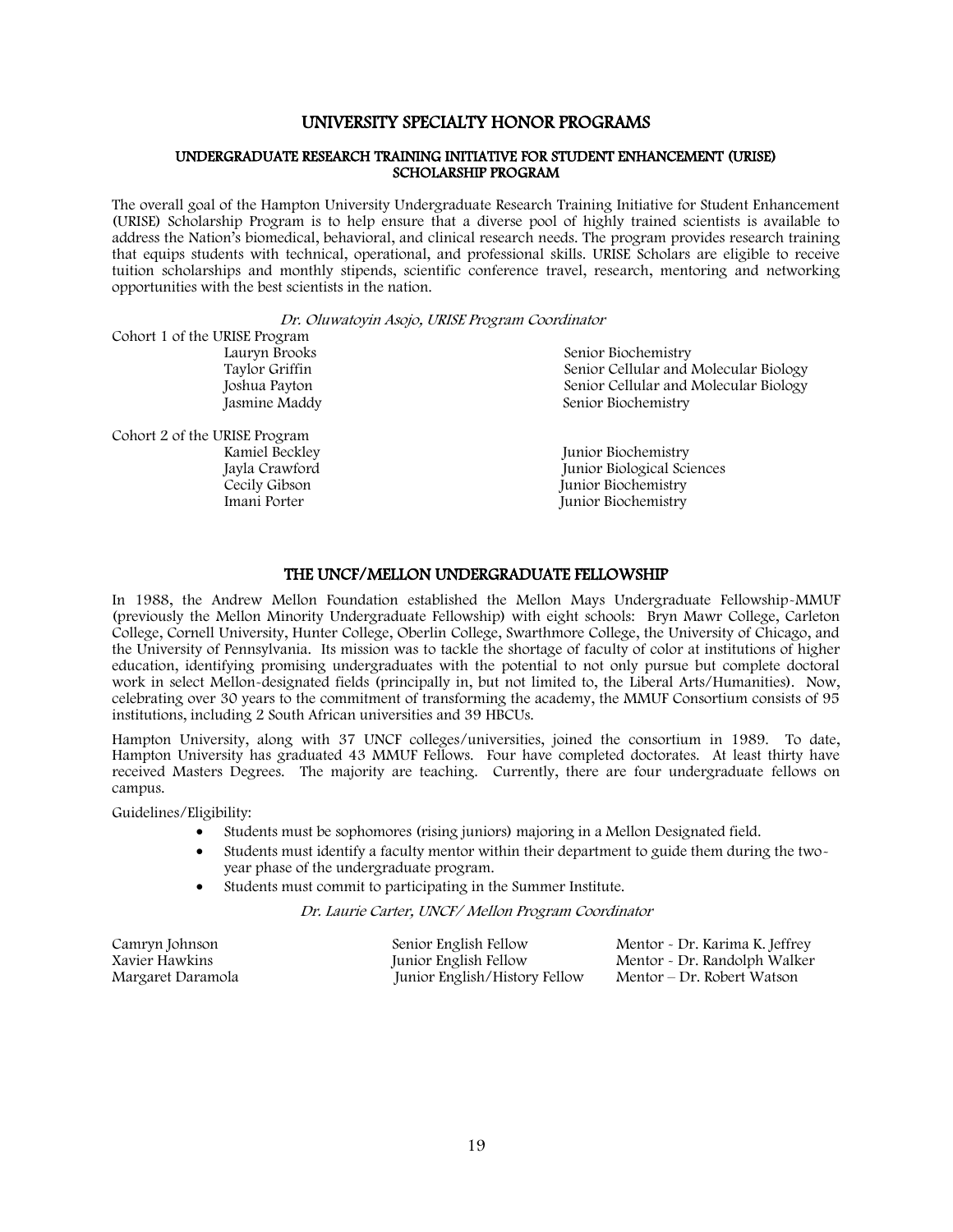### UNIVERSITY HONORS COLLEGE

#### FREDDYE T. DAVY HONORS COLLEGE

Freddye T. Davy Honors College is the primary component of the honors program for those who choose. This is the university program that best addresses the needs of students who possess a seriousness of academic purpose and a desire to be active rather than passive learners, have an intellectual curiosity that supersedes an obsession with grades, seek success rather than avoid failure, have the courage to take intellectual risk and the courage to demonstrate superior, ethical leadership in their chosen fields.

Freddye T. Davy Honors College is an ancillary academic program to the Undergraduate College. The primary focus of the program is the development of intellectual, ethical leadership skills while fostering excellence in education, commitment to the learning process, experimentation, and a sense of learning community. It is designed to augment, enhance, and extend the undergraduate academic experience through community, exposure, and expectations.

> Dr. Rikesha L. Fry Brown, Director \*Freddye T. Davy Honors College 2022 Inductees

Artis, Joi Austin, Amber\* Avery, Sara Banks, Courtney\* Beckley, Kamiel Boffman, Nina Booker, Amaya Booth, Mia\* Bowens, A'Lyrika Bozeman, Haley Brooks, Lauryn Brown, Jordan\* Brown, Erin Brown, Paige Brown, Samirah Cody, Jessica Cousar, Bleu\* Daniel, Lailah Duncan,Madison Ebrahim, Hafsah Edwards, Nicholas Flowers, Katelyn\* Ford, Myles Gibbons, Joshua Goodson, Shelby Grayson, Lauren Green, Alixandra\* Hamidi, Tahera

Harris, Camryn\* Harris, Danielle Harris, D'Asianae Harrod, Carrington Hart, Payton Hawkins, Xavier Headen, Jake Heard, Dasia Hendricks, Kyah Horton, Kamaria Hosten, Taylor Jackson, Lillian\* Jackson, Chase Jay, Ja'Da Jefferson, Alexandra Johnson,Sariyyah\* Johnson,Kyndall\* Johnson,Nasia Johnson,Ryan Jones, Eden Kennedy, Zaahid Lampkin, Sean-Ki\* Lapsley, Madison Lee, Nolan\* Marshall, Janai\* Martin, Morgan Mathew-Lewis, Azadi Maxwell, Micaela

Maynor, Monieya McEwen, DeAndre McGhee, Haley Mills, Lillian Mitchell, Kiana\* Morris, Halia\* Neree, Matthew\* Norris, Morgan\* Oliver, Reina\* Oliver, Taylor\* Patterson, Kayla Perkins, Maya Powell, Sean\* Register,Reese Reynolds, Alanna Robertson, Taylor Robinson, Alexis Robinson, Sean Robinson, Wesley Scales, Kennedy\* Scott, Madysen\* Sio, Fransaya\* Smith, Mariah Speight, Brandon St. James II, Renaldo Stewart, Warren Stover, Nylah Terry, Joi

Thomas, Anisa Thomas, Jaida Thotam, Alena Todd, Damion Turman, Lauren Turner, Khyla Turner, Ananda Valentine, Kayla Waddler, Kayla\* Walker, Jaya Wescott,Rickelle West, Imani White, Nia\* White-Sparks, Ciara Williams, Anisa Williams, Zuri Williams, Cordell Witherspoon, Alexandria Yeldell, Morgan

#### 2021 FREDDYE T. DAVY HONORS COLLEGE AMBASSADORS

Dr. Rikesha L. Fry Brown, Director

Aibana, Taylor Austin, Amber Barber, Samuel Beckley, Kristian Bell, Chase Cousar, Bleu

Crowder, Driyanni Dorsett, Herman Duncan, Sanaa Estrada, Javien Green, Alixandra Harris, Camryn

Hinton, Sayja Hymes, Heaven Jackson, Logan Johnson, Kyndall Jones, Hanan Lee, Nolan

Lomax, Aliyah Logan, Zion Henry McKay, Jalyn Marshall, Janai Ramsingh, Madison Washington, Chloe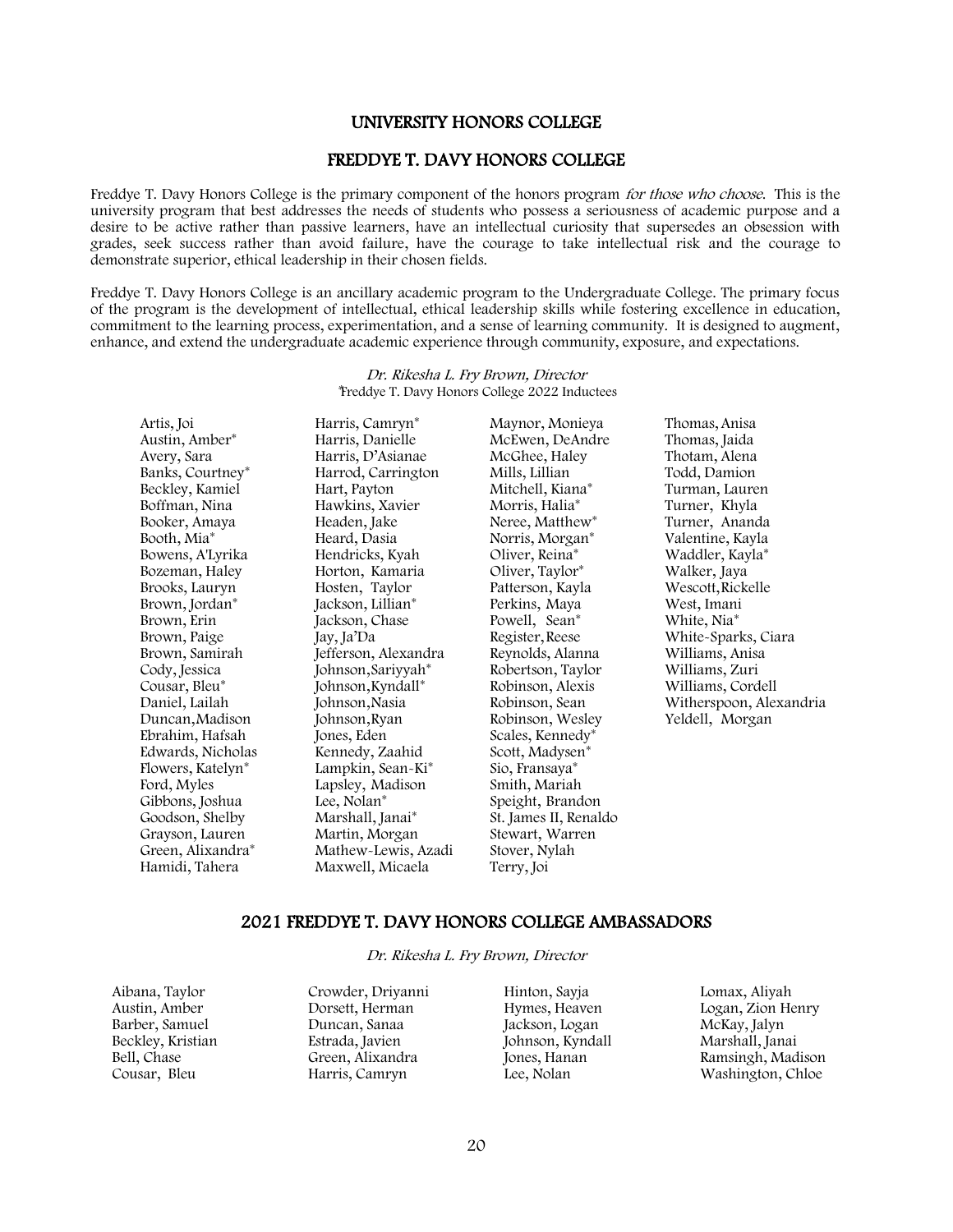### 2021 FRESHMAN HONORS PROGRAM

Dr. Rikesha L. Fry Brown, Director

Abdus-Salam, Semira Aibana, Taylor Austin, Ceniya Austin, Amber Bailey, Terrisha Barnes, Ronicia Barr, Jaeden Battles, Cerra Beckley, Kristian Bland, Aneah Booth, Mia Boyd II, Sherman Brown, Amaya Byrd, Nalani Carlgren, Tyauna Celcis, Ariel Clack, Hailee Cooley, Carmen Cooper, Jada Cousar, Bleu Cross, Karlene Curry, Raven Daniels, Iyanna Dotson, Alana Dudley, Tiaunna Dunbar, Nyla

Duncan,Sanaa Estrada, Javien Flowers, Katelyn Garrett, Kingsley Gary, Taylor Green, Lauren Green, Alixandra Guy, Jericka Harmon, A'Niyah Harris, Camryn Henry Logan, Zion Hinton, Sayja Holmes II, Eric Hughes, Anthony Hyacinth, Cletus Hymes, Heaven Jackson, Lillian Jackson, Logan Johnson,Kyndall Johnson,Taylor Johnson, Jessica Jones, Hanan Kearney, JorDyn Kilpatrick, Matthew Knight, Gabrielle LeBlanc, Vigi

Lee, Nolan Littlejohn-Russ, Tyshona Lomax, Aliyah Marshall, Janai McILvaine, Vanessa McIver, Laila Aleah McKay, Jalyn Morris, Halia Mosby, Azaria Narcisse, Jordan Nickelberry, Kyan Norris, Morgan Oliver, Reina Oliver, Bryan Olverson, Nuri Parker, A'Shantia Patterson, Kayla Phipps, Narje Pierce, Alysa Porter III, Walter Price, Zada Ramsingh, Madison Redmond, Jasia Robertson, Camille Rose, Zoe

Rosemond, Pai'Vahn Sanders, Khalia Scales, Kennedy Shaw, Miles Simpson, Ariana Sio, Fransaya Smith, Christopher St. John, Chastity Starks, Arianna Tate, Langston Thomas, Amari Thompson, Romello Tyson, Tyonna Univers, Zhana Uzondu, Amarachukwu Vaughn, Jaila Waddler, Kayla Washington, Chloe Waters, Kristen Westlund, Zoë Williams, Morgan Worrill, Marla Young, Alexis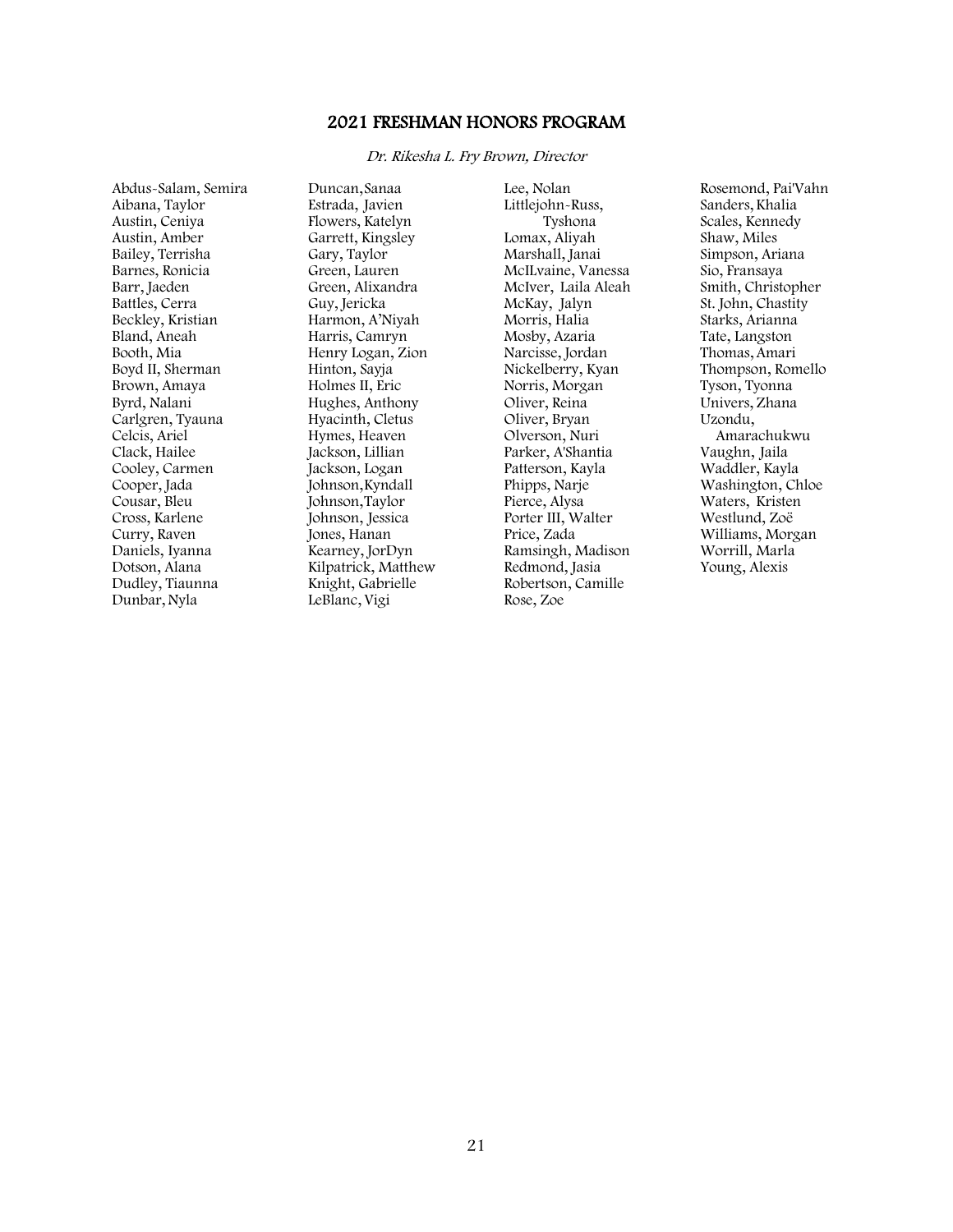### LEADERSHIP PROGRAM

### WILLIAM R. HARVEY LEADERSHIP INSTITUTE

The William R. Harvey Leadership is built upon three core principles - service, commitment, and character - with the mission to develop leaders who ethically lead and serve. Leadership Fellows undertake a rigorous 18 credithour curriculum and a 400-hour Service-Learning Internship. Upon successful completion, the Leadership Fellows earn a minor in Leadership Studies.

#### Dr. Jarris Taylor, Director

Abdus-Salam, Semira Adams, Aja Aibana, Taylor Anderson, Amber Baker, Trajan Ball, Antonio Beavers, Zoe Beckley, Kamiel Birdsong, Camille Brown, Erin Bumbry,Wayne Cage, Keion Cardwell, Mason Carpenter, Lanece Carr, Lillian Carr Melton, Skye Chambers, Ayanna Chambers, Ayonna Chaney, Niara Coleman, Angelica Collier, Jahia Cooper, Donovin Cooper, Jada Cozart-Amos, Layla Crawford, Mikayla Crenshaw, Kyah Cummingham, Kara Curry, Jocelyn Cyrus, Lauren Dancy, Nia Dickerson, Bria Downing, Khris

Edwards, Nia Farrington, Kirsten Fenwick , Olivia Fulton, Carlyle Gibson, Cecily Gillespie, Anthony Gillette, Nia Greene, Nicholas Guilford, Olivia Guy, Jericka Hamidi, Tahera Hanson, Ciara Harris, D'Asianae Harris, Kennedy Hawkins, Surayyah Henderson Jr., Darius Hicks, Shelby Hodge, Taylor Holt, Sade Hoskins, La'Zshane Howard, Ryanne Hymes, Heaven Jackson, David Jackson, Lillian Jackson, Wynton Jay, Ja'Da Jenkins, Taryn-Marie Johnson, Jessica Johnson,Kamryn Johnson,Timothy Jones, Kya Kennedy, Jada

Kennedy, Kayla Kone, Gabrielle Lanes, Damani Lewis, Morgan Long, Amera Lowe, Sierra Lucas, MacKenzie Mayo, Zoe McEwen, DeAndre Nicholson, Raquel Oakley, Ian Oliver, Reina Owens, Maya Paul, Nyle Payton, Joshua Perez, Arianna Perry, Reginald Pichon, Aaliyah Porter, Imani Pullins, Reghan Quinnie, Kayla Rainey, Elizabeth Ray, Summer Reynolds, Alanna Richardson, Derrick Roberts, Mia Robertson, Miah Robinson, Wesley Sayres, Kennedy Scott-Cooper, Paige-Symone Simmons, Jessica

Simmons, Katelyn Smith, Joslyn Smith, Linwood Smith, Mariah Smith, Monique Speight, Brandon Spence, Kobi Stevenson, Raven Stone, Tyjia Street, Casimere Thomas, Christian Thompson, Kiara Tillman, Jacadi Turman, Lauren Turner, Mycah Vance, Kahla Walker, Alexis Walker, Jada Walker, LaWanda Wallace,Kiara Whitaker, Trevor Whyte, Aiden Wickham, Diana Wilkerson, Alexis Williams, Envee Williams, Madison Williams, Serena Williamson, Jehlan Wilson, Tabius Wright, Julian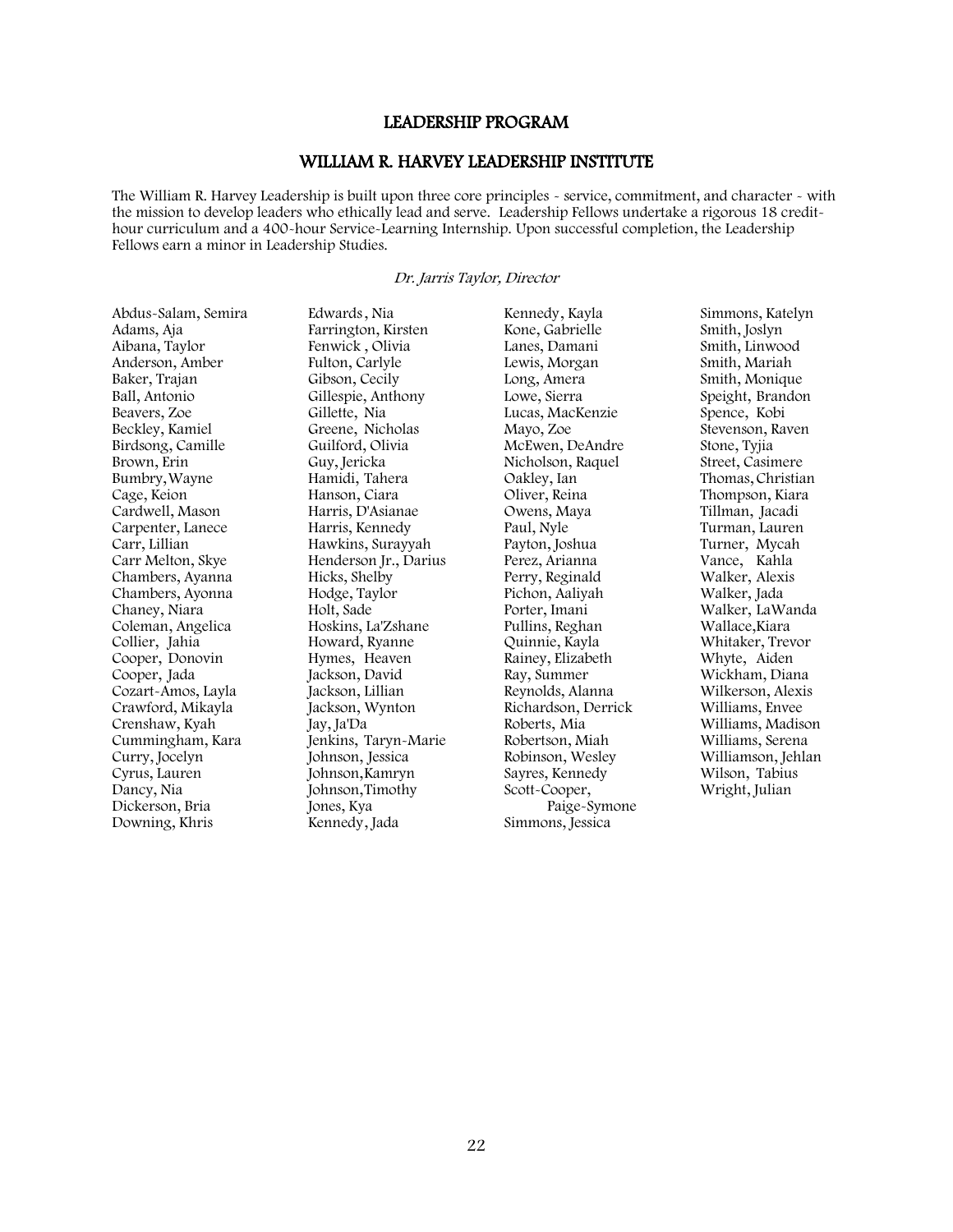### NATIONAL and INTERNATIONAL HONOR SOCIETIES

Honor societies at Hampton University are recognized for fostering and maintaining high academic standards, citizenship and collective scholarship within the student body. Undergirding every successful organization is an active, committed and dedicated advisor who mentors, and shepherds the members of the society.

### ALPHA KAPPA DELTA

Alpha Kappa Delta (AKD) is the International Sociology Honor Society. AKD was founded in 1920 at the University of Southern California by Dr. Emory S. Bogardus and became affiliated with the [Association of College](http://www.achsnatl.org/)  [Honor Societies](http://www.achsnatl.org/) (ACHS) in 1967. AKD is also affiliated with the [American Sociological Association](http://www.asanet.org/) (ASA). The purpose of Alpha Kappa Delta is to seek to acknowledge and promote excellence in the scholarship in the study of sociology, the research of social problems, and such other social and intellectual activities as will lead to improvement in the human condition. Alpha Kappa Delta is a non-secret, democratic, international society of scholars dedicated to the ideal of Athropon Katamannthanein Diakonesin or "to investigate humanity for the purpose of service." Membership is open to undergraduate students, graduate students, and faculty members from active chapters who meet our [minimum standards.](http://alphakappadelta.org/Eligibility.html) Currently, there are more than 130,000 members in Alpha Kappa Delta and over 670 chapters.

Dr. Idonia Barrett, Faculty Advisor

### ALPHA KAPPA MU

Alpha Kappa Mu Interdisciplinary Honors Society was conceived in 1937. Its focus is to engage with and influence the academic excellent of American college and university students, irrespective of their major course of study. As such it is one of the few, interdisciplinary honors societies on the campus of Hampton University. Promoting "high scholarship" and "sincere and zealous endeavors in all fields of knowledge and service," Alpha Kappa Mu cultivates "a high order of personal living" while nurturing a student's "appreciation for scholarly work and scholarly endeavor." The organization "seek(s) and welcome(s) the superior college student with a serious purpose in general fields" of study.

During the 2020-2021 Academic Year, AKM facilitated a ZOOM panel discussion, entitled, "Saving Our Mothers: A Panel Discussion on Black Maternal Mortality" in November of 2020. The previous year, in February of 2019, they invited the Honorable Judge Bonnie L. Jones to speak on the topic of "Black Women in Law," sharing her judicial experiences in the city of Hampton, VA. This semester, the organization is doubling its membership, recently inducting thirteen new members.

Dr. Karima K. Jeffrey, Faculty Advisor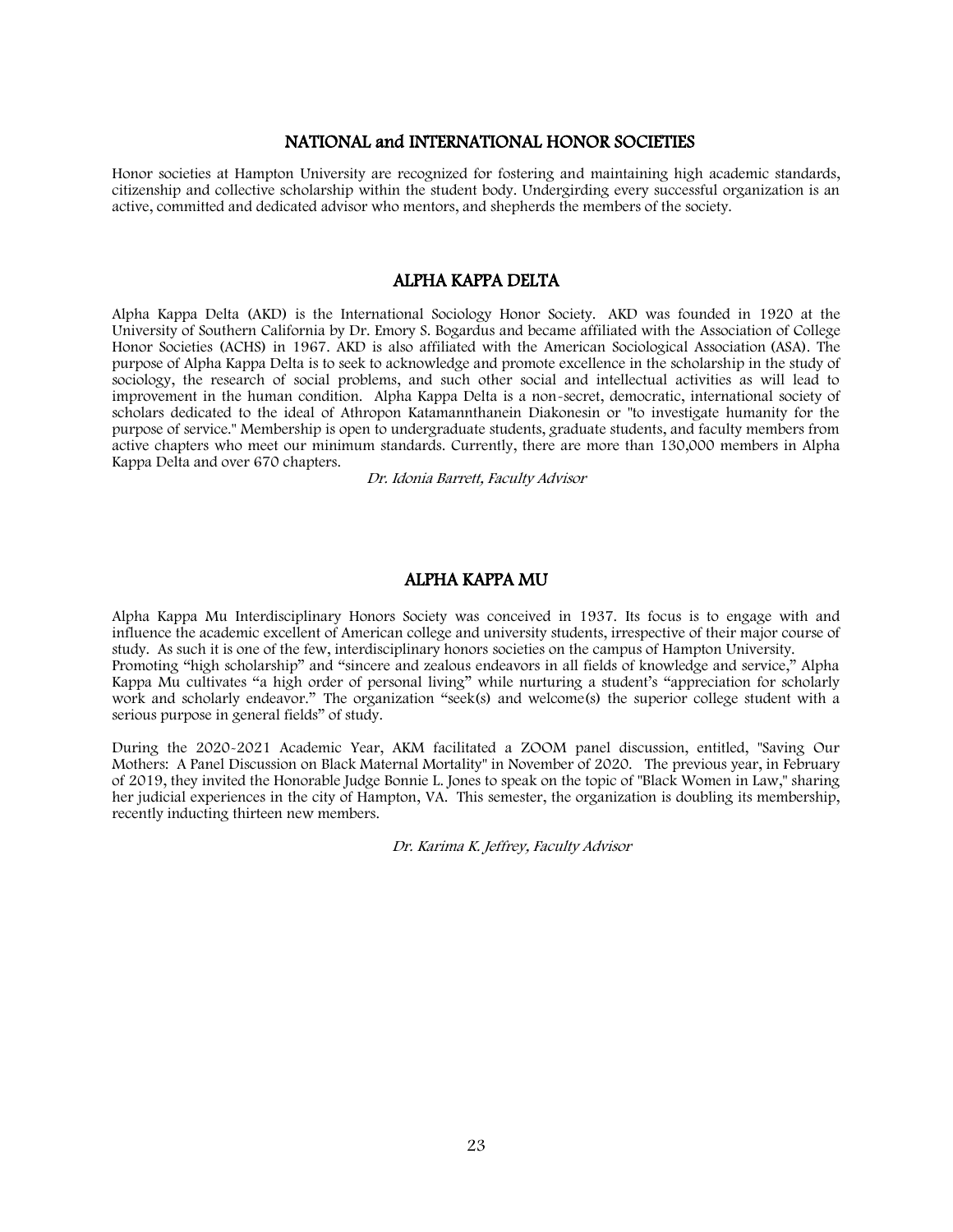### ALPHA PHI SIGMA NATIONAL CRIMINAL JUSTICE HONOR SOCIETY

Alpha Phi Sigma was founded in 1942 at Washington State University. In 1976, it was designated as the National Criminal Justice Honor Society. This organization currently has over 360 chapters who share a commitment to learning and improving the criminal justice field. While the objective of Alpha Phi Sigma is to provide opportunities for the exploration of issues within the criminal justice system, the goal of the Gamma Tau Chapter of Alpha Phi Sigma at Hampton University is to raise awareness about minority issues in crime and criminal justice. Activities have included gift sales for fundraising activities and community service projects for disaster and trauma victims, participation in community health fairs to educate others about violence against women, child abuse and victimization, participation in a youth violence and safety conference in the city of Hampton, and presentations on criminal justice/criminology issues pertaining to women and youth of color at community organizations as part of in-service training. The Society recognizes academic excellence by undergraduate and graduate students in the criminal justice/criminology or related field. Eligibility requirements for Alpha Phi Sigma include junior or senior student classification with a minimum of four completed criminology/criminal justice courses and a minimum cumulative grade point average (GPA) of 3.2. Graduate students must be enrolled in a graduate criminology/criminal justice program or related field with a minimum cumulative grade point average (GPA) of 3.4. Others may be elected to professional membership by the chapter if they have earned one or more degrees in the criminology/criminal justice or related field with a minimum cumulative grade point average (GPA) of 3.4.

#### Dr. Zina T. McGee, Faculty Advisor

Bailey, Skylar Fuller, Camryn

Howell, Khrystiana Jones, Ashley

Mason, Ashley Moore, Amari Rippey, Delanna

Smith, Abrea Wright, Wynston Wynne, Amber

### BETA KAPPA CHI

Hampton University's Kappa Chapter of Beta Kappa Chi Scientific Honor Society is an organization that has developed a record of attracting members that are of high achievement, national acclaim in research and have shown exemplary performance in their respective disciplines. Started on the campus of Lincoln University, Pennsylvania, Beta Kappa Chi was founded by young men who believed its motto: "Science Holds the Golden Key to the Royal Palace of Knowledge." In 1921 or 1922, the seed for the establishment of Beta Kappa Chi took root in the minds of two or three undergraduate students. Nurtured in a soil well-watered by devoted, inspirational teachers such as Dr. Harold F. Grim, biology; Dr. Arthur E. James, chemistry; and Dr. Walter L. Wright in mathematics, this seed flowered in 1923 on the campus of Lincoln University, Pennsylvania.

Hampton University's Kappa Chapter under the sponsorship of Dr. T.W. Turner began its embryonic development in 1943. Taking their names from the Greek alphabet in the order of their founding, chapters were rapidly developed during the period 1943-1945. Having used all the letters of the Greek alphabet, new chapters were designated Alpha, Alpha Beta, Alpha Gamma, etc. from 1946-1950. Then, at the national meeting in 1950 held at Central State College, the use of Greek designation for chapters was abolished and the chapters were to be designated by the name of the institution in which they were located. Beta Kappa Chi National Scientific Honor Society was founded in 1923 by the science faculty and science students of Lincoln University, Pennsylvania. Beta Kappa Chi National Honor Society is a collegiate honor society dedicated to the promotion of high scholarship in pure and applied sciences. A member of the Association of College Honor Societies since 1961, Beta Kappa Chi now comprises 67 chapters at colleges and universities across the United States, with over 66,000 members.

The society publishes the Beta Kappa Chi Bulletin and a Booklet of Information; sponsors, stimulates, and encourages a variety of program activities through local chapters; conducts an annual national convention to transact society business and for the presentation of reports on research conducted by undergraduate and graduate members.

Dr. Isi Ero-Tolliver, Advisor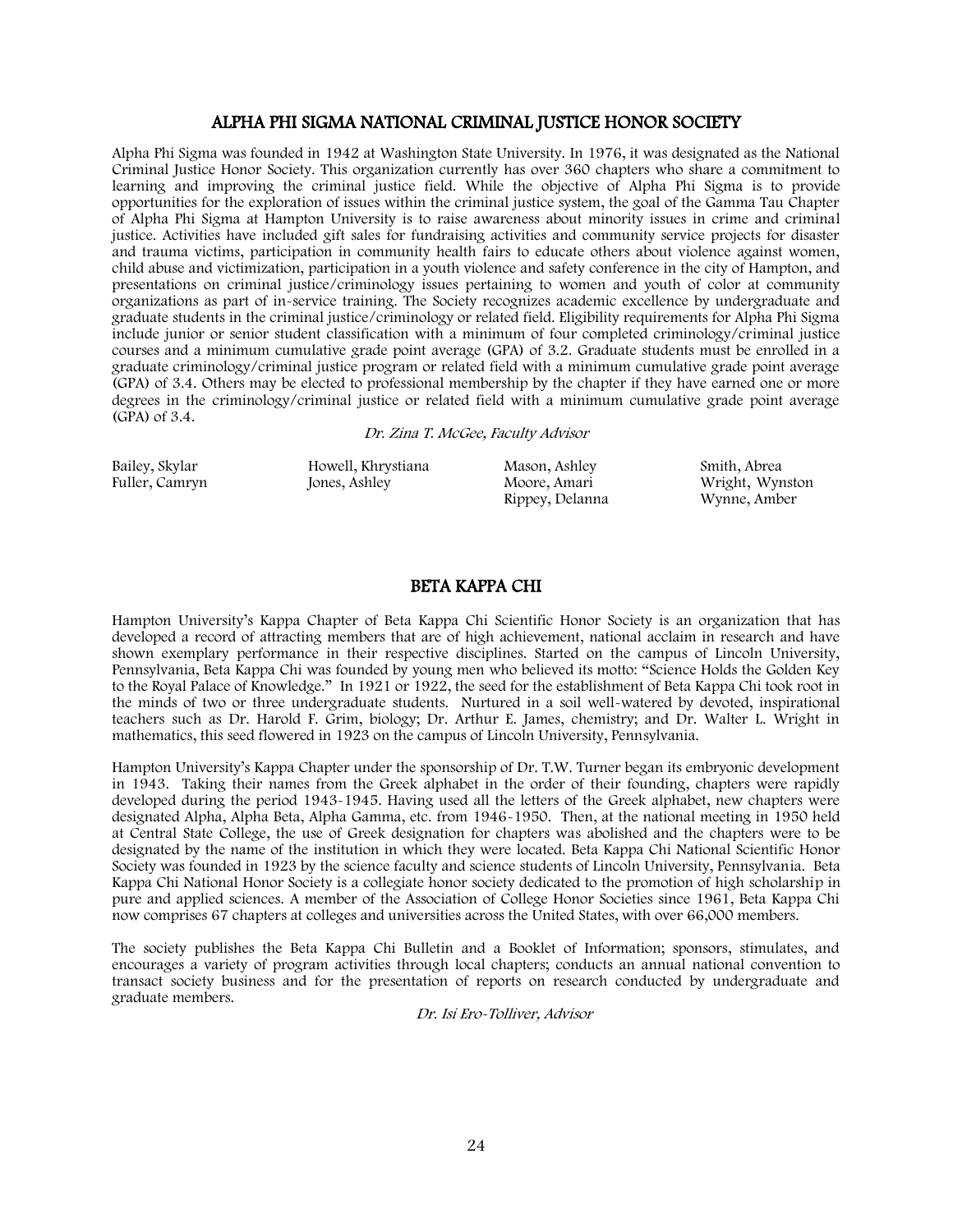### GOLDEN KEY INTERNATIONAL HONOUR SOCIETY

Golden Key National Honor Society was founded by a group of undergraduate students and faculty members at Georgia State University in Atlanta, Ga., on November 29, 1977. In 2001, the society changed its name to Golden Key International Honour Society to reflect its diversity and global presence. The spelling of "Honour" was utilized to follow the more globally accepted spelling. Golden Key is the world's largest collegiate honor society. Membership into the Society is by invitation only and applies to the top 15% of college and university sophomores, juniors and seniors, as well as top-performing graduate students in all fields of study, based solely on their academic achievements.

Golden Key has chapters at over 400 colleges and universities in Australia, Canada, India, Malaysia, New Zealand, South Africa, The Bahamas and the United States. The Society offers members valuable opportunities for individual growth through the three pillars: academics, leadership and service. Golden Key offers numerous scholarships and awards, available only to members, as well as career development, networking and literacy service opportunities and unique discounts from partner companies. Members have included individuals such as Desmond Tutu, Her Excellency the Honourable Quentin Bryce, Margaret Atwood, and more. Golden Key membership has grown to a network of over 2 million members from more than 190 countries. Members include students from all over the world, faculty members, university staff, university presidents, teachers, doctors, engineers, social workers, entrepreneurs, politicians and military leaders, among others. There are also many prominent figures who are members.

#### Dr. Zina T. McGee, Advisor Mr. Robert Watson, Co-Advisor

Agenbroad, Zachary Akande, Olakunle Alves, Shamine Bailey, Skylar Baker, Sherdell Ball, Destiny Banks, Kievon Banks, Shekinah Barnett, Jihaad Bell, Crystal Billey, Tyra Birdsong, Camille Bridgewater, Kemia Brown, Samirah Carpenter, Lanece Chandler, Alike Chapman, Celeste Coleman, Angelica Cook, Tijea Crawford, Jayla Culver, Kena Cunningham, Kara Davis, Jaila Ethridge, Jacob Fitch, Ezekiel Fleming Jr., Vincent

Garza, Richard Gibson, Cecily Graham, Toria Gray, Lauren Greer, Joya Groom, Ian Hameed, Ashaante Hawkins, Xavier Ho, Christian Holmes, Canaan Horton, John Howell, Khrystiana Jackson, Brianna James, Kirsten Jean, Steve Johnson, Camryn Johnson, Sydney Jones, Amira Jones, Kya Jones, Lonnie Kennedy,Sanaa Keyes, Curtis Kimble, Danielle Kincey, Ciarra Lambert, Britani Lampkins, DessaRae

Lawrence, Evangel Lee, Jerome Lewis, Leah Lucas, MacKenzie Lyles, Janae Makell, Selena Martin, Mikayla Maxwell, Micaela McEwen, Deandre Mcunu, Jordan Moore, Amari Moore, Tamaria Moreta, Marianny Murray, Aria Nelson, Taylor Nicholson, Raquel Odum, Anthony Ogunde, Julius Patterson, Kayla Payton, Cameron Ragins, Myles Rashad, Zuri Ray-Canada, Kyle Reese Jr., Nathaniel Smith, Linwood Smith, Mikayla

Smith, Noelle Stampley, Madison Stith, Zhana Stumon, Jada Sturghill, Luvie Tejan, Madania Turner, Mycah Turner, Schyler Walker, LaWanda Walton, Julian Weathers, Griffin Wells, Joseph White, Ava White, Samara Wilkerson, Arionna Williams, Angel Williams, Zuri Williamson, Paige Willis, Austin Willis, Camryn Winestock, Ashantae Woodson, Trinity Wright-White, Kimberly Wynne, Amber Wynne, Heather

### KAPPA DELTA PI

KAPPA DELTA PI, SCHOOL OF LIBERAL ARTS AND EDUCATION PROFESSIONAL HONOR SOCIETY INTERNATIONAL, INC.is called The Iota Mu Chapter. The purpose of the society shall be to promote scholarship, research, professionalism, and excellence in education, and to recognize high attainment in the pursuit of academic and clinical excellence in education.

Mrs. Peggy Peebles, Faculty Advisor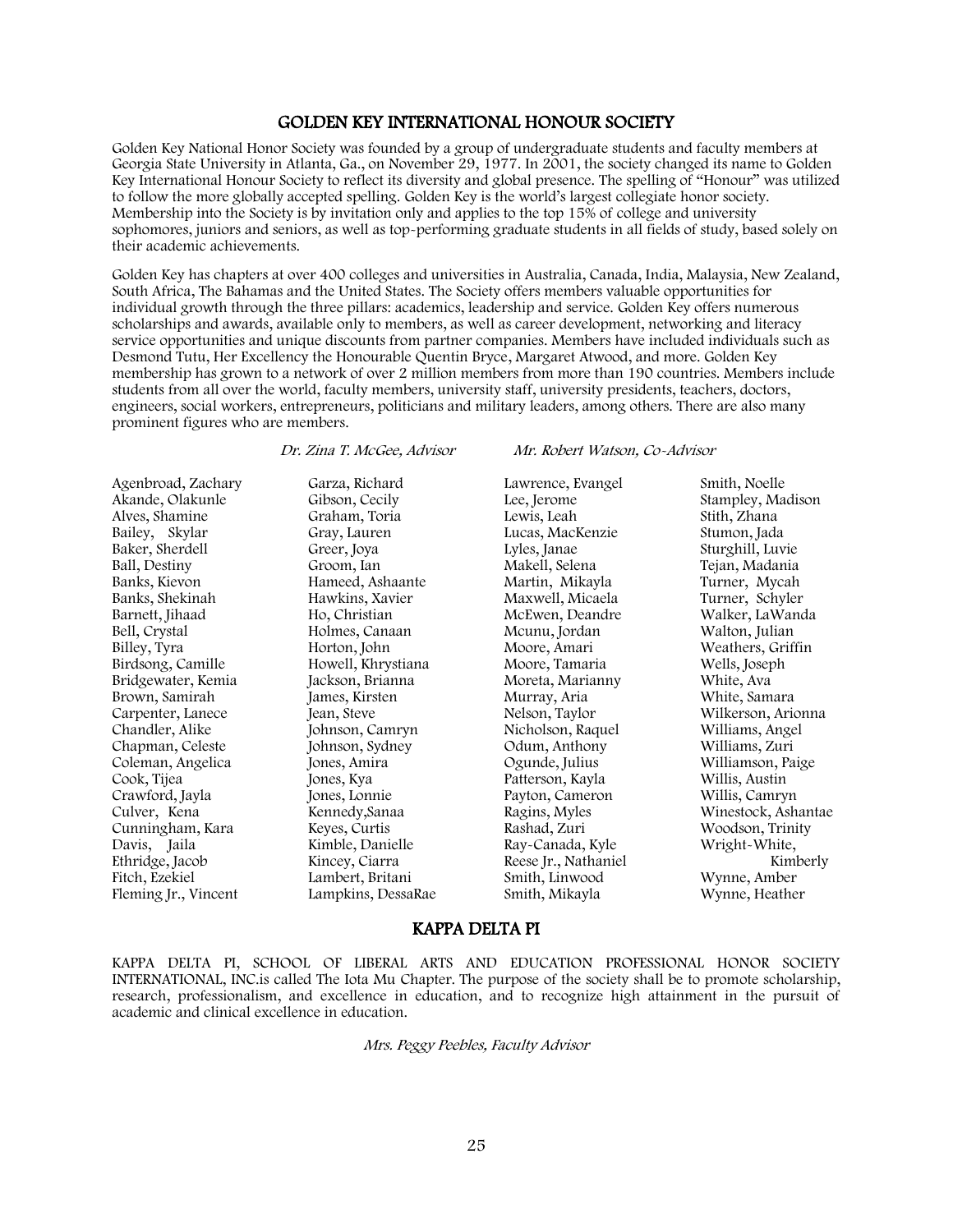### KAPPA TAU ALPHA

Kappa Tau Alpha is a college honor society that recognizes academic excellence and promotes scholarship in journalism and mass communication. Membership is earned by excellence in academic work and is a mark of highest distinction and honor. The seventh oldest national honor society, Kappa Tau Alpha was founded at the University of Missouri in 1910 at the world's first school of journalism. The emblem of Kappa Tau Alpha is the key, the oldest symbol of knowledge and communication. The Greek letters mean "The Truth Will Prevail." The letters also suggest three English words: knowledge, truth and accuracy.

Ms. Lynn Waltz, Faculty Advisor

Avery, Sara Dickerson, Bria Ennis, Amarah

Hobbs, Deja Howard, Ryanne Jenkins, Taryn-Marie

Taylor, Evan Thompson, Kimberlee-Mykel

### OMEGA CHI EPSILON

Omega Chi Epsilon is the national honor society for chemical engineering and is open to both undergraduate and graduate students. The Gamma Beta chapter of Omega Chi Epsilon was chartered at Hampton University in 2009, however, it was recently re-established in November of 2018 with the initiation of new members. Omega Chi Epsilon promotes high scholarship, leadership, character, and integrity. The honor society's motto is "In this society professionalism is engraved in our minds." In addition, the five main objectives of Omega Chi Epsilon are recognition, investigation, service, comradeship, and professionalism within the chemical engineering community.

Omega Chi Epsilon has hosted several events within the School of Engineering and Technology such as speed mentoring and tutoring for math, science, and engineering courses. In this virtual environment, the honor society has recently begun a seminar series where alumni and other engineering professionals are able to share valuable advice regarding graduate school, research, internship opportunities, and more, with current undergraduate students.

Dr. Jerald Dumas, Advisor

Albert, Morgan Lewis, Leah Rashad, Zuri

### CHI SIGMA IOTA/OMEGA CHI NU

Omega Chi Nu Honor Society is Hampton University's chapter of Chi Sigma Iota National Honor Society. It focuses on promoting excellence in the profession of counseling and getting members more involved in professional development, community engagement, wellness, and more.

Dr. Marquis Norton, Advisor

### PHI ALPHA DELTA

Hampton University Pre-Law Institute is an undergraduate Pre-Law Chapter member of Phi Alpha Delta (P.A.D.) Law Fraternity, International. P.A.D. is a professional law fraternity advancing integrity, compassion and courage through service to the student, the school, the profession and the community. P.A.D.'s Pre-Law Program assists undergraduate students in making an informed decision about pursuing a legal career, deciding which law school to attend, and preparing for the rigors of law school.

Phi Alpha Delta remains the only Law Fraternity, and the only international legal organization of any kind, with an international Pre-Law Program committed to meeting the needs of undergraduate students interested in the law.

Dr. Mark Leeper, Advisor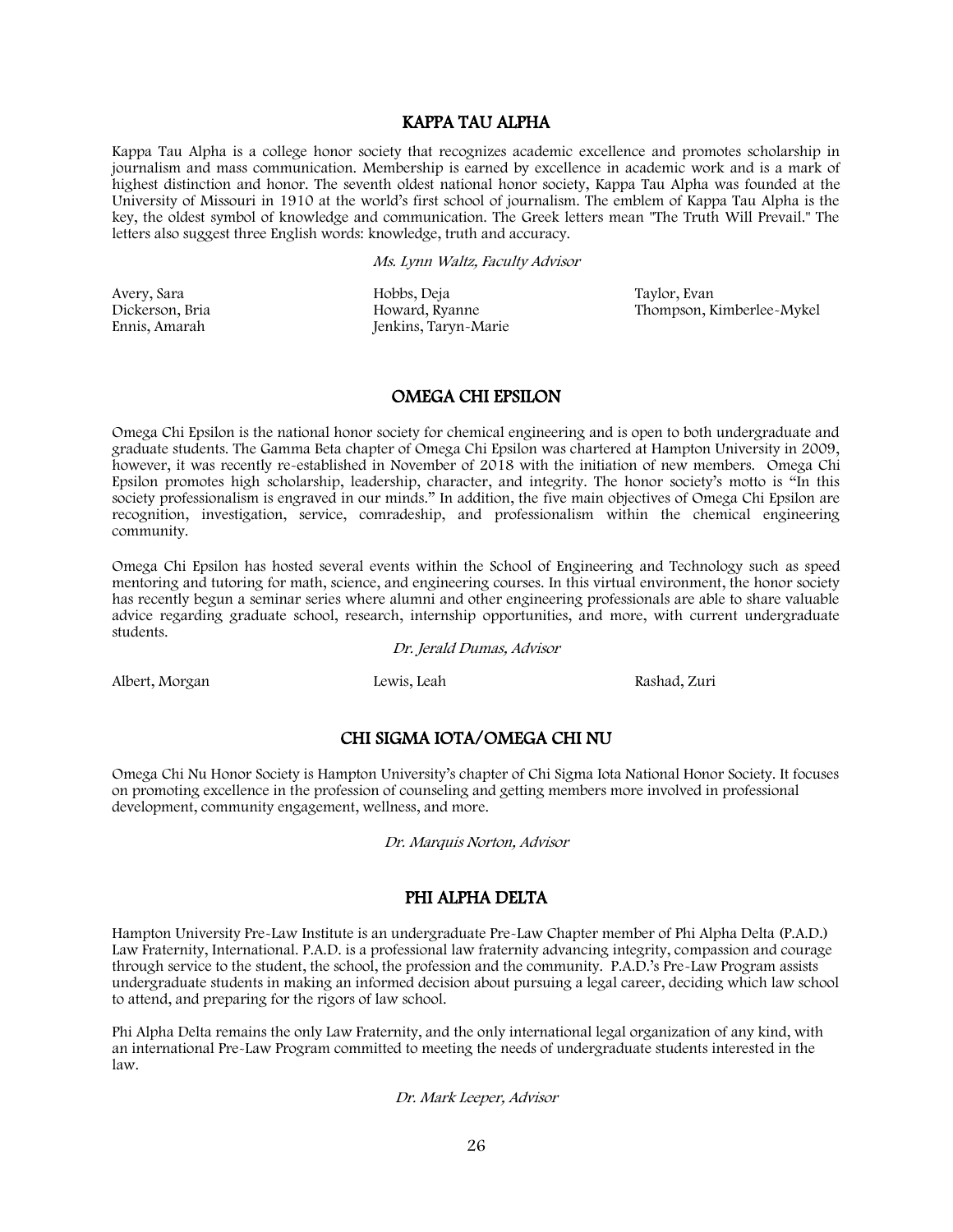### PHI EPSILON KAPPA

Phi Epsilon Kappa is a Honors Fraternity is a National Chapter and It has been on Hampton University campus for 3 years. The organization mostly consists of Sport Science and Wellness student members, and part of the requirements of the organization to be an honor's organization is that students must have at least a 3.2 GPA. The students have typically a spring induction ceremony, and they attend a state conference every fall of the year. Students are required to engage into community service, fundraising and assist other students with internships and advising.

Dr. Rodney Gaines, Faculty Advisor

Beebe, Brooke Brown, Samirah Collins, Hannah Cry, Brianna Dillahunt, Mackenzie Edmonson, Taylor Flowers, Davin

Holmes, Canaaan Hughes, Nara Irvin, Brooklyn Jeusi, Kiaya Johnson, Amir Kone, Gabrielle Lovett, Kiersten

Massey, Jaelyn Mayor, Monieya McCarty, Mellisa McKinney, Madison Ogunde, Julius Pereira, Camille Roberts, Barrance

Smith, Jaelyn Stone, Tyjia Turner, Khyla Williams, Sarena

### PHI ETA SIGMA

Phi Eta Sigma is an American freshman honor society. Founded at the University of Illinois on March 22, 1923, it is the oldest and largest freshman honor society and now has more than three hundred and seventy-five chapters throughout the United States and more than 1,100,000 members. The Hampton University Chapter was chartered in November 2018 as the 384th chapter and only the 2nd chapter established at an HBCU.

#### Dr. Rikesha Fry Brown, Advisor

| Albert, Morgan    | Brown, Paige       | Dennis, Lena       | Grant, Madison     |
|-------------------|--------------------|--------------------|--------------------|
| Alves, Tyler      | Brown, Erin        | Dilikoglu, Can     | Gray, Lauren       |
| Amos, Heaven      | Brown, Gay         | Drummond-Jabbar,   | Grayson, Lauren    |
| Archer, Gavin     | Brown-Yohay,       | Myah               | Hairston, Bailee   |
|                   |                    |                    |                    |
| Arthur, Keaira    | Naya               | Duncan, Madison    | Harmon, Kennedi    |
| Artis, Joi        | Bynoe, Jhanelle    | Edmondson, Taylor  | Harris, Danielle   |
| Avery, Sara       | Byrd, Jalen        | English, Asha      | Harrison, Marek    |
| Bah, Mariama      | Cadogan, Ethan     | Epps, Samya        | Harrod, Carrington |
| Bailey, De'Andra  | Carr, Lillian      | Ethridge, Jacob    | Hart, Payton       |
| Banks, Shekinah   | Carter, Kimber     | Fable, Keyira      | Haskins, Jada      |
| Bannister, Sydney | Chambers, Kierstyn | Fitzgerald, Kelsey | Hawkins, Xavier    |
| Barnett, Jihaad   | Chapman, Celeste   | Fletcher, Monae    | Hawkins, Terrance  |
| Bayabona, Olivia  | Chennault, Anaya   | Flint, Dania       | Hawkins, Pa-Shun   |
| Beckley, Kamiel   | Ciaglia, Tommaso   | Flory, Dalton      | Hawkins, Taylor    |
| Bell, Chynna      | Clemons, Shatina   | Ford, Jade         | Henderson, Darius  |
| Birdsong, Camille | Cody, Jessica      | Freeman, Alexa     | Hobbs, Angel       |
| Black, Isis       | Cokley, Abdul      | Galloway, Samantha | Hodge, Zoey        |
| Boffman, Nina     | Coleman, Ayanna    | Gardner, Kamoni    | Holder, Niyah      |
| Booker, Amaya     | Coleman, Angelica  | Garth, Tia-Morgan  | Holmes, Ravenna    |
| Bowens, A'Lyrika  | Collier, Jahia     | Geter, Kendall     | Holt, Sade         |
| Boyd, Victoria    | Cooper, Noah       | Gibbons, Joshua    | Horton, John       |
| Bozeman, Haley    | Cort, Avani        | Gibson, Camryn     | Horton, Kamaria    |
| Bracey-Walker,    | Crawford, Jayla    | Gibson, Cecily     | Hosten, Taylor     |
| Makiela           | Crowder, Soteria   | Gilchrist, Reagen  | Howard, Gabrielle  |
| Brandon, Zahria   | Daniel, Jayla      | Gillespie, Anthony | Hudson, Alea       |
| Broadnax, Jordyn  | Daniel, Lailah     | Godfrey, Danyelle  | Hughes, Nara       |
| Brooks, Lauryn    | Davis, Kiara       | Goodson, Shelby    | Ings, Baiyinah     |
| Brown, Samirah    | Davis, Jaila       | Graham, Kaelin     | Irvin, Brooklyn    |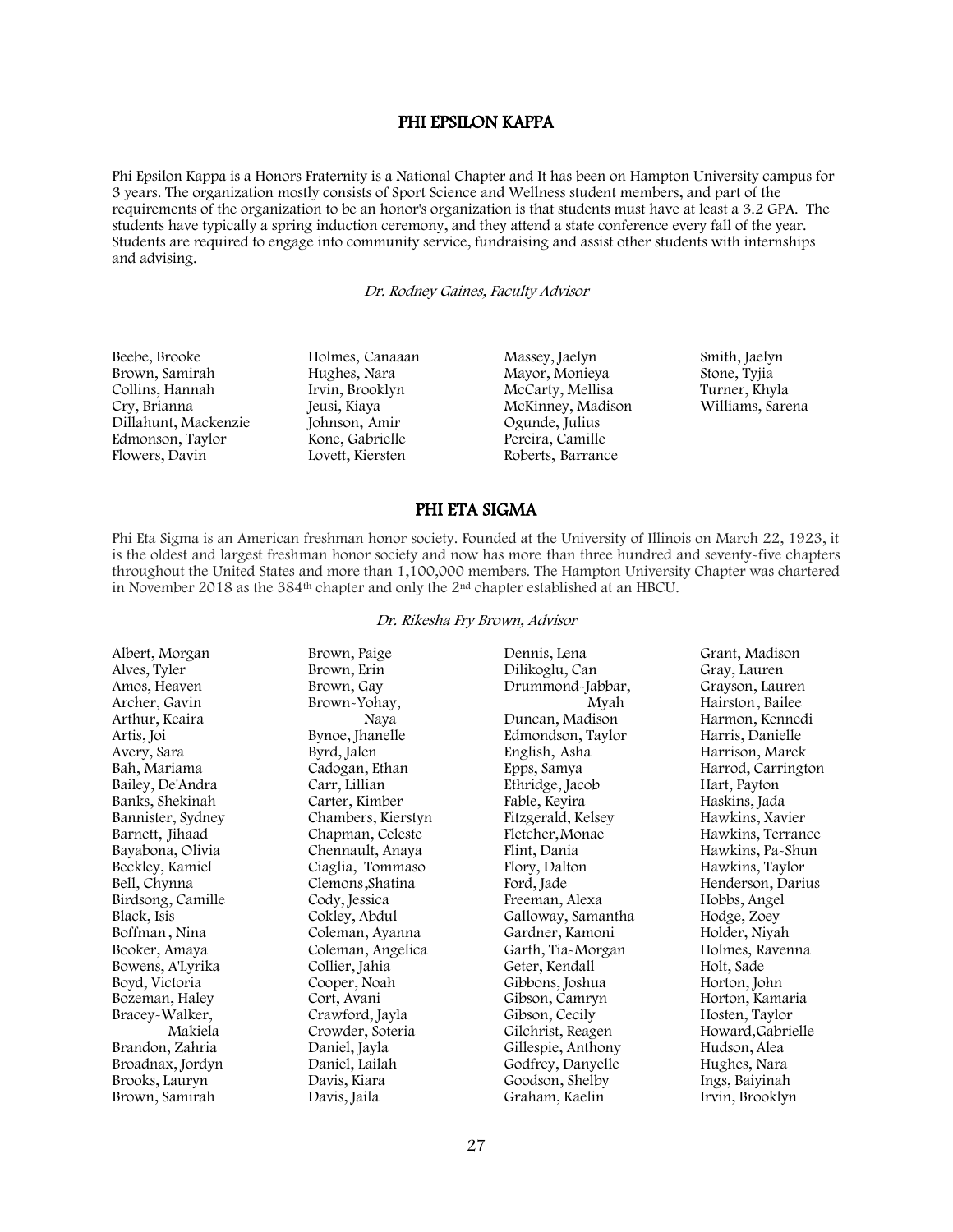Jackson, Justin Jackson, Brianna Jackson, Morgan Jacobs, Felts James, Jayla James, Kirsten Jay, Ja'Da Jefferson, Alexandra Jenkins, Taryn-Marie Johns, Anyae Johnson, Maurice Johnson, Ashanti Johnson, Anita Johnson,Timothy Johnson,Sydney Johnson,Sariyyah Johnson,Ryan Johnson,Imani Jones, Kya Jones, Skigh Jones, Christina Jones, Jacqueline Jones, Leah Jones, Eden Joseph, Cassie Joyner, Christopher Kelly, Maya Kennedy, Zaahid Kidwell, Daija

Lawrence, Lisa Lawrence, Evangel Lewis, Morgan Lewis, Darchayla Ljungman, Viktoria Lovelace, Andrianna Lucas, Angel Mabry, Myana Maddy, Jasmine Marshall, Sydney Matthews, Erin Maxwell, Micaela McDonald, Seleata Mcunu, Jordan Michel, Abichael Miles, Lea Miller, Matthew Miller, Bria Mitchell-Bolden, Sydney Moore, Tamaria Moore, Mia Murray, Aria Myrthil, Patricia Nelson, Taylor O'Gilvie,Delaney Okoro, Stephanie Oliver, Brent Owens, Amanda

Paterson, Cheyenne Patterson, Kayla Payton, Joshua Peace, Kennedy Perkins, Maya Poindexter, Jayla Preston, Devon Ragins, Myles Rather, Jaylah Reynolds, Alanna Richardson, Nicole Roberts, Selena Roberts, Mikayla Roberts, Mia Robinson, Alexis Rubin, Hannah Salley, Kaelin Sanders, Alexis Sanders, Kaitlyn Sanders, Kennedy Saunders, Hannah Scott, Madysen Sharufa, Onessa Simmons, Chavon Smith, Bryce St James, Renaldo Stansbury, Ericka Stevens, Brevin Stone, Tyjia

Swain, Ciana Taylor, Kiana Taylor, Janiah Thomas, Anisa Thompkins, Kekoa Troy, Fayed Turner, Khyla Turner, Ananda Tyler, Sydney Walker, Jaya Walton, Julian Ward, Asani Wescott,Rickelle White, Tamia White, Shawn Whitley-Walters, D'Oveyon Wilhite, Tangela Williams, Devon Williams, Zuri Williams, Anisa Willis, Camryn Willis, Austin Woodson, Trinity Workman, Emily Yearwood, Maya Yeldell, Morgan

### PI SIGMA ALPHA

Pi Sigma Alpha, the National Political Science Honor Society, is the only honor society for college and university students of political and social sciences in the United States. Its purpose is to recognize and promote high academic achievement in the field of political science. The Upsilon Theta Chapter was chartered on the campus of Hampton University on November 17, 1994 with 28 members, including former Newport News mayor The Honorable Jessie M. Rattley. The chapter fundraises to award scholarships to deserving political science majors in need and participates in the Pi Sigma Alpha National Student Research Conference.

Dr. Shu-Shan Lee, Advisor

### PSI CHI

Psi Chi is the International Honor Society in Psychology, founded in 1929. Its mission is to encourage excellence in scholarship and advance the science of psychology. Psi Chi's mission is "Recognizing and promoting excellence in the science and application of psychology. The chief purpose is to encourage, stimulate, and maintain excellence in scholarship of the individual members in all fields, particularly in psychology.

Dr. Richard Dixon, Advisor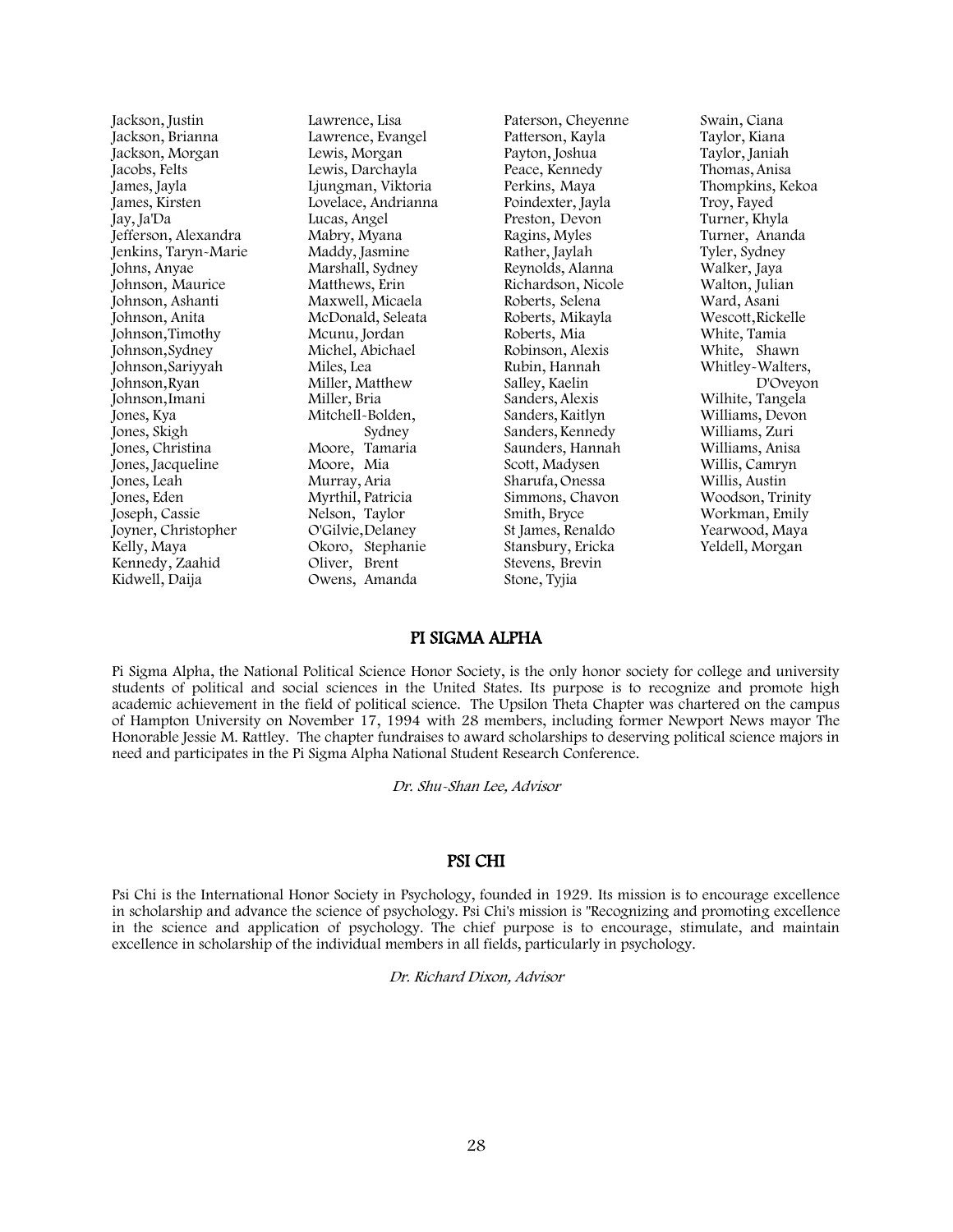### RHO CHI

The Rho Chi Society was established in 1922 and is a member of the Association of College Honor Societies. The Rho Chi Society encourages and recognizes excellence in intellectual achievement and advocates critical inquiry in all aspects of the profession of Pharmacy. The Rho Chi Society further encourages high standards regarding academic excellence, code of conduct, moral character, and positive fellowship among its members. The Rho Chi Society seeks universal recognition of its members as lifelong intellectual leaders in Pharmacy, and as a community of scholars, to instill the desire to pursue intellectual excellence and critical inquiry to advance the profession of Pharmacy.

The Rho Chi Society Gamma Xi chapter of Hampton University was established in 2002. The chapter mission is to 1) recognize student intellectual achievement, 2) improve student collaboration within the pharmacy classes (P1, P2, P3 and P4) and 3) enhance awareness of distinctive career pathways within the profession of pharmacy.

Dr. Simone Heyliger, Advisor Dr. Marily D. Saulsbury, Assistant Advisor

Afolabi, Daniel Chappell, Malia Ejiofor, Andrew

Forshee, Alina Guishard, Alecia Guishard, Ashley

Morris, Avery Okeke, Michel Srbjlan, Dajana

Waite, Wynter Villaneuva, Jansie

## SIGMA TAU DELTA

Sigma Tau Delta, the International English Honor Society, was established in 1924 to confer distinction for high achievement in English language, literature, and writing in undergraduate, graduate and professional studies.

The expectations placed on our members are high, but we are proud to report that our English Honor Society students do more than meet these expectations- they exceed them. In addition to maintaining the Honor Society's academic standards, the members of Sigma Tau Delta strive to be visible role models in the Hampton Roads community; throughout the past few years they have tutored high school students, sponsored film viewing and open mic poetry nights, read to preschoolers, organized a book drive to benefit children in domestic violence and homeless shelters, and hosted celebrations honoring authors ranging from William Shakespeare to Dr. Seuss.

Dr. Elizabeth Cuddy, Advisor

Johnson, Camryn Miles, Drew Paterson, Cheyenne

### DELTA IOTA CHAPTER OF SIGMA THETA TAU

The Honor Society was chartered the Delta Iota Chapter of Sigma Theta Tau, Inc., on March 27, 1980. The membership consists of undergraduate and graduate students, faculty, and community leaders. Membership is based on superior scholastic achievement, evidence of professional potential, marked achievements in the field of nursing, and peer evaluations. The Honor Society is dedicated to service and committed to the pursuit of excellence in clinical practice, education, and research in nursing. Delta Iota Chapter is the second oldest chapter in a Historically Black college. The chapter hosted the first Regional Research Symposium in 2012. Delta Iota Chapter received two awards Showcase of Regional Excellence awards in 2015 and 2017.

Dr. Chere Vassell, Advisor

### TAU SIGMA DELTA

Tau Sigma Delta Honor Society in Architecture and Allied Arts is the only national honor society for architecture and design majors that is accredited by the Association of College Honor Societies. The society recognizes individuals who have demonstrated intellectual achievement, effort, and initiative, as well as qualities in leadership and character. Membership of this organization is offered to undergraduate and graduate students who attain high scholastic standing in their field. Hampton University's Iota Alpha Chapter was chartered in 2006. The requirements for eligibility in this chapter include being a third-year student or higher, an architectural GPA of 3.0 or higher, and within the top 20% of their class.

#### Dr. Carmina Sanchez, Advisor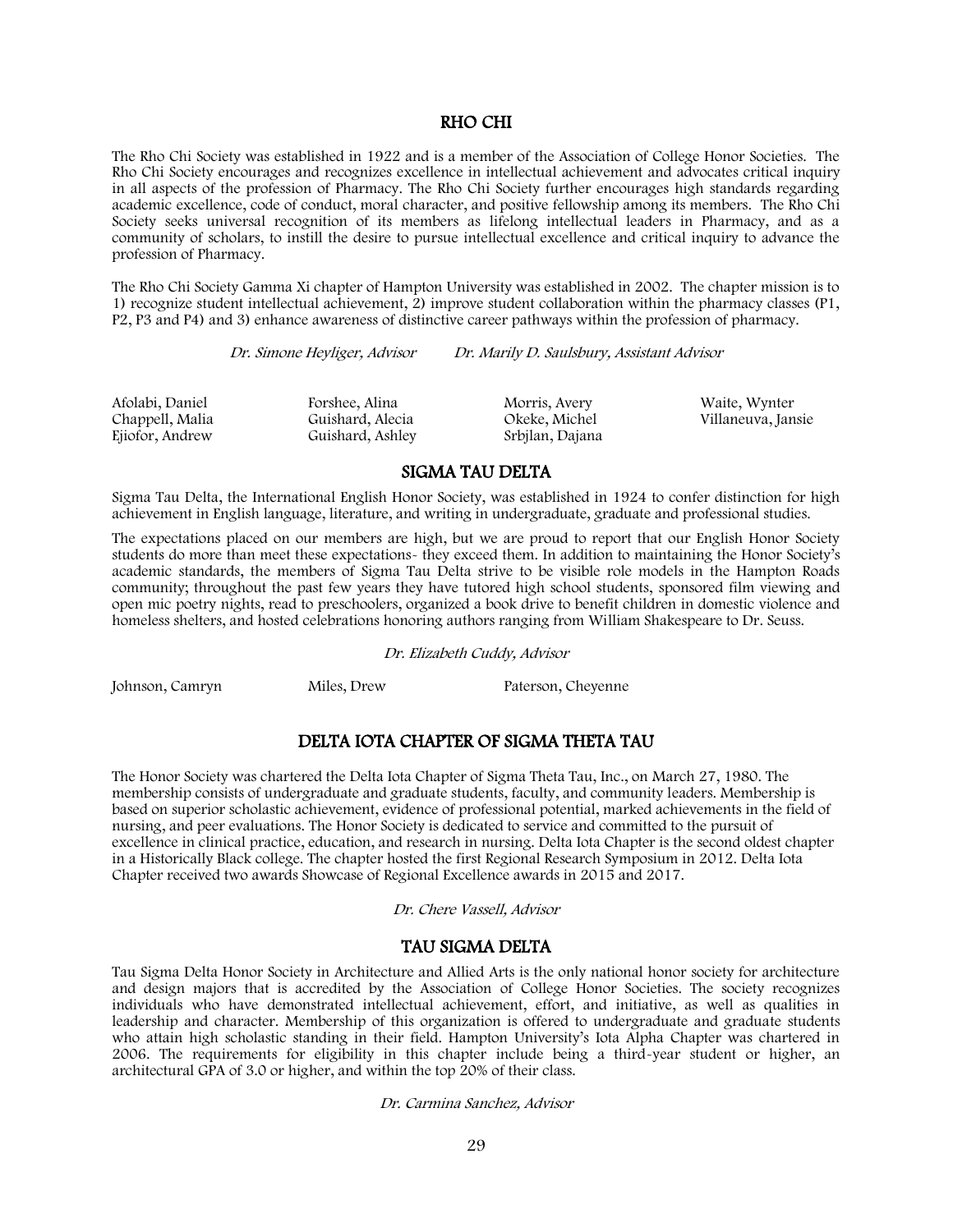#### UPSILON PHI DELTA

Upsilon Phi Delta Honor Society is the national academic honor society for student in healthcare administration in the United States. The organization was formed in 1965 to further the profession of health administration and the professional competence and dedication of its members. It is administered by the Association of University Programs in Health Administration. The name of the society is derived from the Greek words for "health", "care" and "administration". Its official colors are crimson red and cobalt blue and its official flower is the rose.

Students are inducted into the Honor Society once a year prior to the commencement ceremony in May of each year. The individual's character, grade point average, and recommendations of faculty are all considered in the selection of students for this recognition.

Dr. Jacqueline Sharpe, Advisor

### UPSILON PI EPSILON

The computing and information disciplines are relatively young. Yet despite their comparative youth, the computing and information disciplines have had an unparalleled effect on almost every aspect of contemporary life. Indeed, it is difficult to predict the ultimate place of the computer in our world. It is the express purpose of Upsilon Pi Epsilon (UPE) to promote the computing and information disciplines and to encourage their contribution to the enhancement of knowledge.

UPE was first organized at Texas A&M University, College Station, Texas, in 1967. The international organization now consists of chapters in various colleges and universities in North America and overseas. UPE is the first and only, existing international honor society in the Computing and Information disciplines. The mission of UPE is to recognize academic excellence at both the undergraduate and graduate levels in the Computing and Information Disciplines. UPE is a member of the Association of College Honor Societies (ACHS). UPE has received endorsements from the two largest computer organizations in the world, the Association for Computing Machinery (ACM) and the IEEE Computer Society (IEEE-CS). UPE is also a charter member of The International Federation of Engineering Education Societies (IFEES).

Mr. Bruce Chittenden, Advisor

### COUNCIL ON INSTITUTIONAL CULTURE AND VALUES AWARDS

#### STANDARD OF EXCELLENCE CITIZENSHIP AWARDS

Established in 2019, the Stand of Excellence Recipients are nominated by their classmates in their respective cohorts. Written nominations are reviewed and vetted by the Council on Institutional Culture and Values and finalists are reviewed and selected by the President. Awards are given in three categories:

Excellence in Character (Respect, Integrity and Honesty) - Awarded to a sophomore who exemplifies excellence and exceptionality in the University's core values of respect, integrity, and honesty both on and off campus.

Excellence in Service (Respect, Integrity, Honesty & Community Service) - Awarded to a junior who exemplifies excellence and exceptionality in the University's core values of respect, integrity, and honesty both on and off campus.

Excellence in Leadership (Respect, Integrity, Honesty, Community Service & Professionalism)- Awarded to a senior who exemplifies excellence in the University's core values of respect, integrity, honesty, community service, and professionalism, both on and off campus.

Dr. Jarris Taylor, Director

#### Excellence in Leadership Awardees

Ross, Daliyah (2019)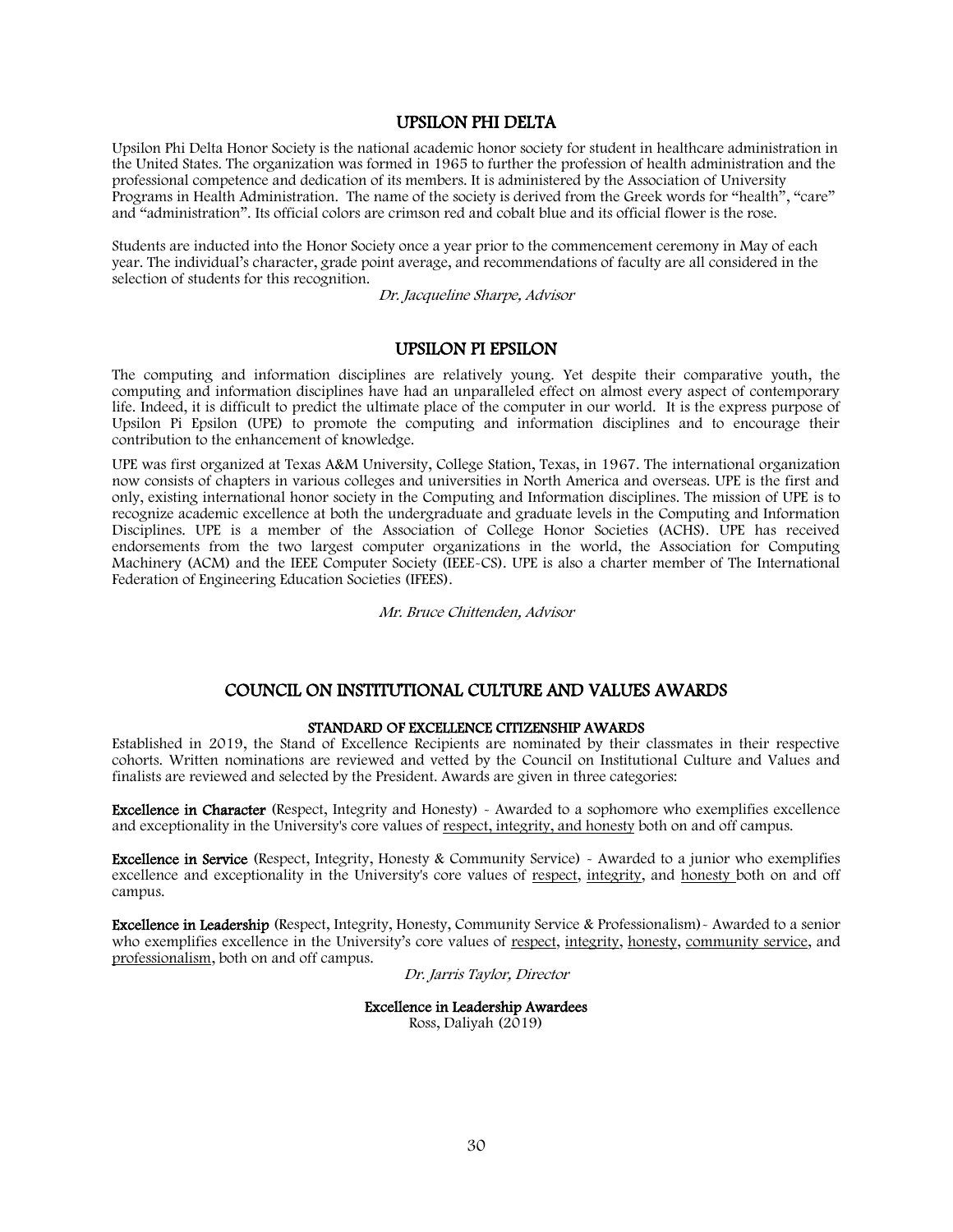### UNIVERSITY FACULTY AWARDS

#### THE EDWARD L. HAMM, SR. DISTINGUISHED TEACHING AWARD

Endowed in 1994 by Hampton University Trustee Mr. Edward L. Hamm, Jr., in honor of his father, the Edward L. Hamm, Sr. Distinguished Teaching Award recognizes annually one or two members of the Hampton University faculty who have been nominated by their peers and students for this prestigious honor. Although the university has many meritorious faculty members, there are those who consistently attain the lofty height of teaching excellence, by extending their instruction beyond the classroom into the actualities of their student's world and by inspiring in their students a zest for learning and a commitment to excellence. Indeed, the recipients of this award exemplify this achievement.

| Dr. Oliver K. Baker          | 1993-1994 | Dr. Ruby Beale                | 2006-2007 |
|------------------------------|-----------|-------------------------------|-----------|
| Dr. William F. Rogers, Jr.   | 1993-1994 | Mrs. Beatrice Phillips Byrd   | 2006-2007 |
| Dr. Amee F. Carmines         | 1994-1995 | Dr. Gertrude Henry            | 2006-2007 |
| Dr. James B. Victor          | 1994-1995 | Dr. Esther H. Condon          | 2007-2008 |
| Dr. JoAnn Haysbert           | 1995-1996 | Dr. Edmund Moses Ndip         | 2007-2008 |
| Dr. Isai Urasa               | 1995-1996 | Ms. Eleanor Earl              | 2008-2009 |
| Mrs. Amanda Murray           | 1996-1997 | Dr. Carmina Sanchez-del-Valle | 2008-2009 |
| Dr. Arun Verma               | 1996-1997 | Dr. Carl Harris, Jr.          | 2008-2009 |
| Dr. Nandita Banerjee         | 1997-1998 | Dr. Sharad Maheshwari         | 2009-2010 |
| Dr. Claudia Rankins          | 1997-1998 | Dr. Godson Nwokogu            | 2010-2011 |
| Mrs. Johnnie Bunch           | 1998-1999 | Mr. Wayne Dawkins             | 2010-2011 |
| Dr. Zina McGee               | 1998-1999 | Dr. Halima Ali                | 2011-2012 |
| Mrs. Elsie N. Butts          | 1999-2000 | Dr. Ziette Hayes              | 2011-2012 |
| Dr. Willie L. Darby          | 1999-2000 | Dr. Paula Barnes              | 2012-2013 |
| Mrs. Lillie Calloway         | 2000-2001 | Dr. Francisco Coronel         | 2012-2013 |
| Dr. Bertha L. Davis          | 2000-2001 | Mr. Robert Watson             | 2013-2014 |
| Dr. Lois Benjamin            | 2001-2002 | Mrs. Shevellanie Lott         | 2013-2014 |
| Dr. T. Larry Cheung          | 2001-2002 | Dr. Joyce Jarrett             | 2014-2015 |
| Dr. Sharon White-Williams    | 2002-2003 | Dr. Michael P. McLain         | 2014-2015 |
| Mrs. Barbara Whitehead       | 2002-2003 | Dr. Sylvia Rose               | 2016-2017 |
| Dr. Adolph Brown, III        | 2003-2004 | Dr. Karen Ward                | 2016-2017 |
| Dr. Arlene Montgomery        | 2003-2004 | Dr. Harvey Stokes             | 2017-2018 |
| Mrs. Cheryl Harrison Freeman | 2004-2005 | Dr. Kelwyn D'Souza            | 2017-2018 |
| Dr. Gloria A. Whittico       | 2004-2005 | Dr. Karen Maxwell             | 2018-2019 |
| Dr. Charles Bump             | 2005-2006 | Dr. Otsebele Nare             | 2018-2019 |
| Dr. Jale Akyurtlu            | 2005-2006 | Dr. Alkesh Punjabi            | 2020-2021 |

### PROVOST TEACHING INNOVATION AWARD

Initiated in 1998 by Dr. Elnora D. Daniel, then Academic Vice President and Provost, the PROVOST TEACHING INNOVATION AWARD is given to provide a motivator to increase the circle of faculty members who engage in and demonstrate commitment to creative and excellent teaching behaviors.

| Dr. Edwin Lee Makamson   | 1997-1998 |                           |           |
|--------------------------|-----------|---------------------------|-----------|
| Dr. Barbara Shipes       | 1997-1998 | Mr. Robert Willis Jr.     | 2008-2009 |
| Dr. Arun Verma           | 1998-1999 | Dr. Weiying Zhu           | 2009-2010 |
| Dr. Zina McGee           | 1999-2000 | Dr. Ziette Hayes          | 2010-2011 |
| Dr. Marilyn Wells        | 2000-2001 | Dr. Ralph Charlton        | 2011-2012 |
| Dr. Anand Shetty         | 2001-2002 | Dr. Justin Wilson         | 2014-2015 |
| Dr. Judith Davis         | 2002-2003 | Dr. Clair Berube          | 2015-2016 |
| Dr. Gertrude Henry       | 2002-2003 | Dr. Shawn Dash            | 2015-2016 |
| Dr. Anne Pierce          | 2002-2003 | Dr. Travell Travis        | 2016-2017 |
| Dr. Cecile Andraos-Selim | 2004-2005 | Dr. Maureen Elgersman-Lee | 2017-2018 |
| Dr. Sharad Maheshwari    | 2005-2006 | Dr. Isi Ero-Tolliver      | 2018-2019 |
| Mrs. Daisy Williams      | 2006-2007 | Dr. Yogesh Kulkarni       | 2020-2021 |
| Dr. Bryan Herek          | 2007-2008 | Dr. Rupak Dua             | 2021-2022 |
|                          |           |                           |           |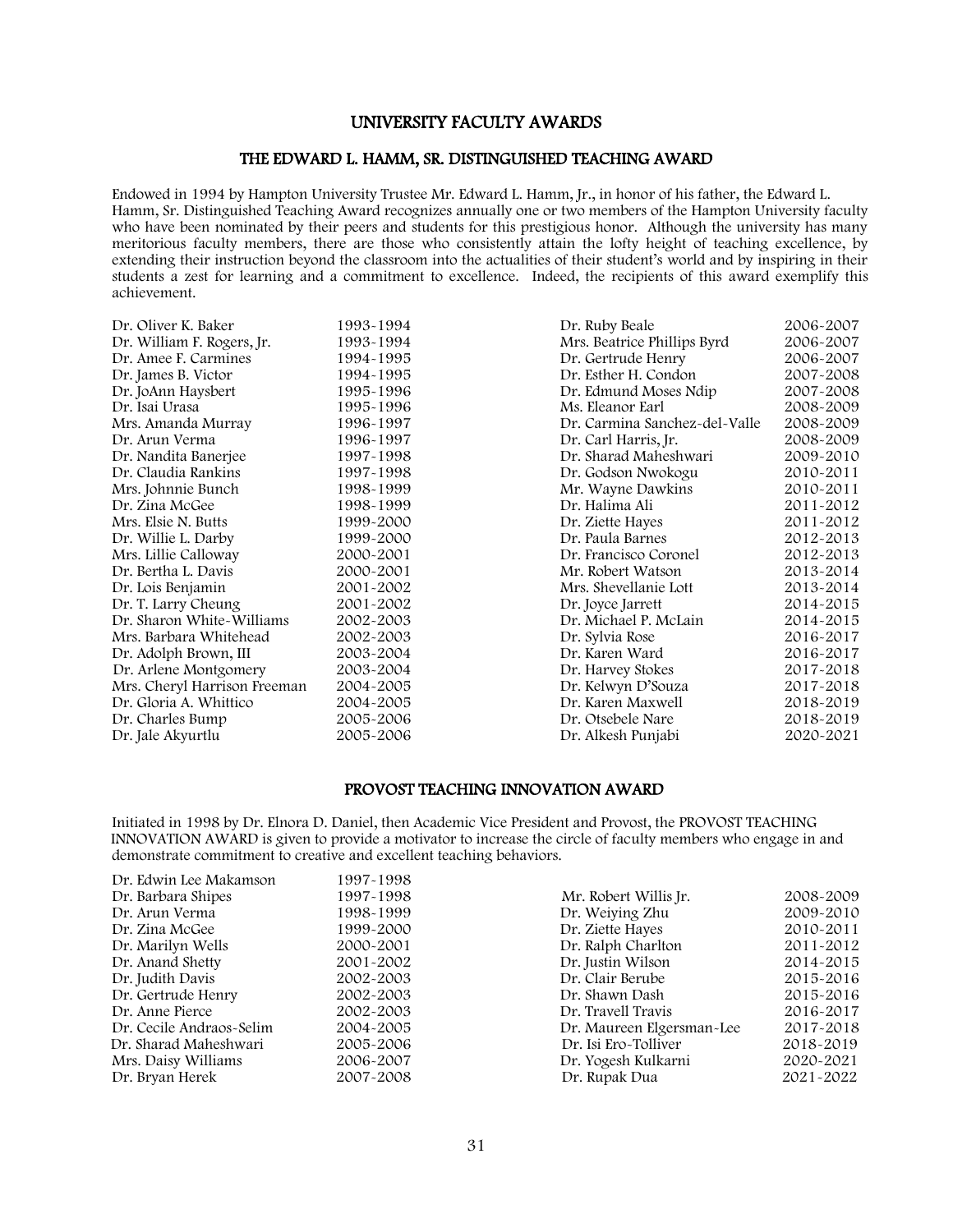### THE CHRISTIAN R. AND MARY F. LINDBACK DISTINGUISHED TEACHING AWARD

Each year between 1960 and 1993, Hampton University selected and recognized outstanding teachers and designated them as recipients of the Christian R. and Mary F. Lindback Distinguished Teaching Award. Through the generosity of the donors for whom this award is named, all honorees received a grant to be used at their discretion in the furtherance of their professional, intellectual, and cultural development.

| Mr. Serverin R. Beyma     | 1960-1961 |
|---------------------------|-----------|
| Miss Dorothy S. Lewis     | 1960~1961 |
| Miss Bernice O'Briant     | 1961-1962 |
| Dr. Edward C. Kollmann    | 1961-1962 |
| Mrs. Lenora P. Williams   | 1962-1963 |
| Dr. James M Griffin       | 1962-1963 |
| Dr. Jessie L. Brown       | 1963-1964 |
| Mr. Walter L. Volckhausen | 1963-1964 |
| Dr. Horace Melvin         | 1964-1965 |
| Dr. Nancy B. McGhee       | 1964-1965 |
| Dr. William H. Robinson   | 1965-1966 |
| Mrs. Irene S. Cooper      | 1965-1966 |
| Dr. Martha E. Dawson      | 1966-1967 |
| Mrs. Fostine G. Riddick   | 1966-1967 |
| Dr. Robert D. Bonner      | 1967-1968 |
| Dr. Stephan V. Benda      | 1967-1968 |
| Mr. Sylvius S. Moore      | 1968-1969 |
| Dr. Mary T. Christian     | 1968-1969 |
| Mrs. R. Ileana Johnson    | 1969-1970 |
| Mr. Collis H. Davis       | 1969-1970 |
| Mr. James M. Adams        | 1970-1971 |
| Mrs. Amanda P. Cheatham   | 1970-1971 |
| Dr. Victor H. Fields      | 1971-1972 |
| Mr. Louis J. Noisin       | 1971-1972 |
| Mrs. Louise G. Armstrong  | 1972-1973 |
| Dr. Willia E. Daughtry    | 1972-1973 |
| Dr. Hazel G. Bonner       | 1973-1974 |
| Mrs. Elnora D. Daniel     | 1973-1974 |
| Dr. Geraldine C. Darden   | 1974-1975 |
| Mr. Joseph W. Gilliard    | 1974-1975 |
| Mrs. Lorraine W. Bolton   | 1975-1976 |
| Dr. Enid P. Housty        | 1975-1976 |
| Dr. Genevieve M. Knight   | 1976-1977 |
| Mrs. Anita B. Hall        | 1978-1979 |
|                           |           |

| Mrs. Lois M. Fears          | 1976-1977 |
|-----------------------------|-----------|
| Dr. Harold W. Conley        | 1977-1978 |
| Mrs. Antoinette D. Langford | 1977-1978 |
| Dr. Patrick A. Lewis        | 1978-1979 |
| Mrs. Jane F. Goldman        | 1979-1980 |
| Miss Amaleta A. Moore       | 1979-1980 |
| Mrs. Laura H. Rhyne         | 1980-1981 |
| Mr. Novelle Dickenson       | 1980-1981 |
| Mr. Roland M. Carter        | 1981-1982 |
| Mrs. Lottie S. Knight       | 1981-1982 |
| Dr. Carmen B. Grayson       | 1982-1983 |
| Mrs. Eleanor Lynch          | 1982-1983 |
| Mr. John J. Spencer         | 1983-1984 |
| Dr. Howard V. Young         | 1983-1984 |
| Dr. Patricia Sloan          | 1984-1985 |
| Dr. Demetrius Venable       | 1984-1985 |
| Dr. William C. Brown        | 1985-1986 |
| Dr. Kwang Soo Han           | 1985-1986 |
| Dr. Johnnye M. Jones        | 1986-1987 |
| Mrs. Maymie B. Proctor      | 1986-1987 |
| Mr. Robert E. Ransom        | 1987-1988 |
| Mrs. Erma K. Williams       | 1987-1988 |
| Mrs. Rosalind E. Exum       | 1988-1989 |
| Dr. Robert M. Screen        | 1988-1989 |
| Dr. Mamie E. Locke          | 1989-1990 |
| Mr. Robert A. Willis, Jr.   | 1989-1990 |
| Dr. Pollie Saunders-Murphy  | 1990-1991 |
| Mrs. Margaret N. Simmons    | 1990-1991 |
| Dr. Bernadette J. Holmes    | 1991-1992 |
| Dr. Alfred McQueen          | 1991-1992 |
| Dr. Finis Schneider         | 1992-1993 |
| Dr. Hoda Zaki               | 1992-1993 |
|                             |           |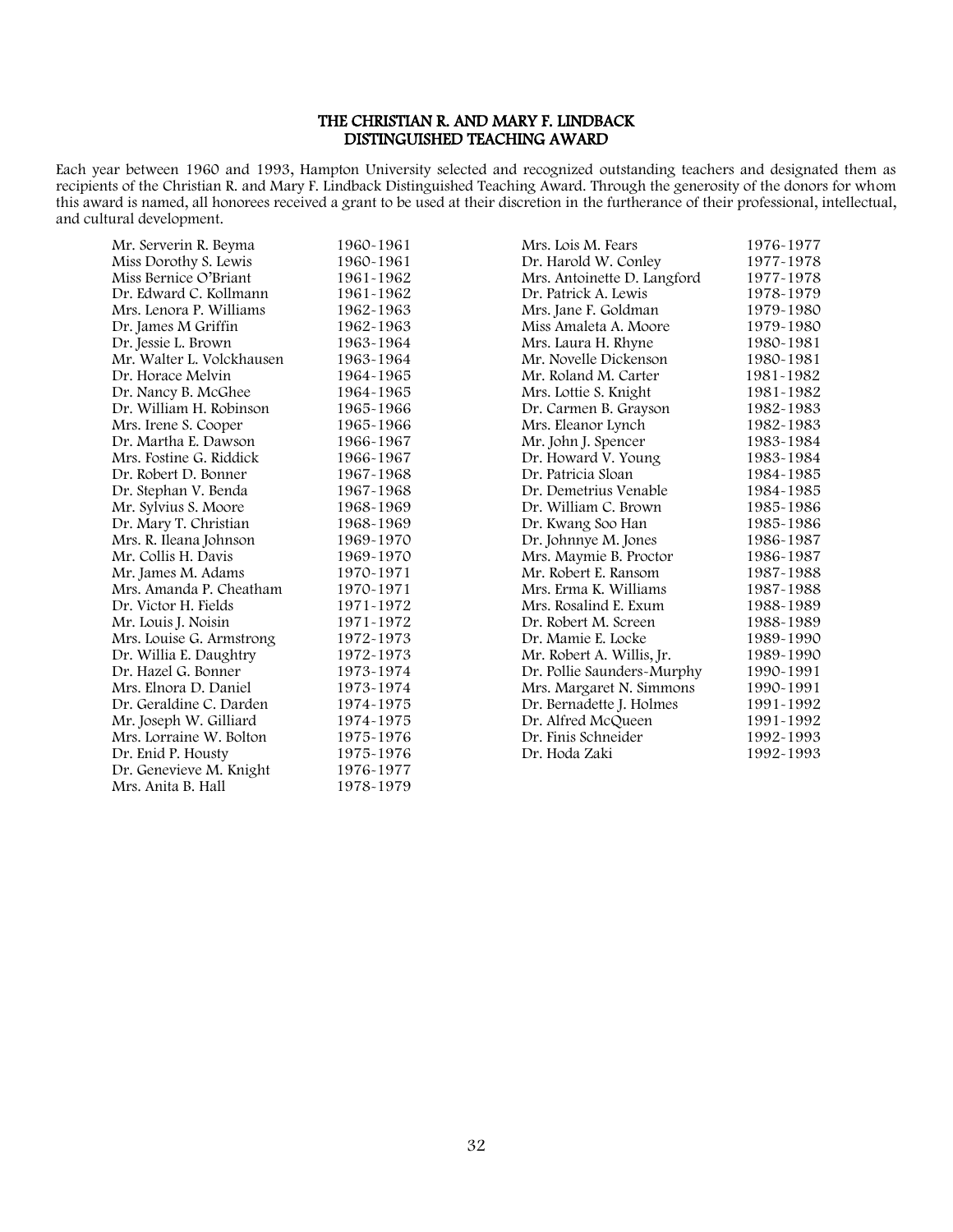## THE NATIONAL W. E. B. DU BOIS HONOR SOCIETY

W. E. B. Du Bois Honor Society is a national, non-profit, academic honors organization for pre-college students incorporated and founded on the campus of Hampton University. The Du Bois Honor Society recognizes, encourages, and promotes scholastic achievement, leadership development, and active involvement in positive community activities that solidly promote life-long learning skills. This organization reinforces the concept of honors and affirms that excelling academically is appropriate, desirable and rewarding.

The mission of the Du Bois Honor Society is to nurture the intellect and motivate students who have potential but who are not attracted to nor encouraged to participate in traditional honors programs. This organization is designed to reward performance, not talent -for many are talented, but not all are successful or productive. The Society's focus is two-fold. First, student participants embrace triple Cs – character, competency, and caring. Secondly, faculty who advise and work with students do so by providing triple Es – expectations, exposure, and experiences.

The mission and program of the Du Bois Honor Society is implemented through local chapters that operate under the national standard outlined in the organization's constitution but do so in a manner that is effective and appropriate to meet the needs of each local community and constituency. Variety, cultural activities, sensitivity, ingenuity and resourcefulness are strongly encouraged.

Currently, the Director of Hampton University's Honors College serves as executive director. The national office of the Society is a part of the Honors College at Hampton University. The national office handles chartering of National Du Bois Honor Society Senior and Junior chapters as well as inquiries regarding the Constitution of the Society. Additionally, the national office plans and implements an Invitational Honors Conference, coordinates the selection of recipients for awards and scholarships, and facilitates the means of communication between the national office of the organization and its affiliated chapters. The Society's Constitution strictly prohibits discrimination on the basis of race, color, sex, religion, national origin, physical disability, or social status.

### W.E.B. DU BOIS HONOR SOCIETY CHAPTERS

Centreville High School Clifton, VA 20124

Gloucester High School Gloucester, VA 23061

Hillside High School Durham, NC 27707

James M. Bennett High School Salisbury, MD 21804

Springfield High School Springfield, PA 19061

Thomas H. Henderson Middle School Richmond, VA 23227

Thomas Stone High School Waldorf, MD 20601

Uplift Mighty Preparatory High School Fort worth, TX 76105

Vernon Johns Middle School Petersburg, VA 23805

Walker Mill Middle School Capitol Heights, MD 20743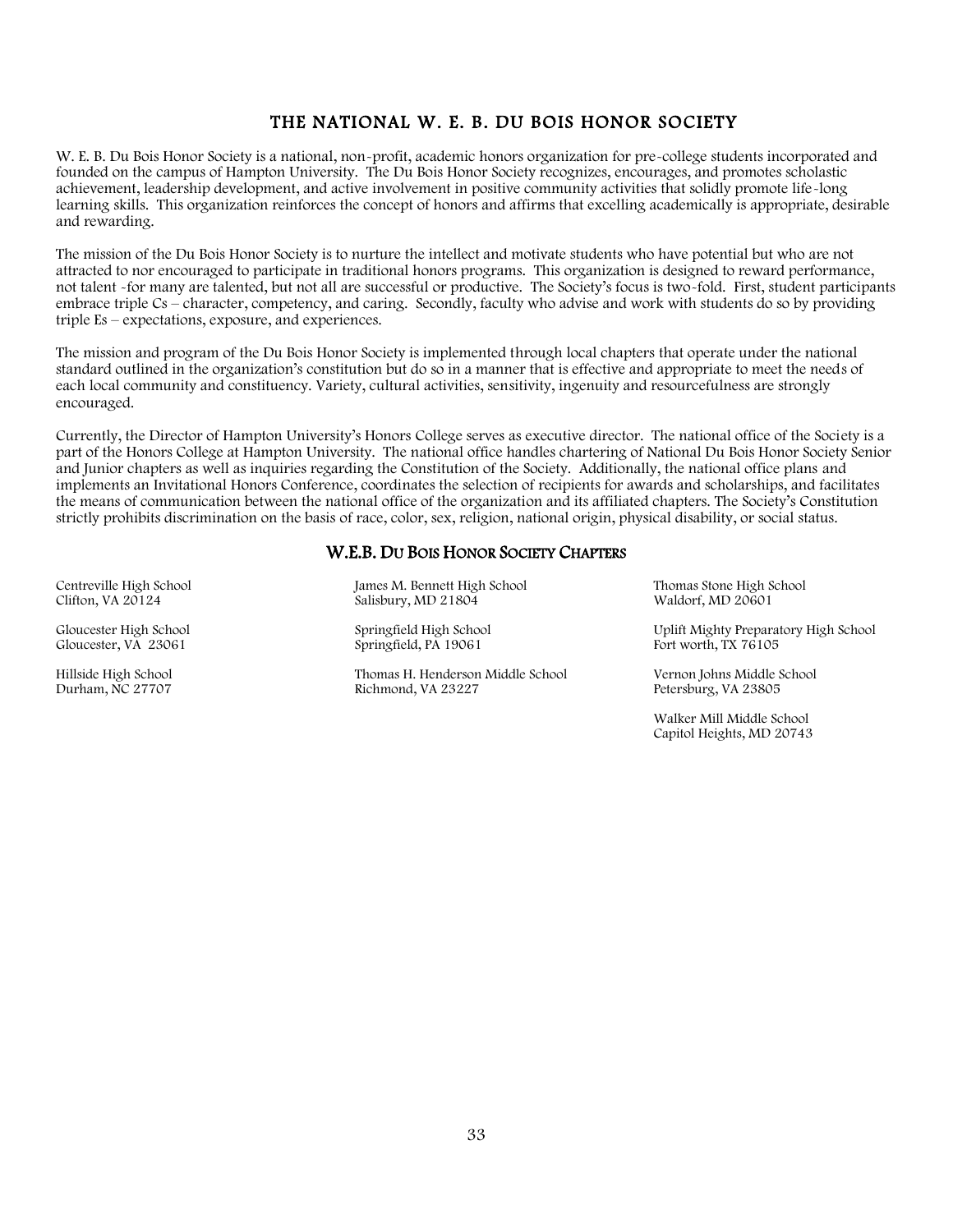### SPECIAL THANKS

Mr. Jerry Bracey Director University Orchestra Ms. Jessica Cody<br>
Ms. Jessica Cody<br>
Mr. DeAndre McEwen<br>
Scholar, Freddye T. Davy Honors College Scholar, Freddye T. Davy Honors College<br>Hampton University Chaplain Reverend Dr. Debra L. Haggins Dr. William R. Harvey **Hampton University President** Dr. JoAnn Haysbert Hampton University Chancellor and Provost Dr. Shelia Maye Chair, Department of Music Mrs. Juanita Sears Coordinator of Honors Activities, Freddye T. Davy Honors College

### 2021-2022 UNIVERSITY HONORS COUNCIL

Dr. Idonia Barrett Mr. Bruce Chittenden Dr. Elizabeth Cuddy Dr. R Davis Dixon Dr. Jerald Dumas Dr. Isi Ero-Tolliver Dr. Rikesha Fry Brown Dr. Rodney Gaines Dr. Simone Heyliger Dr. Karima K. Jeffery-Legette Dr. Shu-Shan Lee

Dr. Mark Leeper Dr. Zina McGee Mrs. Peggy Peebles Ms. Marian Ramsey Dr. Carmina Sanchez-del-Valle Dr. Marilyn D. Saulsbury Dr. Jacqueline Sharpe Mr. Charles Tate Dr. Chere Vassell Ms. Lynn Waltz Mr. Robert Watson

### 2021 – 2022 UNIVERSITY HONORS COUNCIL STUDENT REPRESENTATIVES

Ms. Samirah Brown Ms. Morgan Jackson Ms. Trinity Woodson

### HONORS DAY SEAL

The Honors Day Seal was authorized by the Hampton University Honors Council for its 1989 Honors Day Program. The seal features a drawing of the Emancipation Oak and the Latin phrase, "Scientia et Veritas." The Emancipation Oak symbolizes strength and continuity; Hampton University's first students were instructed beneath its branches. The Latin words, 'scientia' and 'veritas' translate into 'knowledge' and 'truth.' This phrase embodies the academic spirit that is the hallmark of the students and faculty of Hampton University. Ms. Karen W. Best and Mr. Jack O'Kelley, III designed the original seal. The original artwork was done by Mr. Jay Wright. The seal was digitally updated to its current form in 2018.